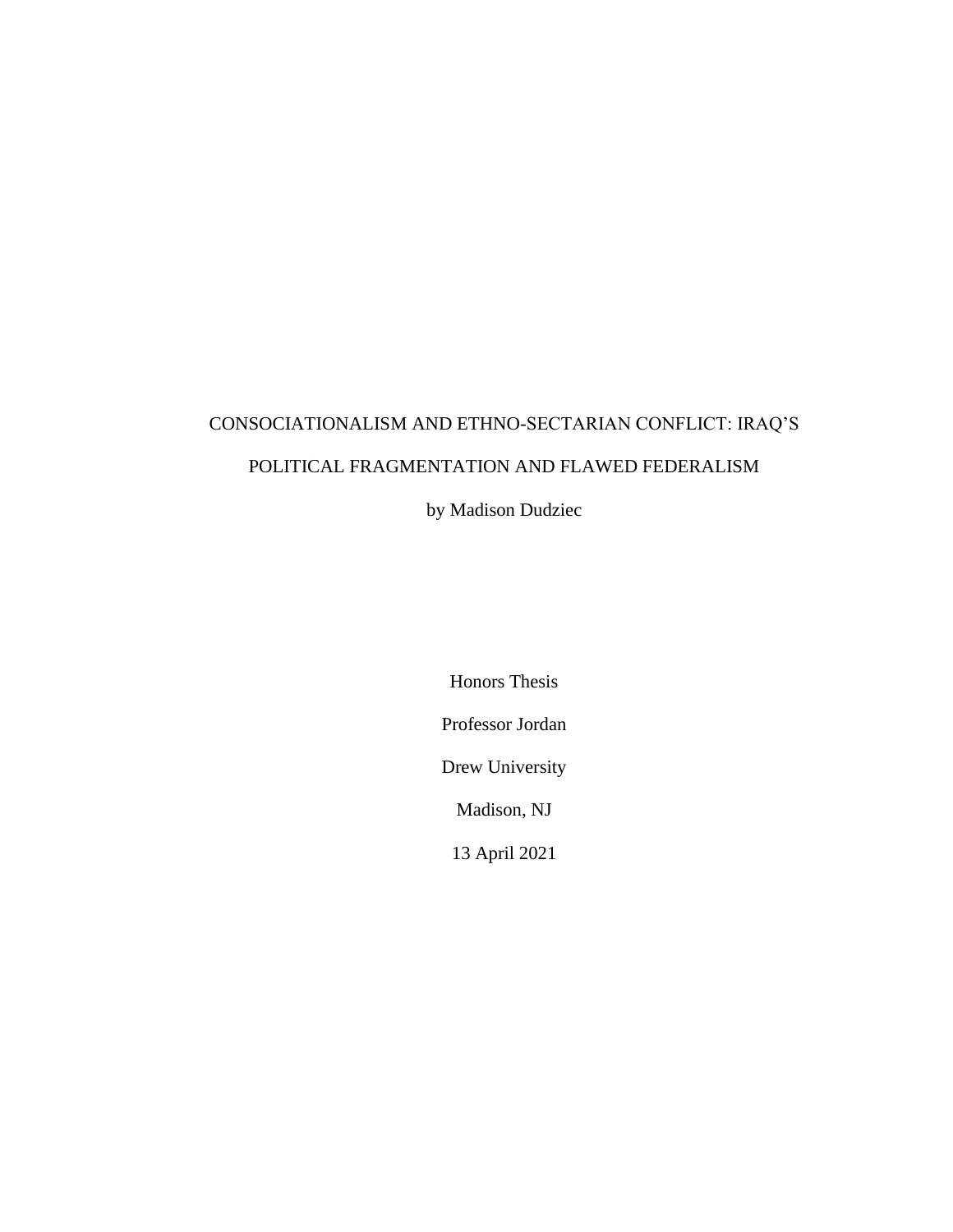**Abstract** 

Iraq today faces a significant amount of ethno-sectarian conflict and struggles to maintain its democracy that was born in 2005. When the United States aided Iraq in creating its new democratic constitution, specific institutions were put in place to prevent the ethnic and religious tensions from allowing the government to consolidate democracy and flourish. These institutions were created with the theory of consociationalism in mind to give more minority groups representation in government to quell conflict via proportional representation and federalism. This thesis aims to determine whether consociationalism was effective in consolidating democracy in Iraq by easing ethnosectarian conflict. In this context, consociationalism is a theory discussed by Arend Lijphart (1969) that argues that a government can still form in a significantly fragmented or diverse state by giving representation to multiple groups to enable a power-sharing agreement and cooperation. To determine if consociationalism has been effective in consolidating democracy, I look at the power-sharing agreements created through proportional representation and the current system of federalism in Iraq. Through my research, I argue that consociational institutions fragmented Iraq's political parties that have created instability in its parliament and its flawed asymmetrical federalism has created unbalance in the strength of its provincial and regional governments. These results suggest that more consolidated parties will help generate stronger parties. A greater effort to decentralize the central government to create stronger regional governments will better consolidate democracy in Iraq moving forward.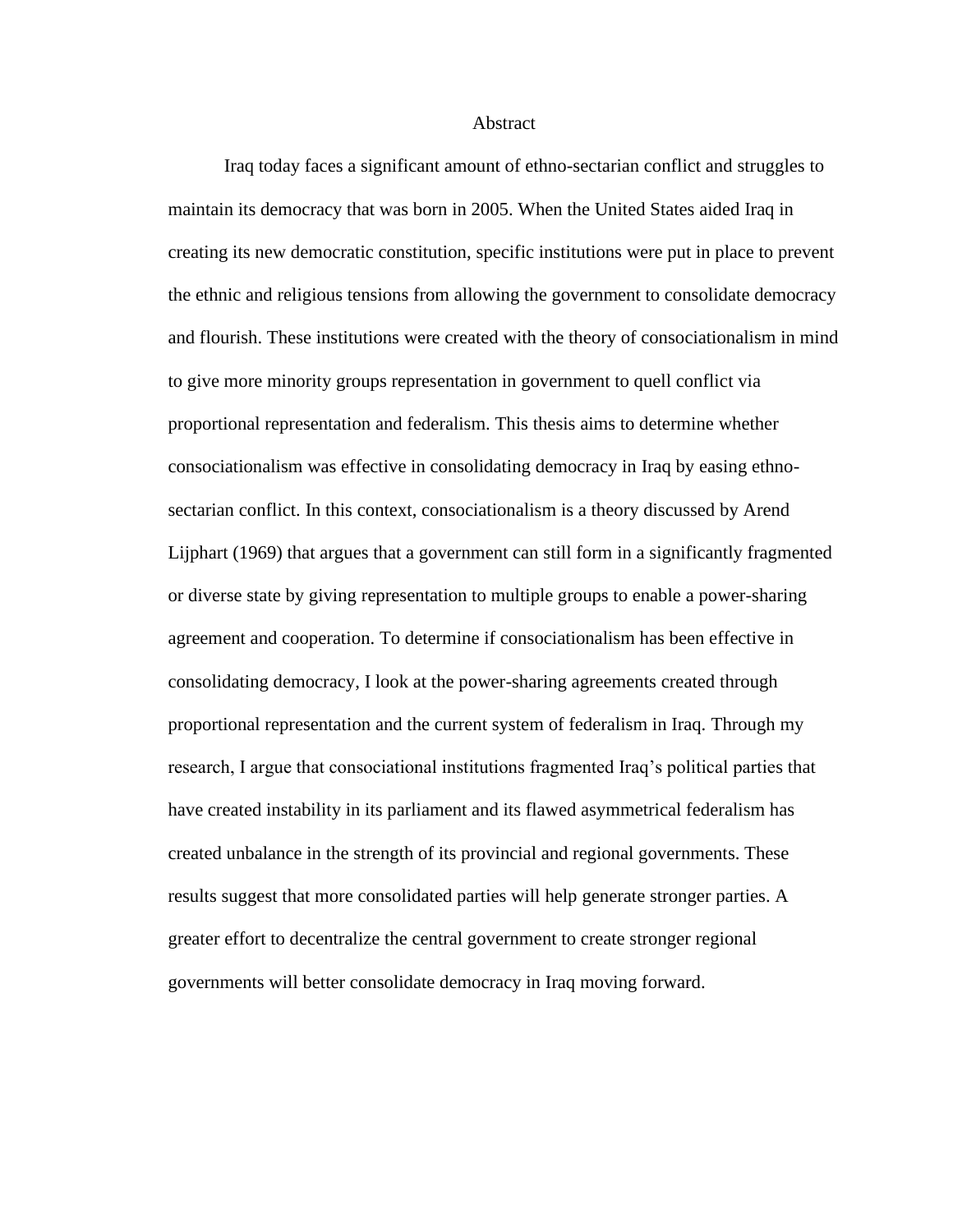## **Table of Contents**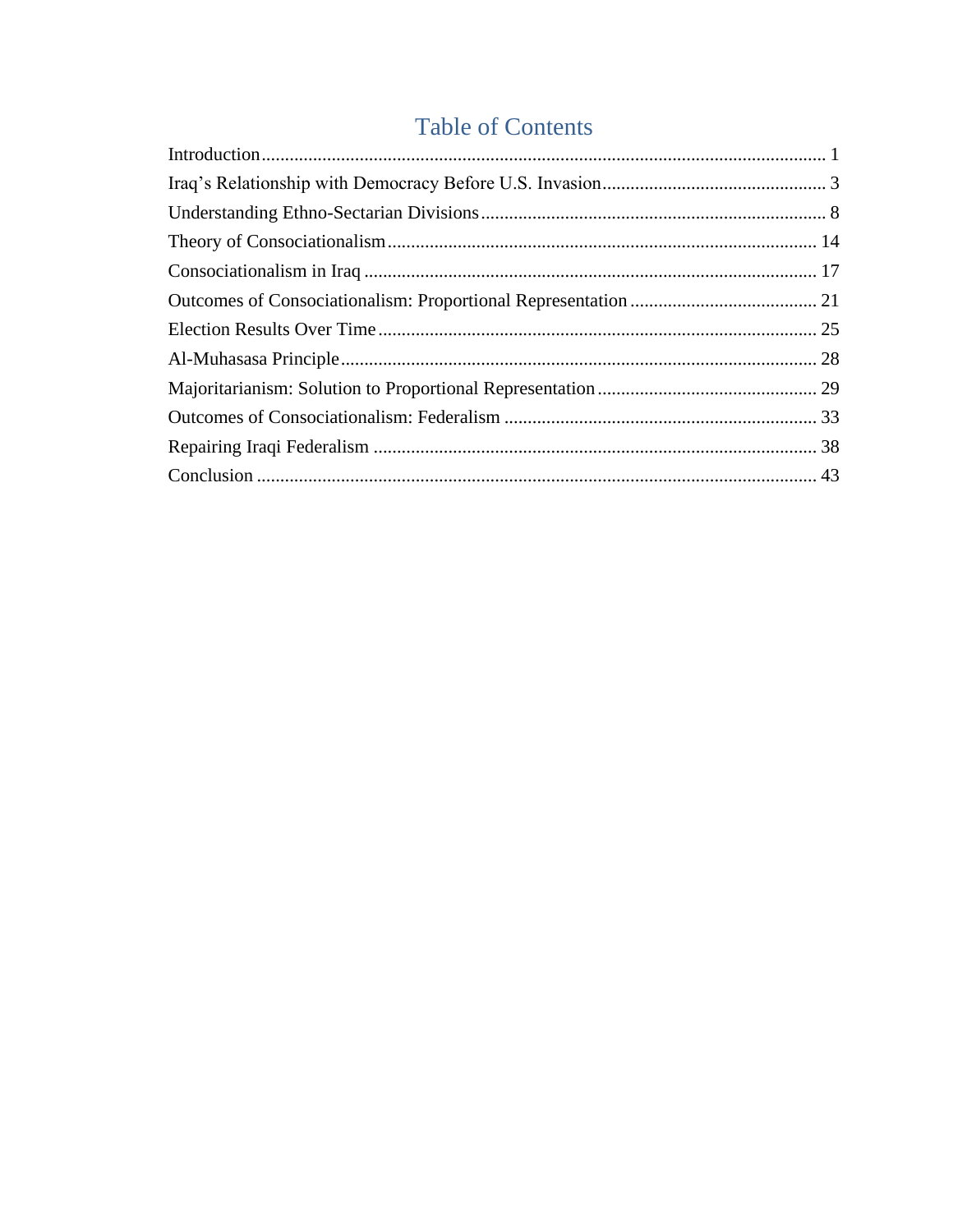#### Introduction

<span id="page-3-0"></span>With Iraq's complicated history of internal strife and Western imposition, its relationship with democracy has endured yet remains dysfunctional. Iraq is far from being a bustling and stable democracy; however, it has seen improvements from years ago. After the Iraq War, the U.S.-written constitution for Iraq established the new democracy on consociational principles to reduce ethno-sectarian conflicts in the country. In this context, consociationalism is a theory discussed by Arend Lijphart (1969) that argues a government can form in a greatly fragmented or diverse state by giving representation to multiple groups to enable a power-sharing agreement and cooperation. Through proportional representation and asymmetrical federalism, representation and territory would be divided up to provide more minority groups a say in government and not be dominated by the majority party while also attempting to reduce violence. I argue that these consociational institutions have been ineffective in creating stable democracy in Iraq. The proportional representation system created a highly fragmented system of government that proved to increase ethno-sectarian divisions while demonstrating to be incapable of addressing many of Iraq's fundamental governance problems. The federal system has also proven to be problematic with its asymmetrical structure, creating local governments that have shown to be corrupt and ineffective in delivering basic services to their governorates. Alternatively, the governorates that have united to create regions, such as Kurdistan, have a more robust local government structure, despite the other issues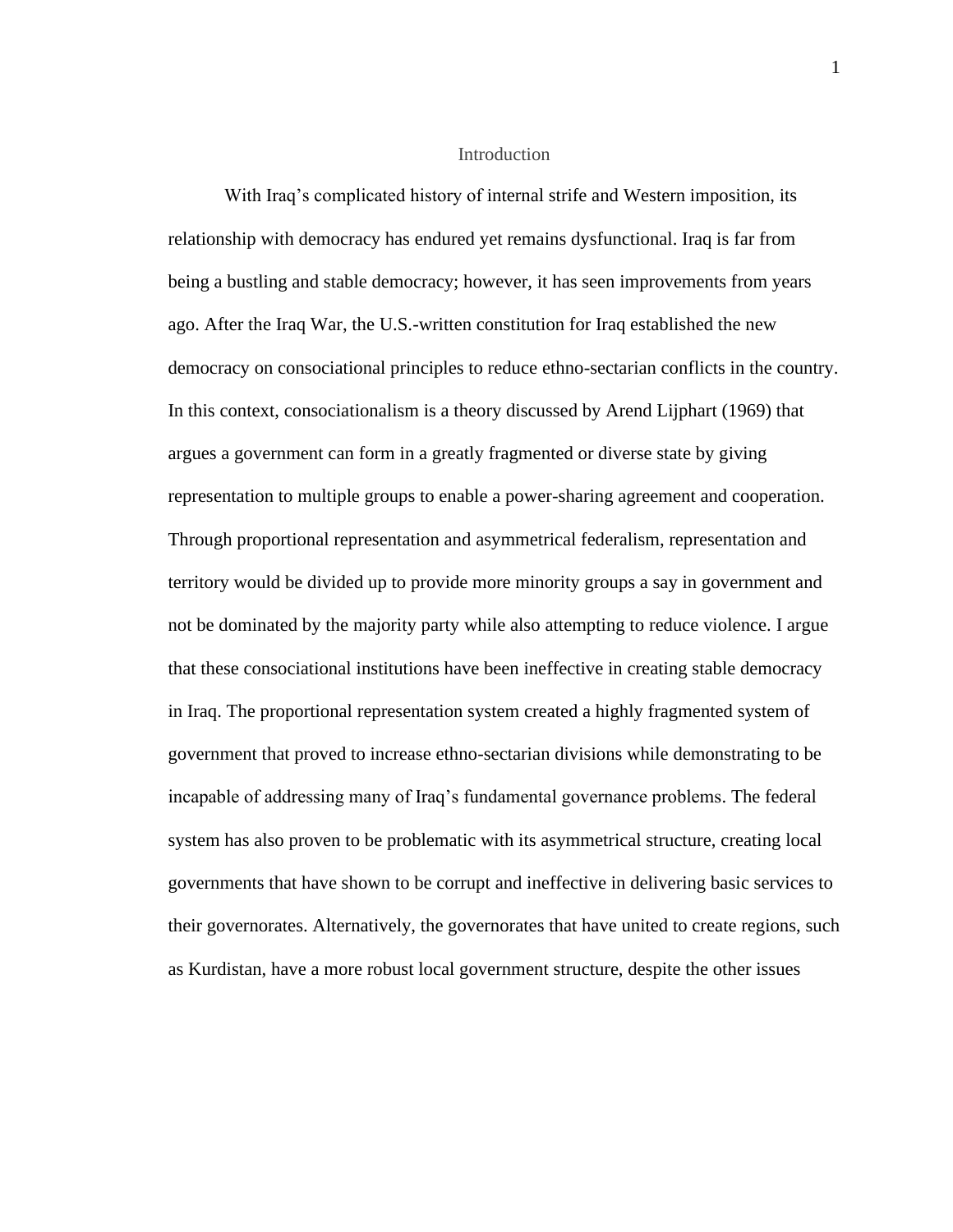Kurdistan faces. This paper will briefly highlight the history of democracy in Iraq to conceptualize its current relationship with democracy better.

After a brief history to frame the conversation, I will discuss proportional representation in Iraq, its election history, and argue that Iraq's consociationalism does not promote democratic consolidation. Proportional power-sharing further enhances ethno-sectarian divides, preventing Sunnis, Shias, Kurds, and other minorities from working together to consolidate power in government. Although providing representation for each group on paper, Iraq's proportional representation system continues to divide ethno-sectarian groups further instead of facilitating meaningful political discourse to take control of the problems Iraqis face. Proportional representation (PR) fragments political parties and weakens the productivity of parliament. Many different parties receive few seats causing political gridlock, the inability to compromise, and difficulty forming a government. Following this argument, I will discuss Iraq's complicated relationship with its asymmetric federalism and why its current federalism practice is not executed as dictated by the Constitution. Federalism in practice has failed to bring the promises that Iraq's Constitution laid out for decentralization; meanwhile, extensive corruption, a struggle to gain regional status equal to the Kurds, and a lack of national unity, continue to perpetuate ethnic and sectarian tension. Governorates across Iraq struggle to provide basic services to their citizens and show difficulty in consolidating power. Iraq's federalism requires fixing to help the governorates be stronger and more efficient to promote democracy in the state better. The purpose of this analysis is to better understand why democracy in Iraq is not as effective as it should be. While multiple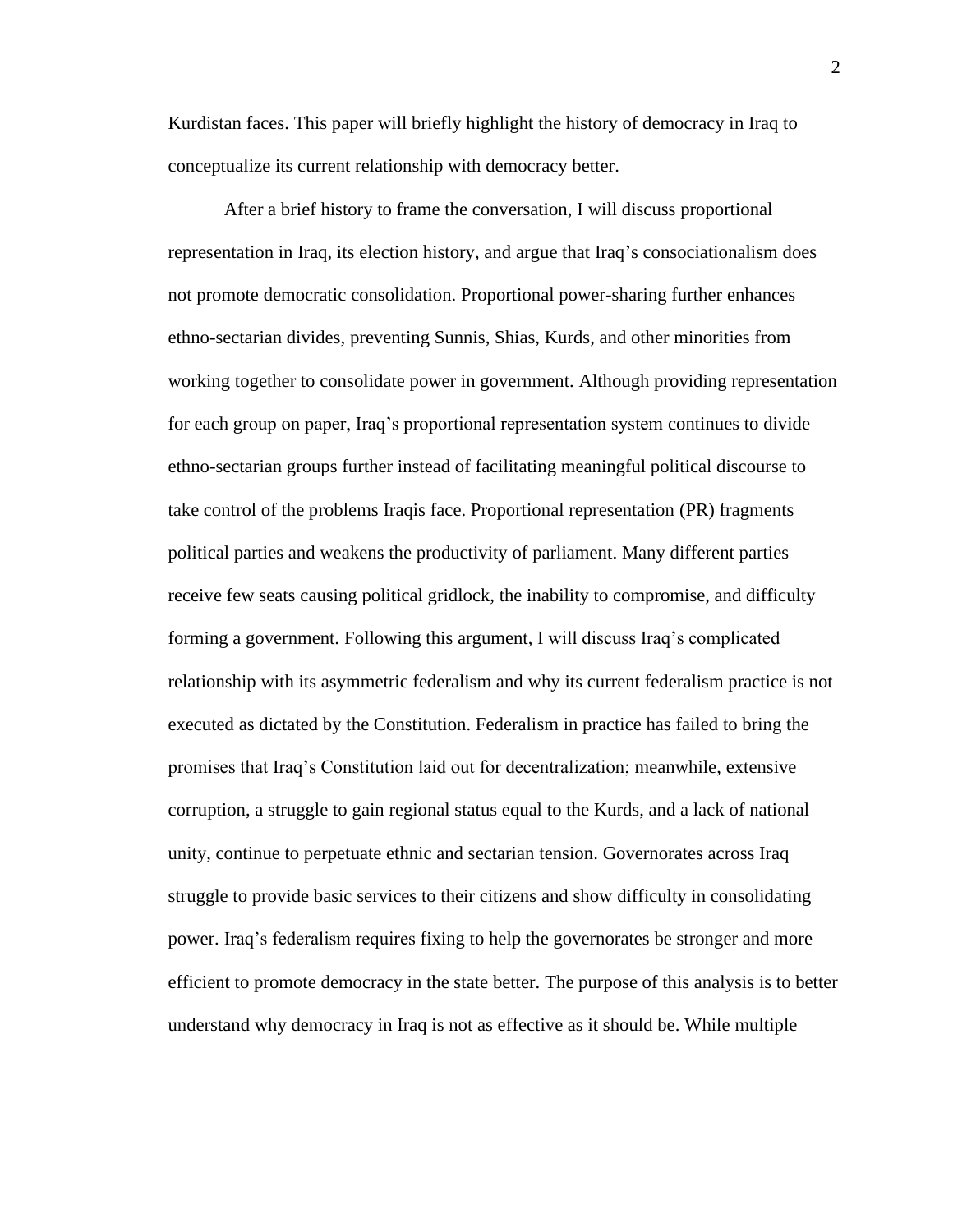reasons can explain why Iraq's democracy is fragile, this paper will cover specifically its fragmented proportional representation system and its failing federalism.

Iraq's Relationship with Democracy Before U.S. Invasion

<span id="page-5-0"></span>Understanding the history of Western imposition in Iraq helps frame why its questionably drawn borders and ethno-sectarian conflicts damage the current democratic system created for them by foreign governments. Today, Iraq is left with the remains of Western experimenting to build democracy in the Middle East while also extracting



*Figure 1: Wing (2017) Iraq 1914*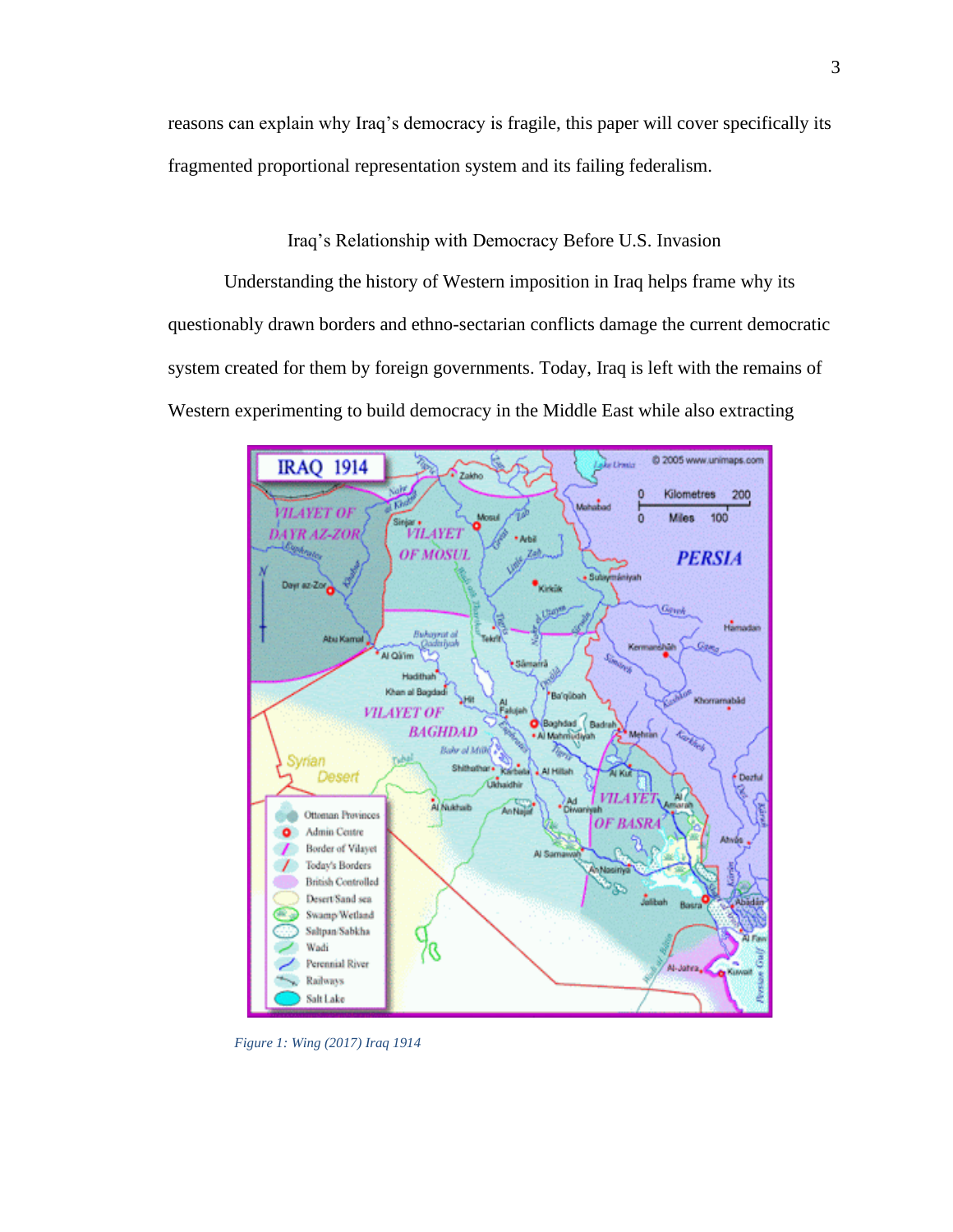resources for their benefit. The common theme of Iraq's modern history has been occupation and control by foreign powers. Starting in 1920, the British gained control over Iraq under the British Mandate and split up the Ottoman Empire to be controlled by the Allied Powers of WWI at the San Remo Conference. Before this time, Iraq existed under the Ottoman empire as Mesopotamia, with the Tigris and Euphrates rivers running through it, similar to how it is today, as seen in Figure 1. Under the Ottoman Empire, Iraq was split into three provinces and functioned under a tributary system, with different importance levels to the Ottomans and acted as basically three separate states (Dawisha, 2013). Iraq's Ottoman history is important to note because Iraq was originally brought together by these three provinces during the Ottoman Empire with local/tribal autonomy, which functioned efficiently for centuries; however, it was later inorganically split into 18 provinces by Western states to fall under the current Iraqi federal government.

As a result, the country faces problems regarding unity, delivering essential services to the people, and corruption. Iraq had never been a unified country under the Ottomans. Ideas of independence emerged only after the British occupation in 1920 when the state was declared the Kingdom of Iraq. The British remodeled Iraq similar to how they modeled India, with strong tribal cohesion and many provinces. This was soon met with a violent revolt by the Iraqis, who distrusted the foreigners occupying their country and government. Again, this is also important to note, as Iraq's local or municipal governments continue to struggle with legitimacy today. Following the revolt, the British installed a weak Arab monarch, King Faisal, which the British used as a tool to promote British interests in the region while also attempting to appease the Iraqi people. During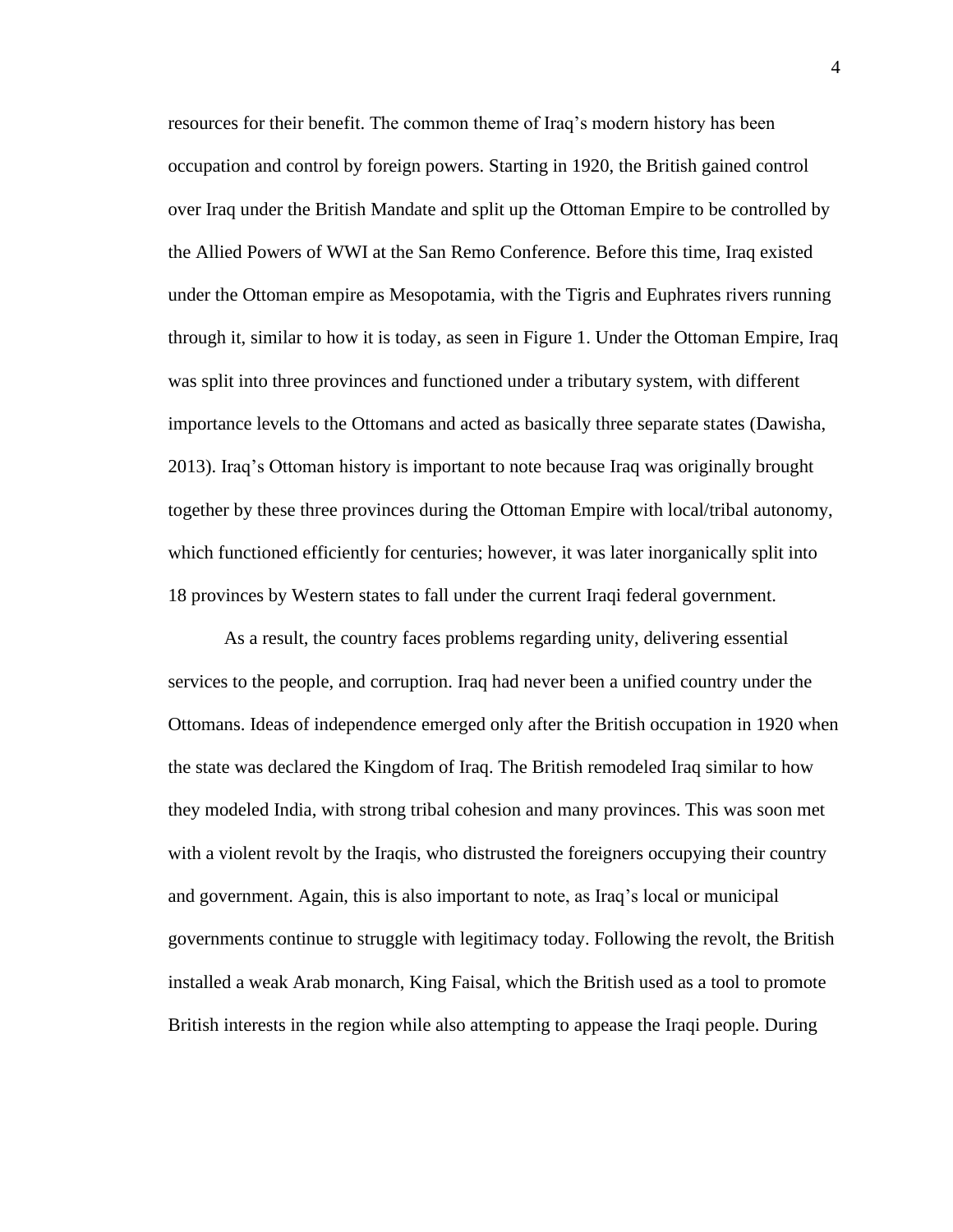

#### *Figure 2: World Atlas (2020) Governorates of Iraq*

the early years of Iraqi statehood, King Faisal and his government struggled to gain popular legitimacy while also trying to promote their policies, only to experience British interference undermining his credibility (Dawisha, 2013). This anecdote adds to Iraq's current history of attempting to make decisions but instead undermined by other states that have powerful influence within its borders, such as Iran and the United States.

After the British Mandate ended in 1932, Iraq became independent after over a decade of occupation. Britain announced its support for Iraq's admission to the League of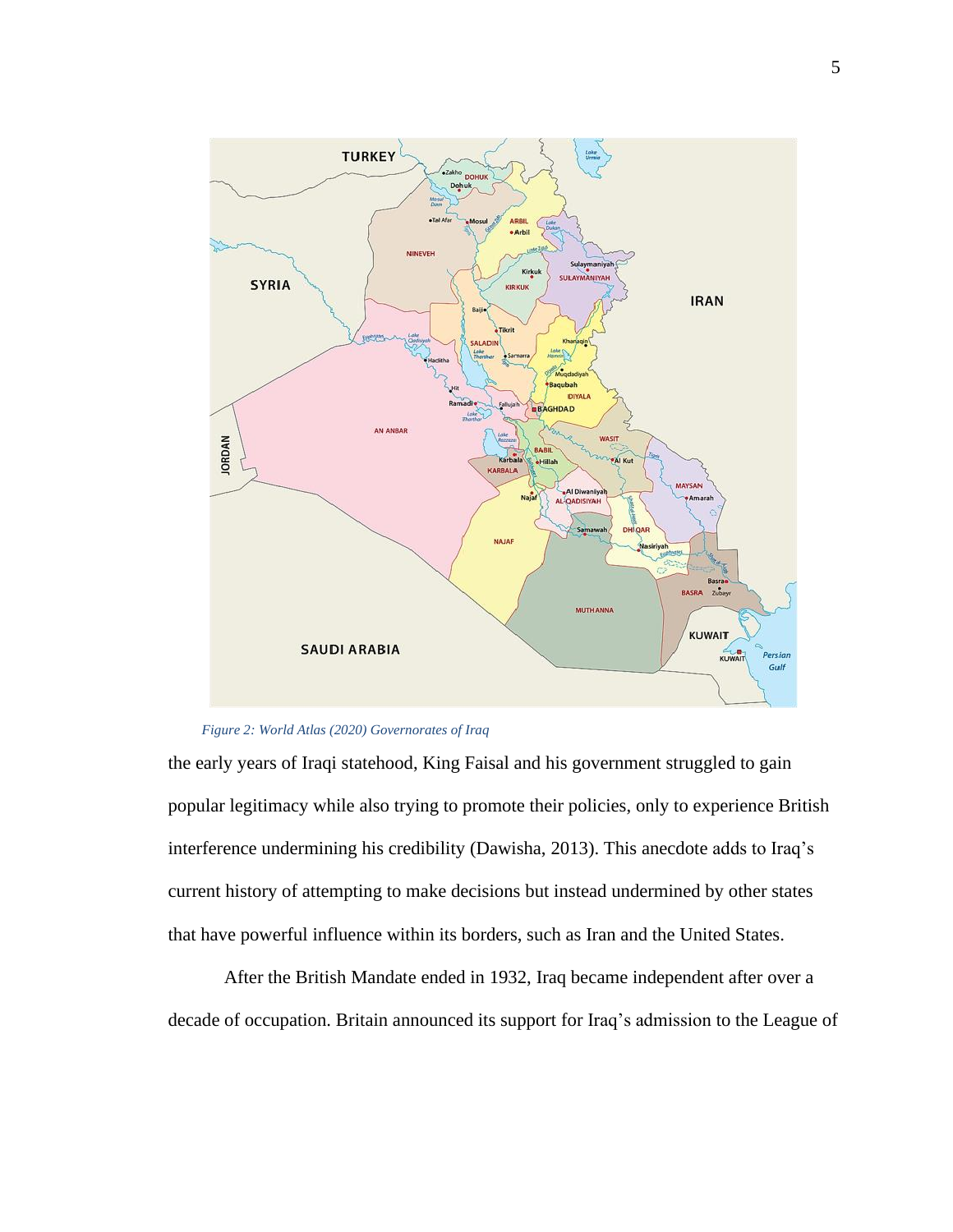Nations, which immediately connected Iraq to the international community and Western influence (Marr, 2011). Left by the British with fragile institutions and an inefficient government, their independence did not last long. In 1941, the British returned to extract resources and install a pro-British government to support its interests. This era of Iraq's history proves that Iraq's foundations began as what Acemoglu and Robinson (2008) describe as an "extractive state." The "extractive state" is a colonization strategy used by Western powers to serve their strategic interests in regions of the world that can provide them with power or resources. The institutions of extractive states are created without a system of checks and balances on the government. The Europeans' explicit aim in these colonies was to extract resources to develop and further their interests (Acemoglu and Robinson, 2008). With this in mind, the infant stages of Iraq's democracy were not established during the occupation to create a prosperous independent Iraq; instead, a state was created that continues to depend on the international community for its stability. The concept of Iraq being an extractive state will be important when discussing how federalism and decentralization impact government functions. The oil and gas sector in Iraq serves foreign superpowers, supplying them oil at a cheaper rate. For example, its oil made it a valuable state to extract from, especially during World War II, when the British regained control of the state and used it to fuel their oil-dependent ships. Oil remains a common theme, whereas foreign aggressors to Iraq constantly destabilize the region for its extraction.

In 1958, a leftist military coup overthrew the king, killing or arresting all royal family members or members of the monarchy. The officers announced the establishment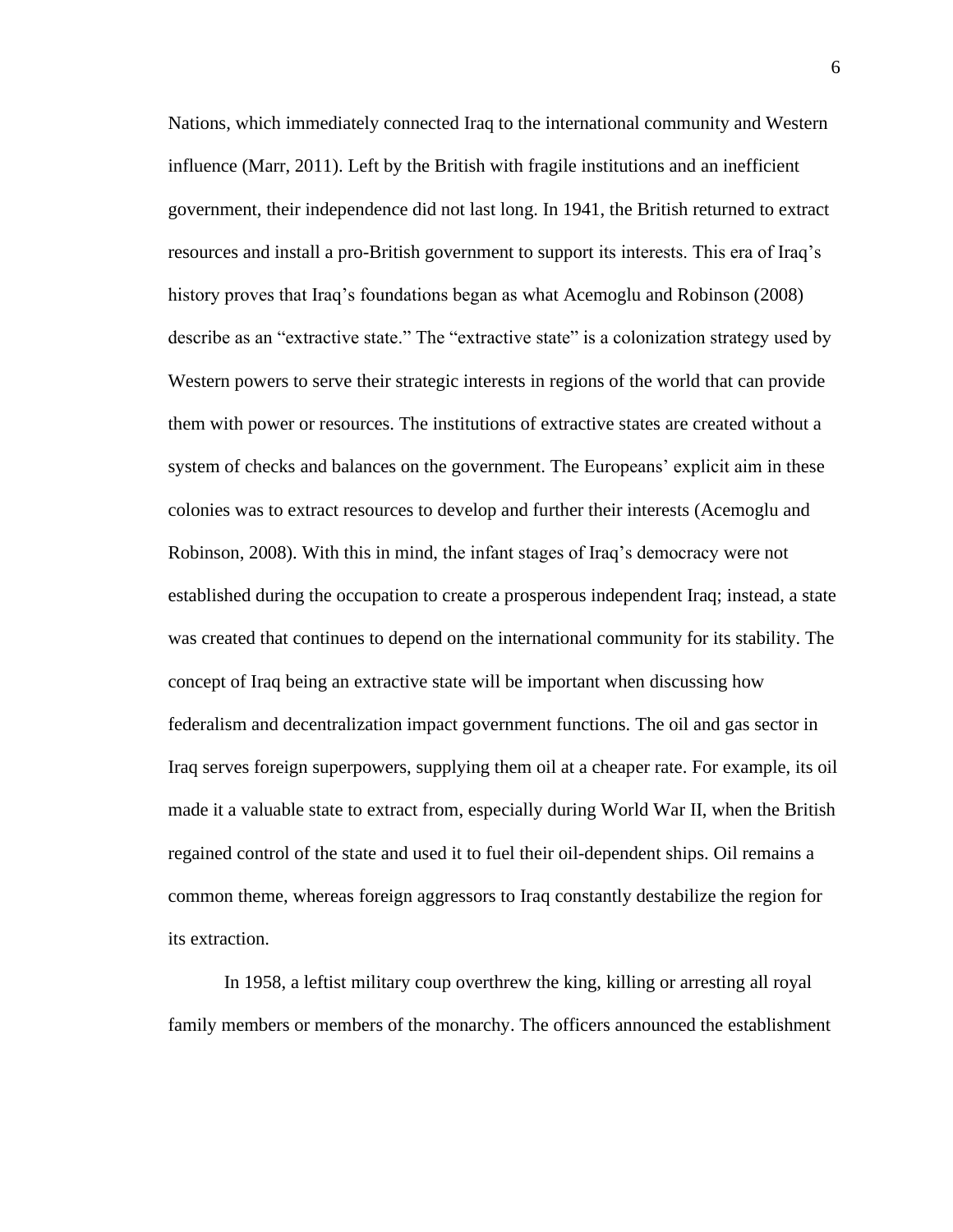of the Iraqi Republic and were in power for several years as a repressive military dictatorship under Prime Minister Abd al-Karim Qasim until 1963 (Dawisha, 2013). After the fall of his regime, countless coups occurred as multiple groups vied for power and separation. The left wanted Iraq unity and radical changes to social policy; however, the Arab nationalists wanted to unify other Arab states to create a stronger coalition and pan-Arab identity. The Kurds also saw an opportunity to demand their sovereignty and autonomy to make their own state (Marr, 2011). This absence of a common agenda was the dominating political flaw of Iraq until the Ba'athists took control in 1968. Under Prime Minister Ahmed Hassan al-Bakr, Iraq began to see improvement in its government function and overall development. Urbanization rapidly increased, and the government nationalized the oil industry to fund programs for further development to raise employment, wages, and education. Iraq began to interact and trade more with the West as the Ba'ath party became the only party with legitimacy in Iraq by 1974. This era of Ba'athist control truly focused on Iraqi nationalism with eventual pan-Arab cooperation and attempts to draw ethnic and sectarian divides under one ideological tent. In 1979, al-Bakr was pushed out of office by the second most influential Ba'athist in Iraq, Saddam Hussein. The improvement made under al-Bakr was quickly lost to the highly oppressive regime of Saddam Hussein, plunging the country into war and debt.

Iraq quickly went from following the Ba'athist ideology to reflecting the personality of a strongman. Between the Iran-Iraq War of the '80s and the invasion of Kuwait in 1990, Iraq was decimated, and the Ba'ath party significantly weakened as the government was required to face the repercussions. The shred of hope that Iraq saw in the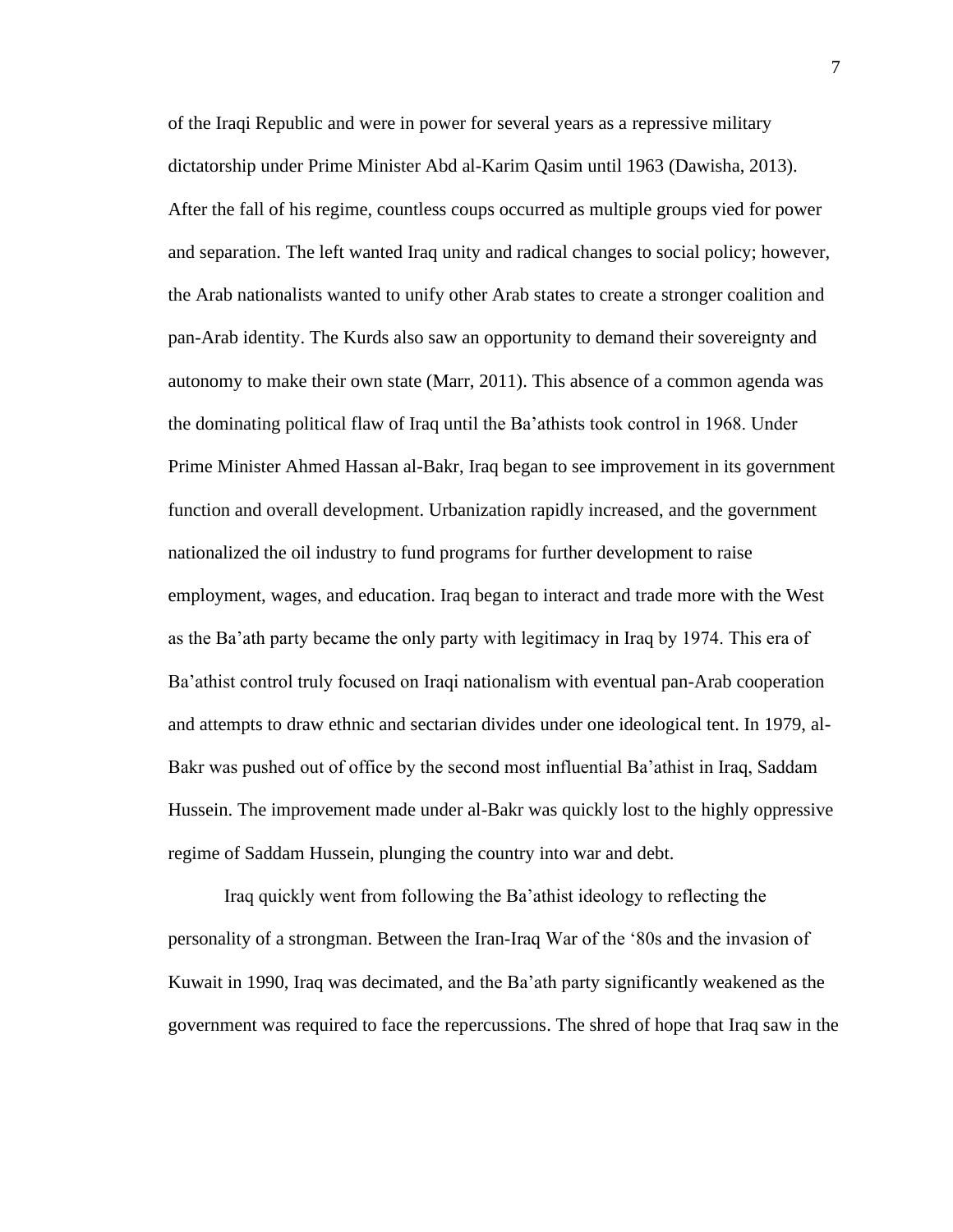'70s was crushed under Saddam Hussein and was further crushed after the U.S. invasion and failed reconstruction effort in 2003. Iraq's continual losses led to the modern institution of Iraq's democracy, which endures to the present day as a highly dysfunctional system that struggles to find stability.

#### Understanding Ethno-Sectarian Divisions

<span id="page-10-0"></span>Iraq has a unique composition of minorities in the state, and understanding how ethnicity and religion play a role in its politics, internally and externally, can better frame the discussion of consociationalism. As a disclaimer, Iraq has a generalized breakdown of majority groups in the country; however, smaller tribes within this breakdown create fragments within their own ethnic or sectarian groups. To begin, many religious groups in Iraq exist, with Muslims being the dominant majority at about 99 percent. Estimates show that the following percentages make up the religious diversity in Iraq: Muslim (official) 99% (Shia 55-60%, Sunni 40%), minorities <1% (Cordesman, 2018). Along with religious affiliation, there are also ethnic divisions within the country, most notably between the Iraqi Kurds generally in the north of the state and the Iraqi Arabs throughout the country. Estimates also show the following ethnic differences exist within the Iraqi population: Arab 75%-80%, Kurdish 15%- 20%, and Turkmen, Assyrian, Shabak, Yazidi, and other 5%" (Cordesman, 2018). Making distinctions between the ethnic and sectarian crossovers help to better understand Iraq's history and current political climate. These groups have experienced tension for hundreds of years, but understanding their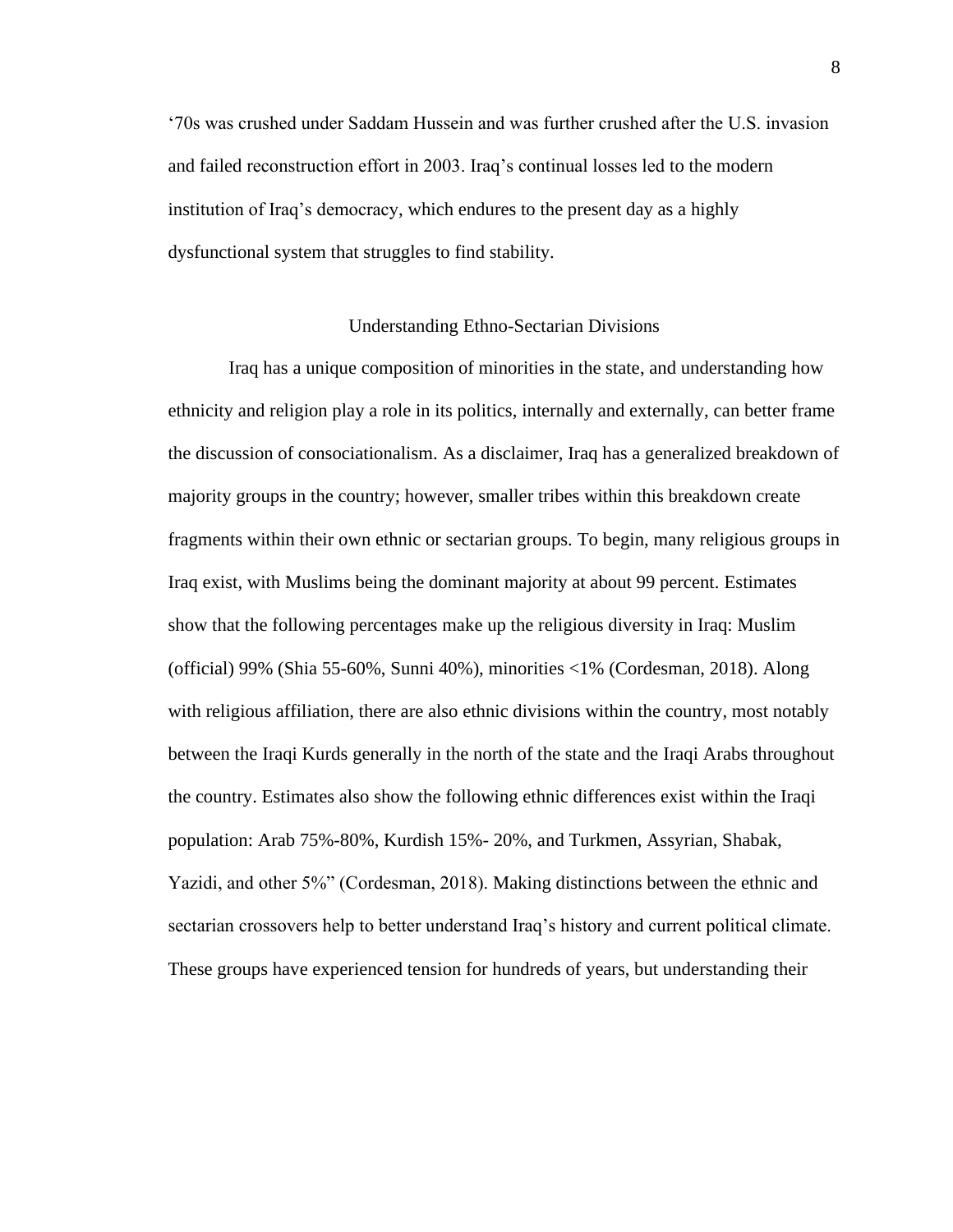recent experiences can provide a framework for recognizing why consociationalism and creating agreements between the groups of a fragmented Iraq is so difficult.

Within this breakdown, it is essential to understand generally where these religious groups reside within the country. By referring to Figure 2, the Kurds are most dominant in the north of the country, enjoying their regional autonomy. It is important to note that the Kurds are mostly Sunni Muslims. Their Sunni Arab counterparts reside in



*Figure 3: CIA (2017) Detailed Ethnic and Religious Map of Iraq*

the western portion of the country and bordering the Kurdish region. Some Sunni Arabs and Sunni Turkmen live amongst the Kurds, as noted in brown and purple in Figure 3, respectfully. Iraq's Shi'a majority resides in the southern portions of the country,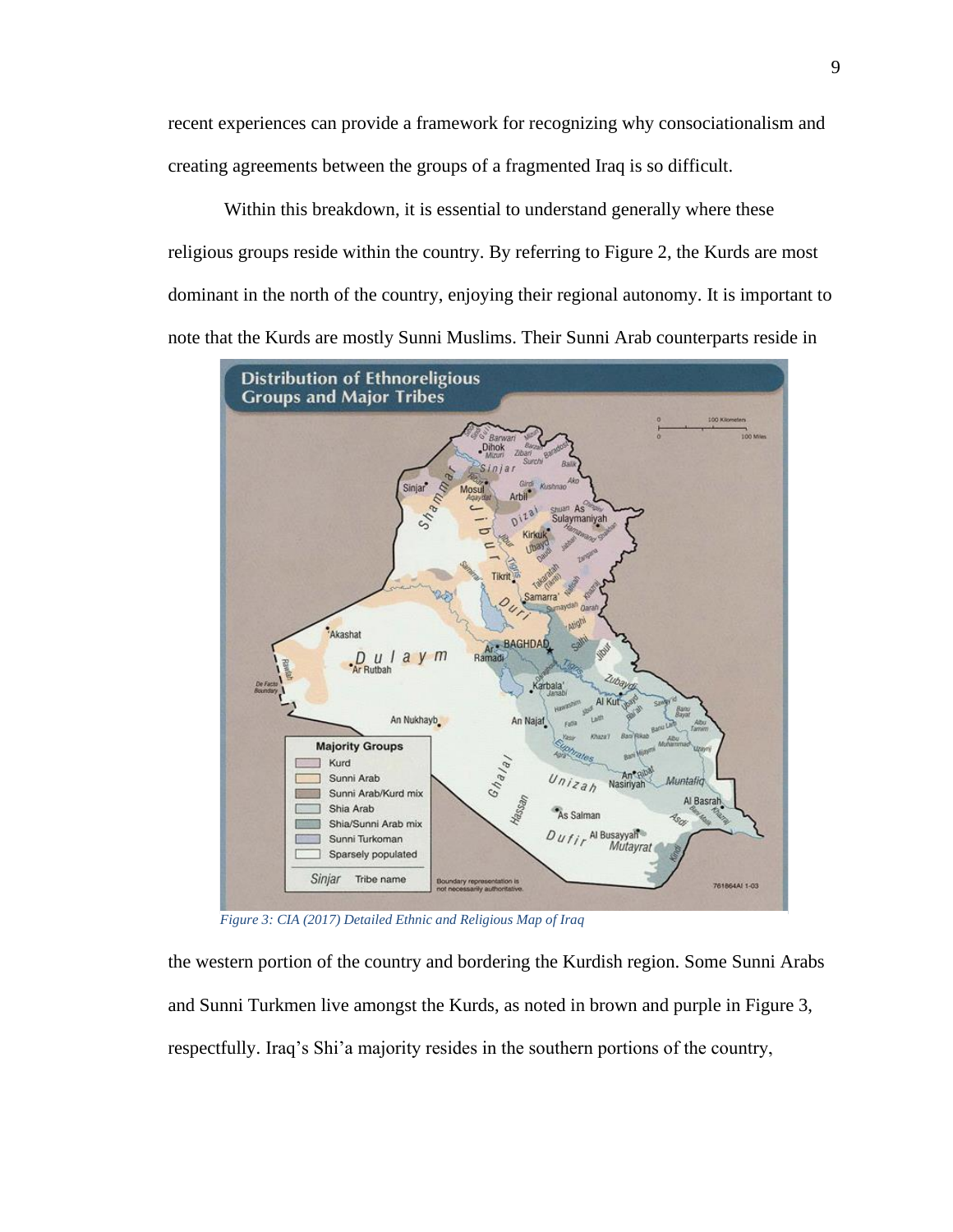bordering the Shi'a dominant Iran, which has great power and influence over the Shi'a community in Iraq. Iran's hand in the government in Baghdad has much to do with its connection to the Shi'a Muslims in the south and its connections to Shi'a elites. Baghdad is unique because it is home to both Sunnis and Shi'as, along with a handful of other minority groups who work in the urban center.

The religious groups of Iraq also play a vital role in the violence that ensues as ISIS and Iranian-backed militia groups threaten its security. This helps explain why the tensions between groups run so deep and why consociational agreements fail due to religious and ethnic groups fearing their security. Chaim Kaufmann claims "Possible and Impossible Solutions to Ethnic War," that leaders are not likely to be receptive to



*Figure 4: Nasr (2007) The Sunni-Shi'a Divide*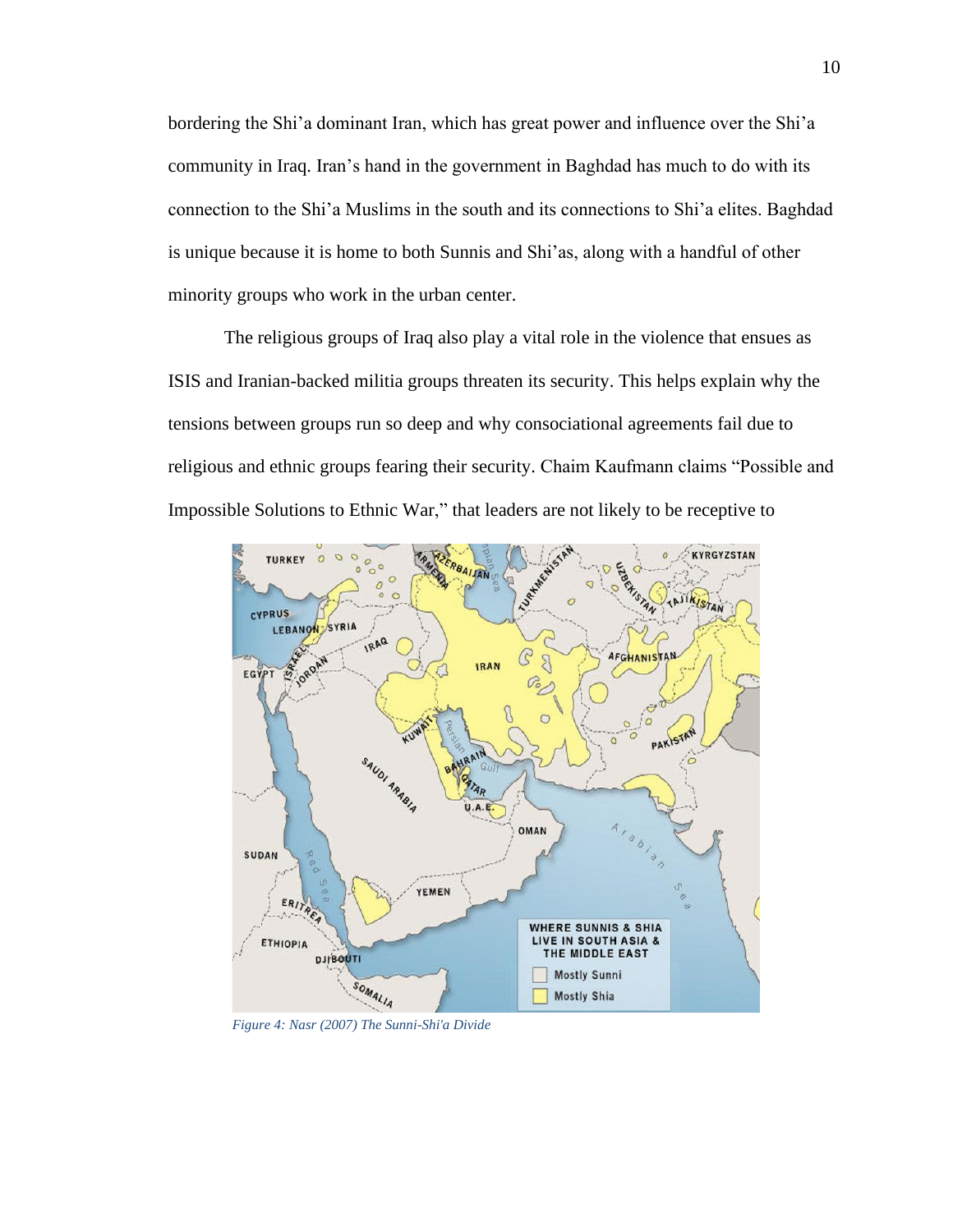cooperation and compromise in government through power-sharing or consociational agreements when under real security threats. He argues that this is due to high levels of distrust between groups after heavy fighting, even after negotiated settlements are made (Kaufmann, 1996). Ethnic tensions between Sunnis, Shi'as, and Kurds within Iraq and motives of violent groups can help explain how warring between ethnic groups can create a security dilemma and high distrust between groups making consociational agreements ineffective at consolidating democracy.

While many fighters have alternative motives, it is important to distinguish them from each other. Firstly, The Shi'a militias that dominate Iraq are found all over the country. These groups, typically backed by Iran, have an incredible influence on Iraqi politics because these militias usually back Shi'a political parties and their leaders. Shi'a groups backed by Iran and Sunni groups usually supported by Saudi Arabia create tensions between each other, making compromise and cooperation in government more difficult. These groups emerged primarily as a response to U.S. failure following the invasion in 2003 and to counter U.S. influence in the Middle East during that time. External goals and objectives by the stronger neighboring countries, who benefit from having their hand in Iraqi politics, constantly interrupts the system of consociationalism and representation for the different ethnic and sectarian groups of Iraq.

Iran's manipulation of Iraq aims to achieve a variety of goals to maintain Iran's sphere of influence in the Middle East. Iran wants to see an Iraq that is not influenced by other foreign governments, especially by foreign powers that Iran sees as threatening, such as the United States, Shi'a-dominated terrorist organizations within Iraq, or its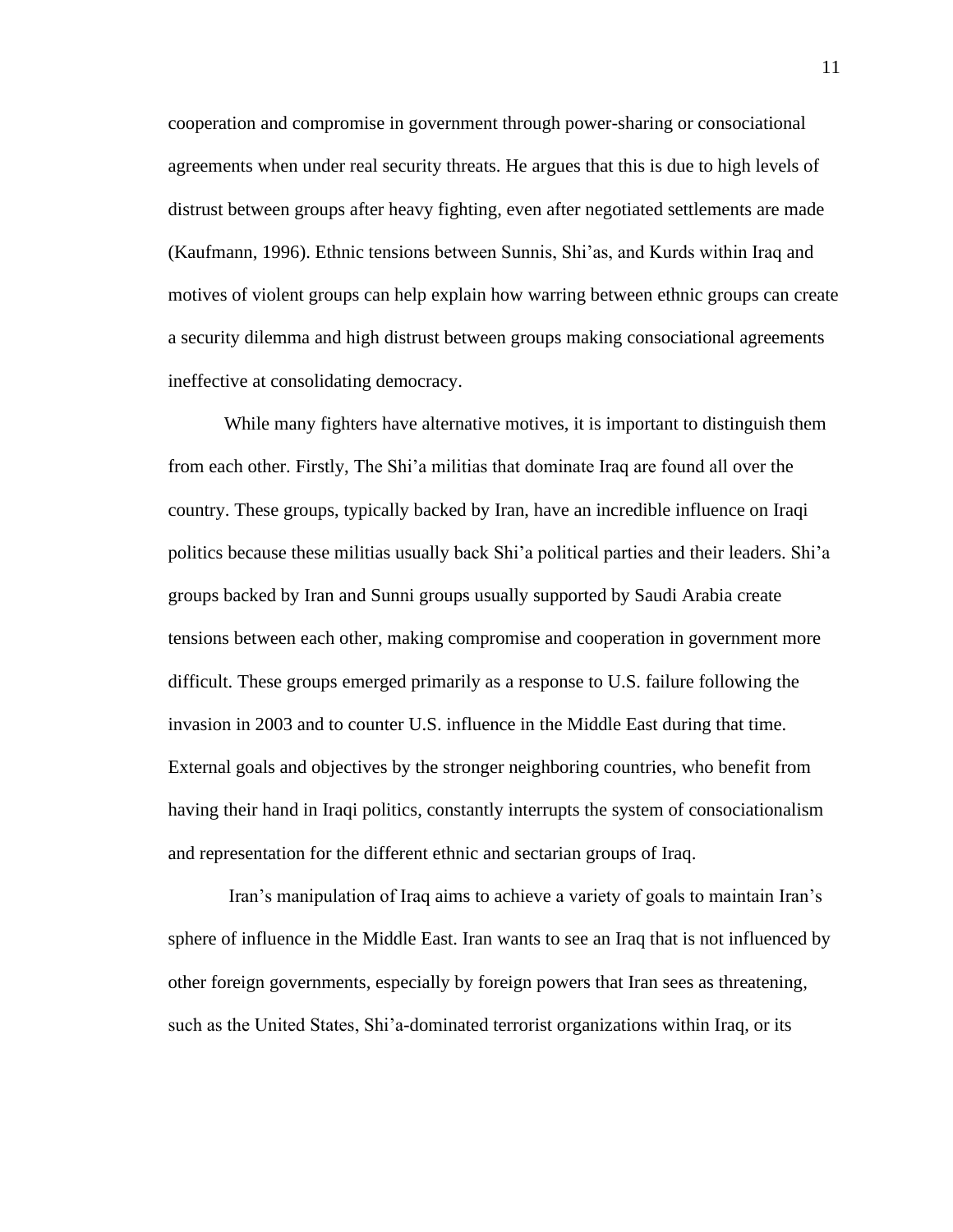regional rival, Saudi Arabia (Pollack, 2017). As Iraq seeks to grow its democratic practices, Iran consistently throws wrenches into the Iraqi political system to prevent the state from gaining power. It can be argued that Iran would prefer to see a weak and unstable Iraq over a strengthened and powerful Iraq that has the potential to show hostilities toward them or take their place as a powerful hegemon in the region. U.S. intelligence has evidence that Iran funds and supplies Iraqi militias with guns, explosives, military supplies, money, and even civilian goods (Pollack, 2017). These contributions from Iran fuel the Shi'a militias, many of which also back many political parties and Shi'a elites. According to Kenneth Pollack, many Iraqis believe that their Shi'a politicians who have ample funds for their campaigns or to benefit their constituencies are Iranian-backed. This constant Iranian hand in the Iraqi government and civil society helps explain the dynamics of many Shi'a Iraqis and militias in the south and across the country. Iran's influence in Iraqi politics is significant because when discussing consociational agreements, Iran's hand in politics shifts the balance to favor Shi'a religious groups, which hold most of the country's population.

Shifting from how Shi'a groups are affected externally, ISIS was created out of a variety of conflicts that affected the security of Sunni Ba'athist Muslims, recruiting them to join the insurgency group, which declared its caliphate in 2014. Although there are many other Sunni militia groups, ISIS is the most apparent threat to the sovereignty, legitimacy, borders, and civil society of Iraq, all of which are required to make it a functioning state. As a result of de-Ba'athification and other threats to the Sunni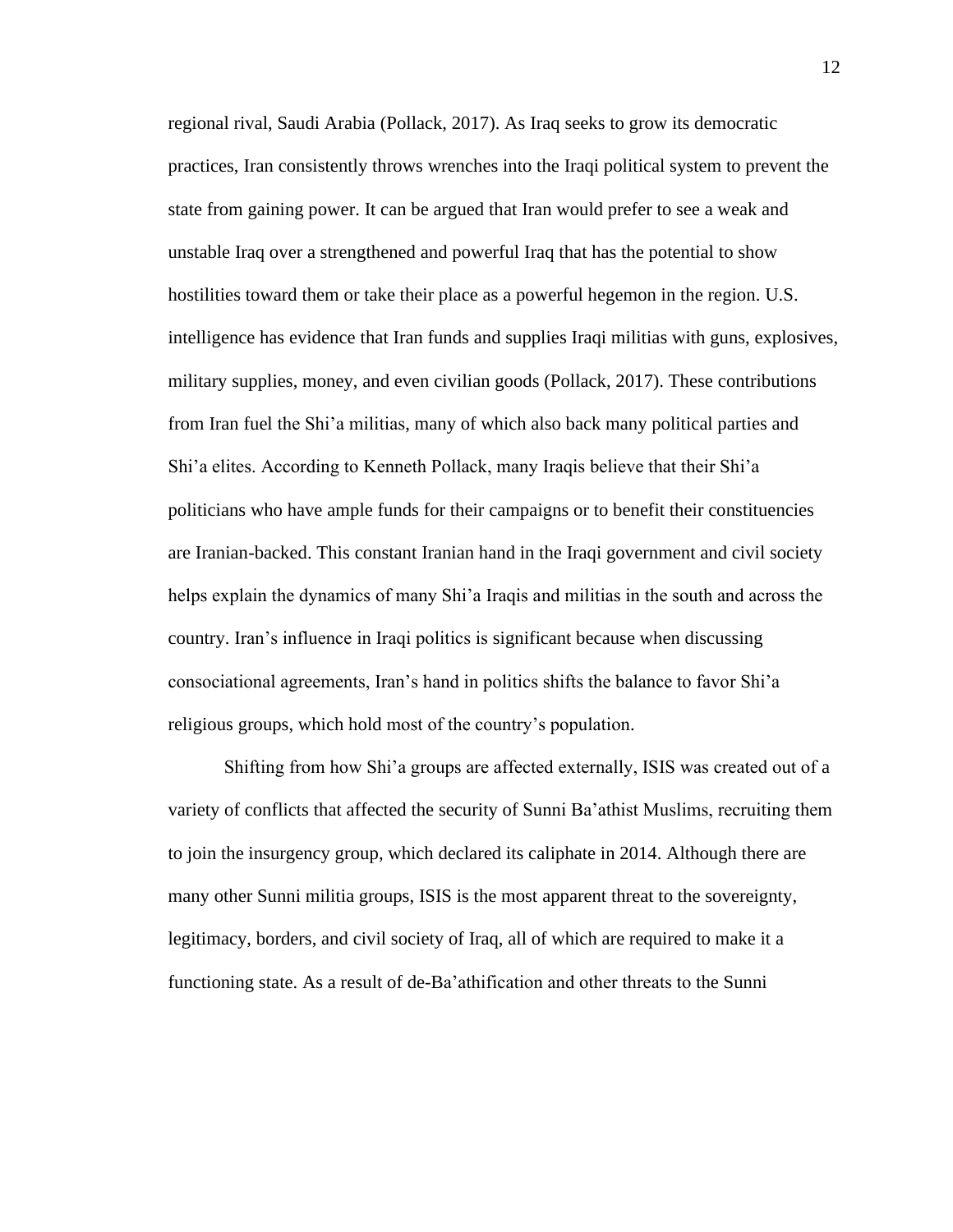Ba'athists in Iraq, they fought for the creation of a Sunni Islamic State to secure their power over other ethnic groups within the region.

Iraqi ethno-sectarian divides are more than complex. Overlapping interests make it hard to distinguish where one militia ends and another begins or where the militia ends, and a position in government begins. From the Saddam Hussein era, where the government was anti-Shi'a and anti-Kurdish, or the U.S. invasion, which came with the unemployment of thousands of Sunni Iraqis, the incentives to join ISIS or a local militia for all ethnicities and religious sects were strong because of the desire to power balance against each other for their security. After the invasion of 2003, many Iraqis fled for their lives or were forced into displacement because of violent insurgents. Military-aged Iraqi men struggled to feed and provide for their families, so for many, joining a militant group was the only way to keep their families alive.

Whether it be for money or an Islamic State, attempting to form a consociational government in 2005 with its new constitution proved complicated. While consociationalism attempted to appease all groups, the ethno-sectarian divides still prevent progress from being made today. Between Iraq's long history of conflict, its relationship to Iran, and its complicated local militia and insurgency influence, a consociational democracy was not fit to handle the complex situation of various internal and external forces and its effects on ethno-sectarian relationships within the country.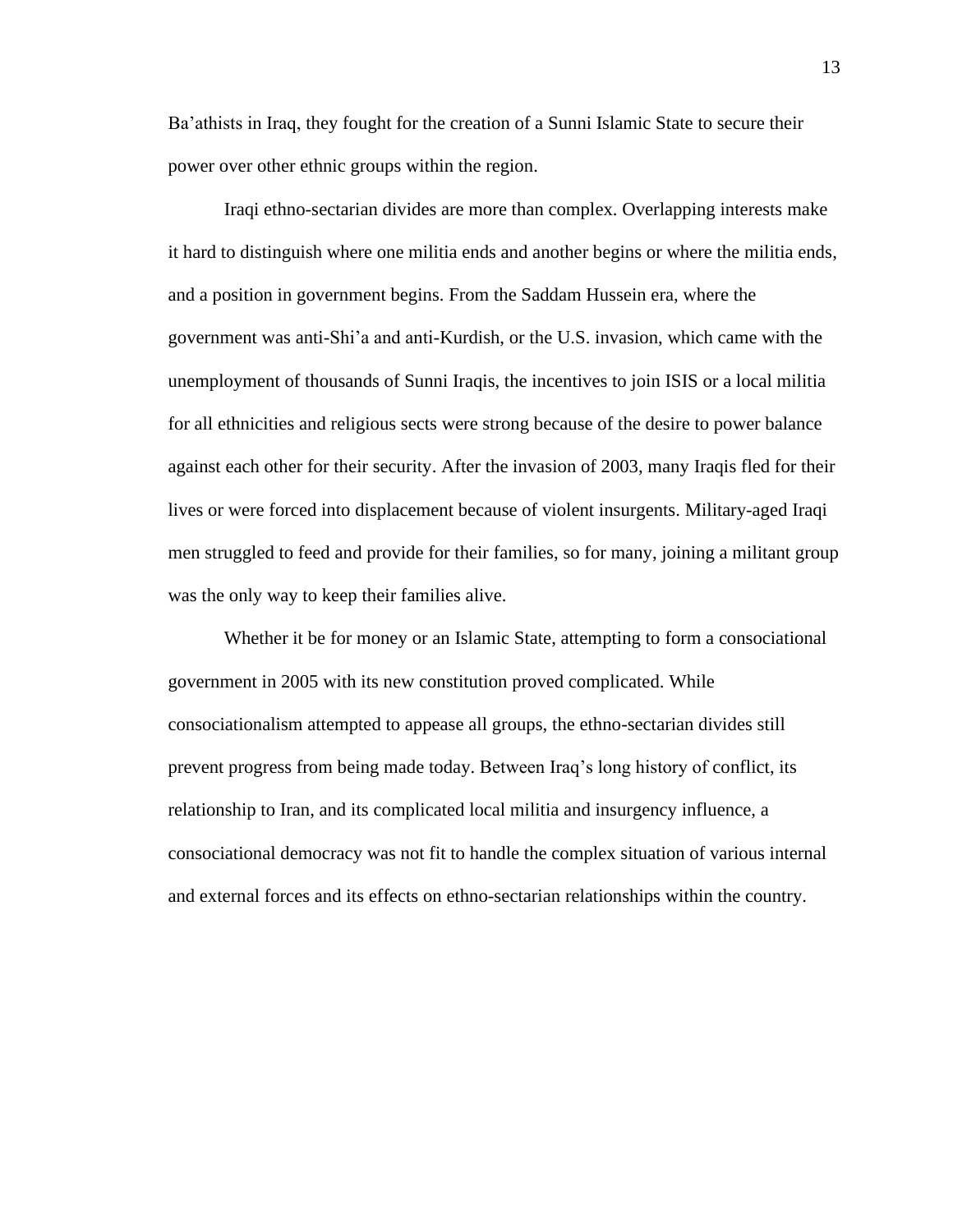#### Theory of Consociationalism

<span id="page-16-0"></span>As previously laid out, the new Iraqi democracy faced many conflicts regarding external influence and ethno-sectarian tensions that prevented Iraqis from cooperating in government. The United States attempted to solve these tensions by creating a consociational government that would represent the many groups that exist to ensure that all Iraqis would feel represented through proportional representation and asymmetrical federalism. Consociationalism would suggest that the many different groups would be more efficiently represented through democratic institutions to create a more stable Iraqi government. I argue that consociationalism as a means of attempting to stabilize a fragmented democracy does not support democratic institutions in Iraq or can manage the complex ethnic divisions in the state, which counters the theory proposed by Lijphart. Instead, consociationalism in Iraq feeds the ethno-sectarian divides, fragments political parties, and leads to a more unstable federal government that struggles to meet the expectations of delivering basic services. To accurately articulate why consociationalism is not the best solution for Iraq, it is important to highlight the critical arguments made by Lijphart, who is a known supporter of the theory in the field of political science and international relations.

Faced with the conflicts described above, American officials attempted to build a set of democratic institutions that could bridge and manage ethno-sectarian and religious conflict. Using a power-sharing framework, they designed institutions using the theory known as consociationalism. Arend Lijphart (1969) argues that a consociational democracy works to form a "cartel of elites" that are willing to use power-sharing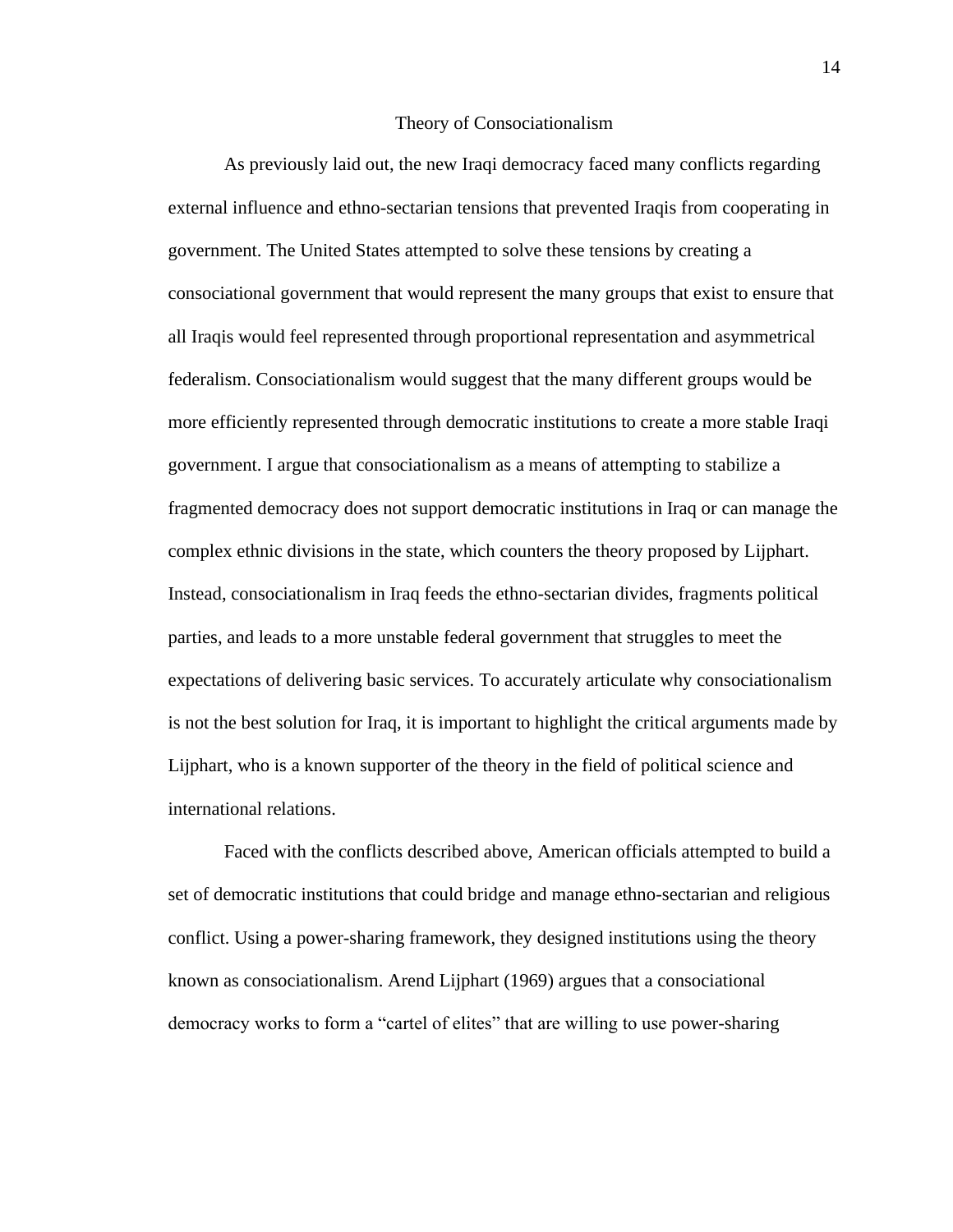systems to turn a fragmented state into a stable democracy. The overarching concept of consociationalism is that a government can be formed in a greatly fragmented or diverse state that can represent multiple groups to enable a power-sharing agreement and cooperation. While the "Anglo-American" democracies show high levels of political culture and social structure, Lijphart claims that the Continental European systems show instability because of their fragmented political culture that results in a resistance to political change (Lijphart, 1969). Many countries in the Middle East experience the same realities, especially Iraq, when considering the long history of ethnic tribal identities and lack of overlapping memberships. Lijphart describes how the elites in societies with few overlapping memberships, sharp cleavages, and deep fragmentations do not experience pressures to have moderate attitudes in government. He ultimately argues that not all societies with fragmented political culture and role structure exhibit immobilism and instability. Essentially, fragmented yet stable democracies or consociational democracies can exist when groups are given adequate representation. These democracies rely on a consociational solution to counteract the destabilizing factors. Lijphart describes the organic creation and mutual understanding of these solutions during the creation of the government, citing Belgium's example, explaining that "... the political instability caused by subcultural cleavage was deliberately avoided at the time of the birth of independent Belgium… It was a remarkable and *self-conscious 'union of the oppositions'* that made the revolution of 1830, wrote the Constitution of 1831, and headed the government in its critical years" (Lijphart, 1969). The "self-conscious 'union of the oppositions'" is a critical piece of the consociational puzzle. All parties need to be willing to open their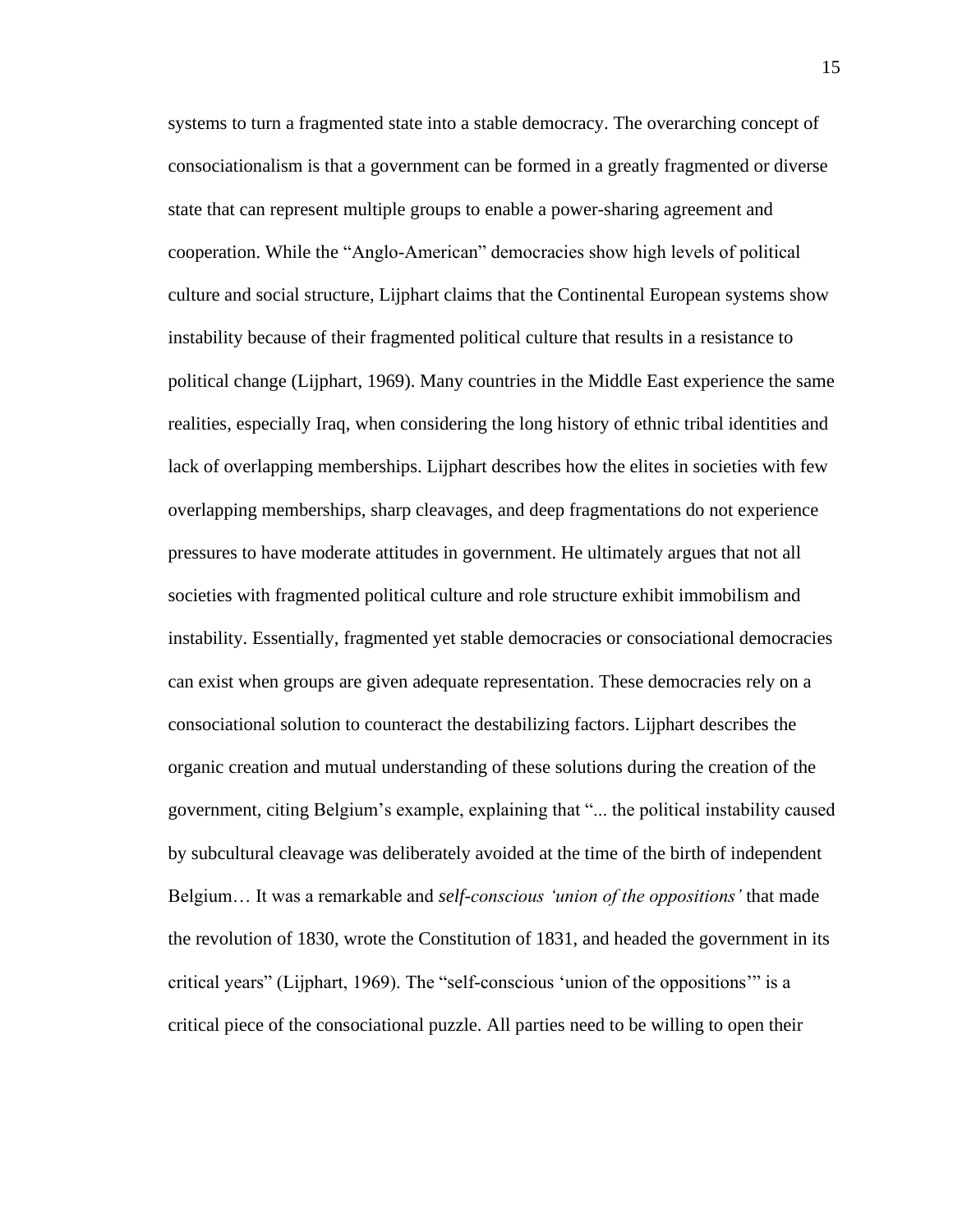doors to cooperation, which usually requires complex negotiations that involve overcoming political theories such as the security dilemma; however, this will be discussed later.

Lijphart also argues in his discussion of power-sharing that proportional representation (PR) systems are best for states with ethnic divisions for three reasons. First, proportional representation is a key part of a consociational electoral system to elect government officials proportionally to the different ethnic, sectarian, gender, or other social groups that may otherwise not see representation in government. Second, PR allows flexible party representation over time, parties split as new changes require new political translations, and the expression of ethnic and non-ethnic groups to participate in voting. Third, proportional representation would allow ethnic groups to define themselves. He states that it is much simpler when it is known how many civilians identify with each group and when the ethnic groups concentrate as ethnic political parties or other ethnically based organizations (Lijphart 1991).

Federalism can be used as a consociational agreement to grant autonomy to specific groups who live in different regions of a country. Rather than the central government making all of the country's decisions, federalism allows for each governorate to function in a way that better suits the citizens of the province and leaves room for negotiating terms on a more localized level. This requires a weaker central government and stronger provincial governments to manage their policies under the umbrella of the national government. Iraq is an example of a state, while not entirely homogeneous in all areas, with clusters of ethnic or sectarian majorities in certain regions. Federal

16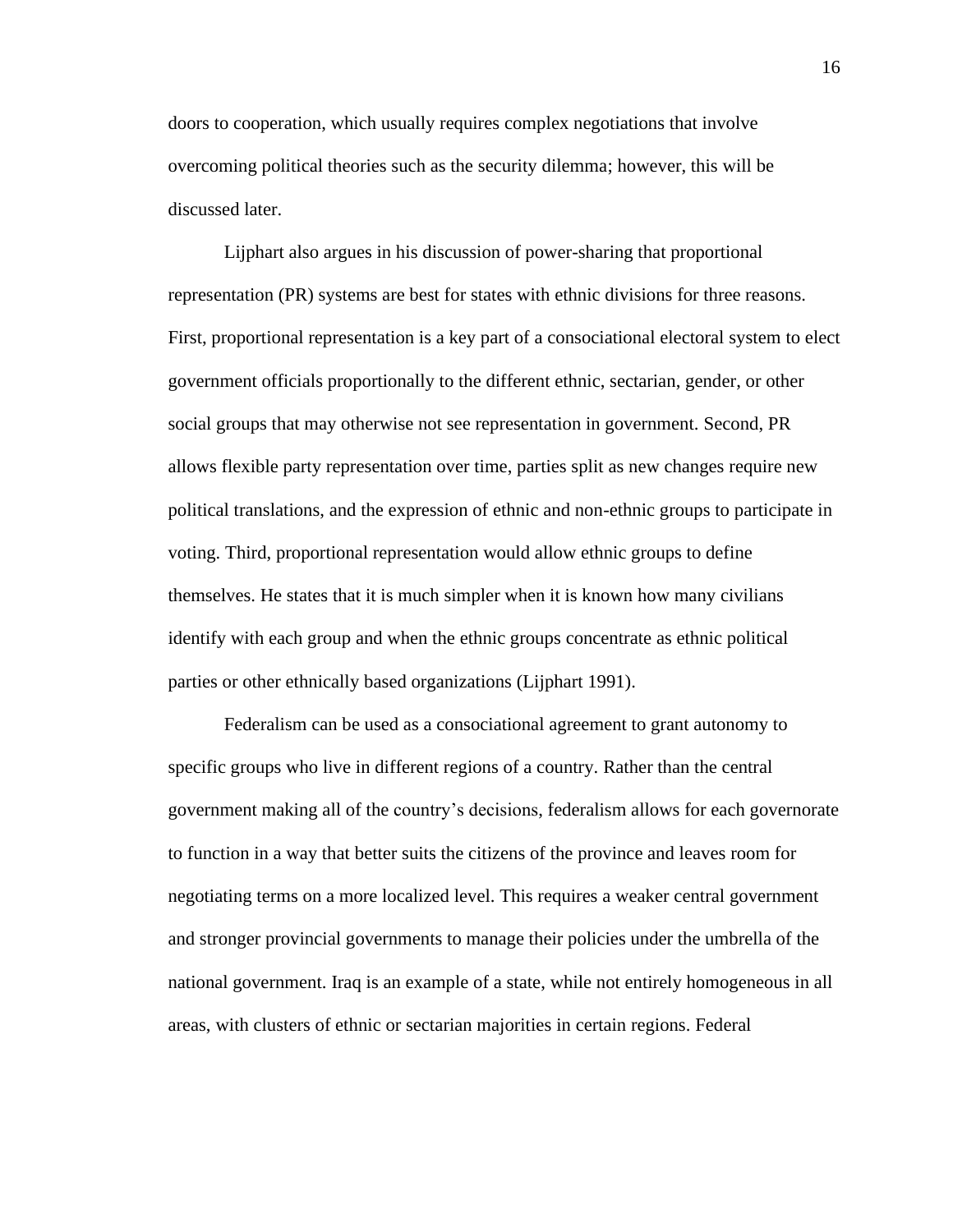agreements are common in states with diverse societies so that specific minority groups have autonomy while also participating in the central government's decision-making through power-sharing arrangements (Keil and Alber, 2020). The goal of federalism in Iraq is to recognize that each governorate has different needs across the country, and decentralization would attempt to help focus on the specific problems that each region faces.

To further explain the relationship federalism and consociationalism has, federalism in this context is seen as a way to achieve a result. Many see federalism as a way to achieve a result of an ethnic or social division issue. Federalism allows for political unification, democracy, popular self-government, and the accommodation of diversity (Elazar, 1985). Consociationalism seeks to reconcile differences within the country rather than accept one group's dominance over the minority. Federalism provides group autonomy in different regions of the country to produce a result of reconciliation and unity. Federalism in Iraq attempts to provide the Kurds, the Sunnis, and the Shi'as with their own governorates and local governments to facilitate Iraq's diverse demands across the country and allow for different ethnic and religious groups to maintain their identity within their governorate.

#### Consociationalism in Iraq

<span id="page-19-0"></span>2003 marked the chaotic beginning of Iraq's new democratic federalist state. Through the decimation of the country following the U.S. invasion, Iraq experienced extreme levels of looting, rioting, and uprisings, costing the state over thirteen billion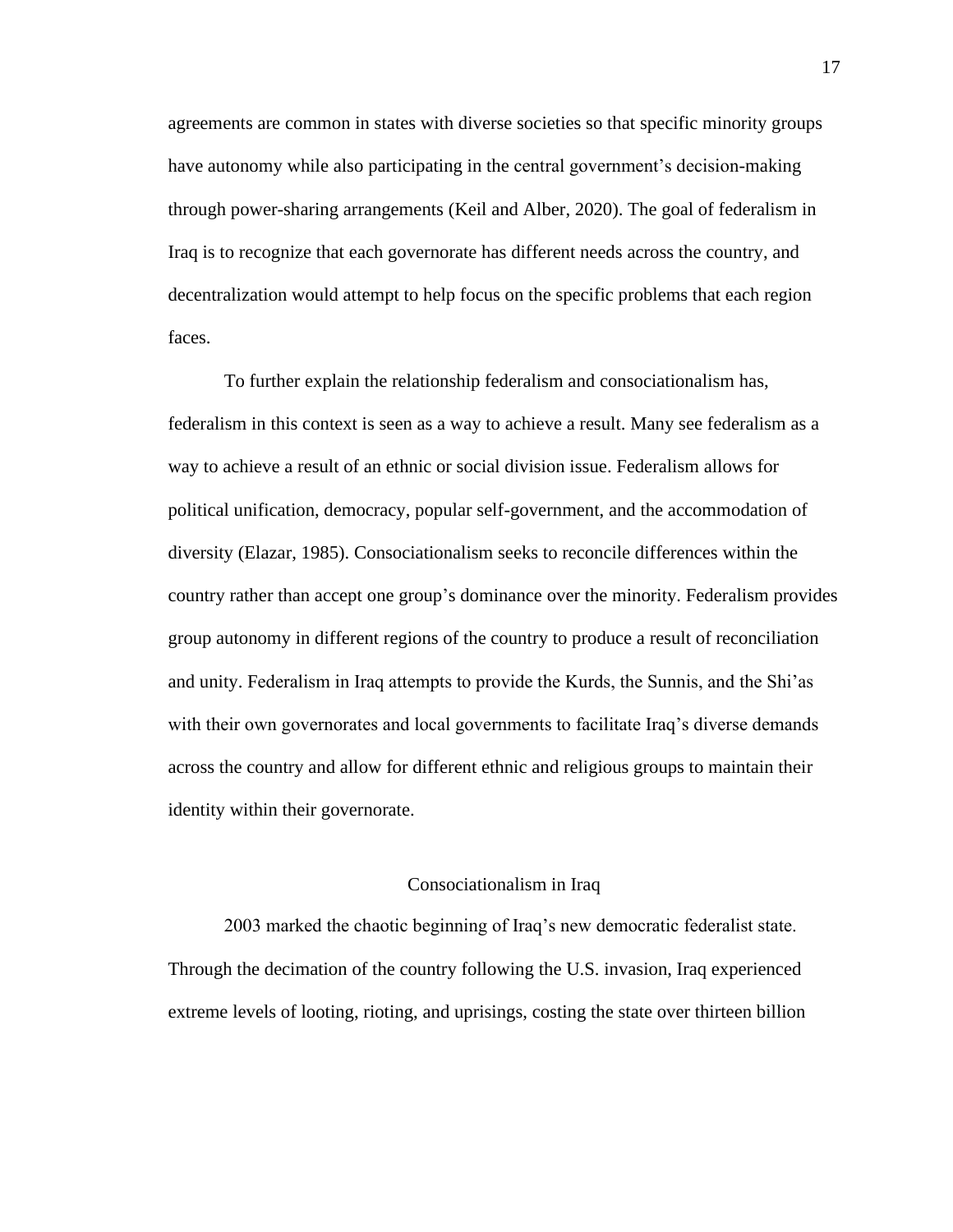dollars. The Sunni insurgency also formed, following the disbandment of the Iraqi military and the removal of Ba'athists from the government, putting thousands of Iraqis out of work and unable to support their families. Amongst the tragedy that struck Iraq due to a lack of concentrated reconstruction efforts, the Constitution was formed in 2005 by an elected assembly of Iraqis, which was a challenging process that required many negotiations between Iraqi and American politicians with many different backgrounds. Article 1 of the Constitution explains the system of government that was put in place for the Iraqi state. Article 1 says, "The Republic of Iraq is a single federal, independent and fully sovereign state in which the system of government is republican, representative, parliamentary, and democratic, and this Constitution is a guarantor of the unity of Iraq" (Iraq Const. art. I). The keywords in this description of the Iraqi state are "representative" and "parliamentary." The parliamentary system in Iraq consists of the parliament, the prime minister, the president, the cabinet, and the judiciary. The general election creates a Council of Representatives, in which members are voted into their seats using a proportional system. This is the election that forms the government that requires the election of the Prime Minister by the largest parliamentary bloc. The largest parliamentary bloc must coalesce a group of parties to form a coalition that makes up the majority of parliament. This step is essential for the government to be created, as the prime minister is the primary head of state and commander in chief. The president is selected by two-thirds of parliament and serves a largely ceremonial role. There is not much contention surrounding the presidential election, unlike the contentious process for electing the prime minister. The prime minister chooses the cabinet, which must be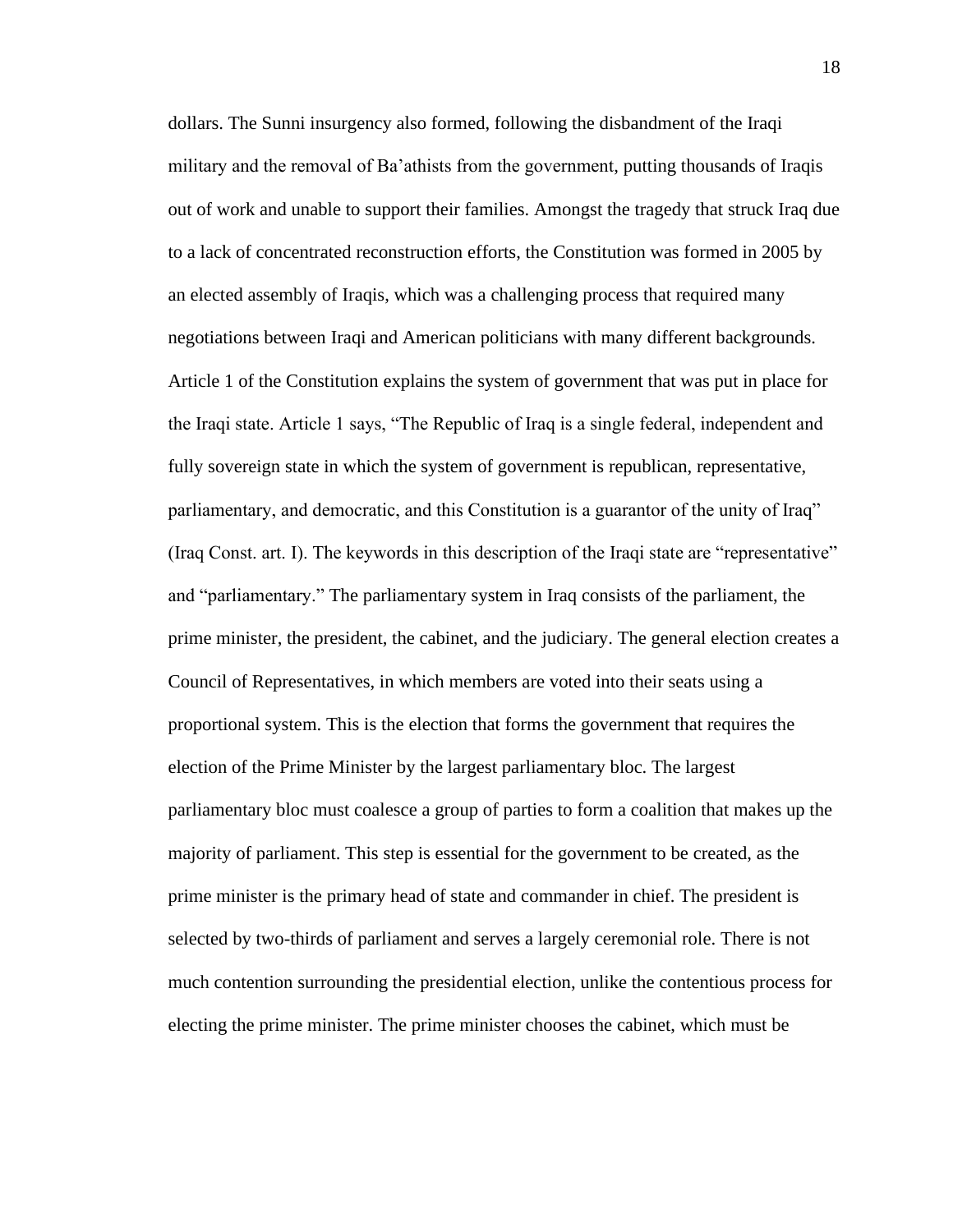confirmed by the majority of the Council of Representatives, while the president selects one or more vice presidents, who primarily serve a ceremonial role. When the parliament was first created, there were 275 seats, with 45 of these seats reserved as "compensatory" seats for those who did not reach enough votes within their electoral districts to gain a seat but met a specifical national average to gain a seat (Trumbull and Martin, 2011). The total number of seats has since increased from 275 to 325 in 2009. The proportional representation electoral system has been in place since the government's formation in 2005, with slight changes to how it functions. It has created dozens of parties that are very fragmented and come from all different ethno-sectarian backgrounds.

The proportional electoral system that Iraq uses is called the Sainte-Lague method, allocating seats based on a divisor to allocate seats to a proportion of parties. This process is accomplished through a mathematical calculation that uses a divisor to allocate seats and is repeated until all the seats are filled. In recent elections, this has significantly benefitted the smaller parties, allowing minimal percentages of the vote to still receive seats, especially in the 2014 and 2018 elections. Previously, the system caused smaller parties much frustration, claiming that it denied them proper representation among the big coalitions, which resulted in the shift to allow parties with fewer votes to gain more seats. On the other side of the debate, the larger parties complained that the smaller parties often elected leaders inexperienced in federal politics and were challenging to work with and form coalitions.

Consociationalism in Iraq is also seen in the attempt to create a federalist state with a decentralized government. While the supporters of federalism point to the Kurdish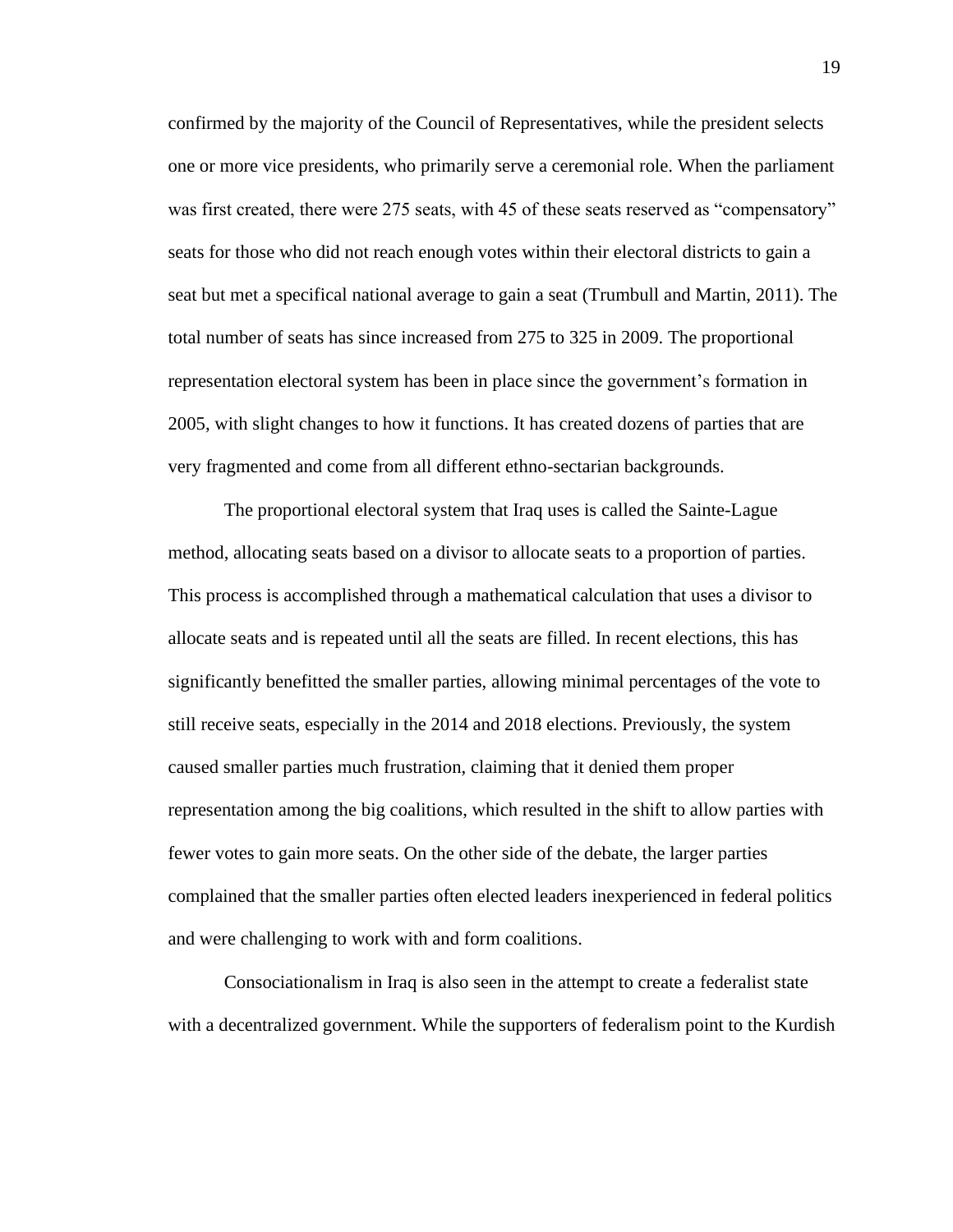Regional Government in the north, or the KRG, as a success story for strong Iraqi federalism, the rest of the country faces the harsh reality of ineffectiveness, corruption, and overall frustration with the system. Today's state is made of 18 provinces that fall under the federal government. The Kurdistan region was constituted as a federal region and given powers to have a regional government in the Constitution. To this day, the Kurdish region remains the only constituted region in Iraq. The Iraqi Constitution, in Article 119, also arranged a federal and consociational agreement in where governorates, together or separately, could achieve a higher regional status (Cameron, 2010). This was arranged so that major parties in the state can have power in federal policymaking while still representing their regional interests. Regional status intended for the KRG to have autonomy but also remain a part of Iraq. The flaw in the design is that federalism is not symmetrical; instead, it is asymmetrical, giving varying amounts of power to different regions and groups, and contributes to the weak governance within provinces across the state. The regional status allows a group of governorates to band together into a region to gain control over its resources, industry, and infrastructure and create an independent regional government and military force. The central government feels threatened by this stipulation because if all the provinces of Iraq could gain regional status equal to the KRG, the central government's power would be threatened by stronger regional governments, creating more strained conflicts. As a result, Baghdad has given significant pushback to the decentralization efforts described in the Constitution out of fear that their power would diminish.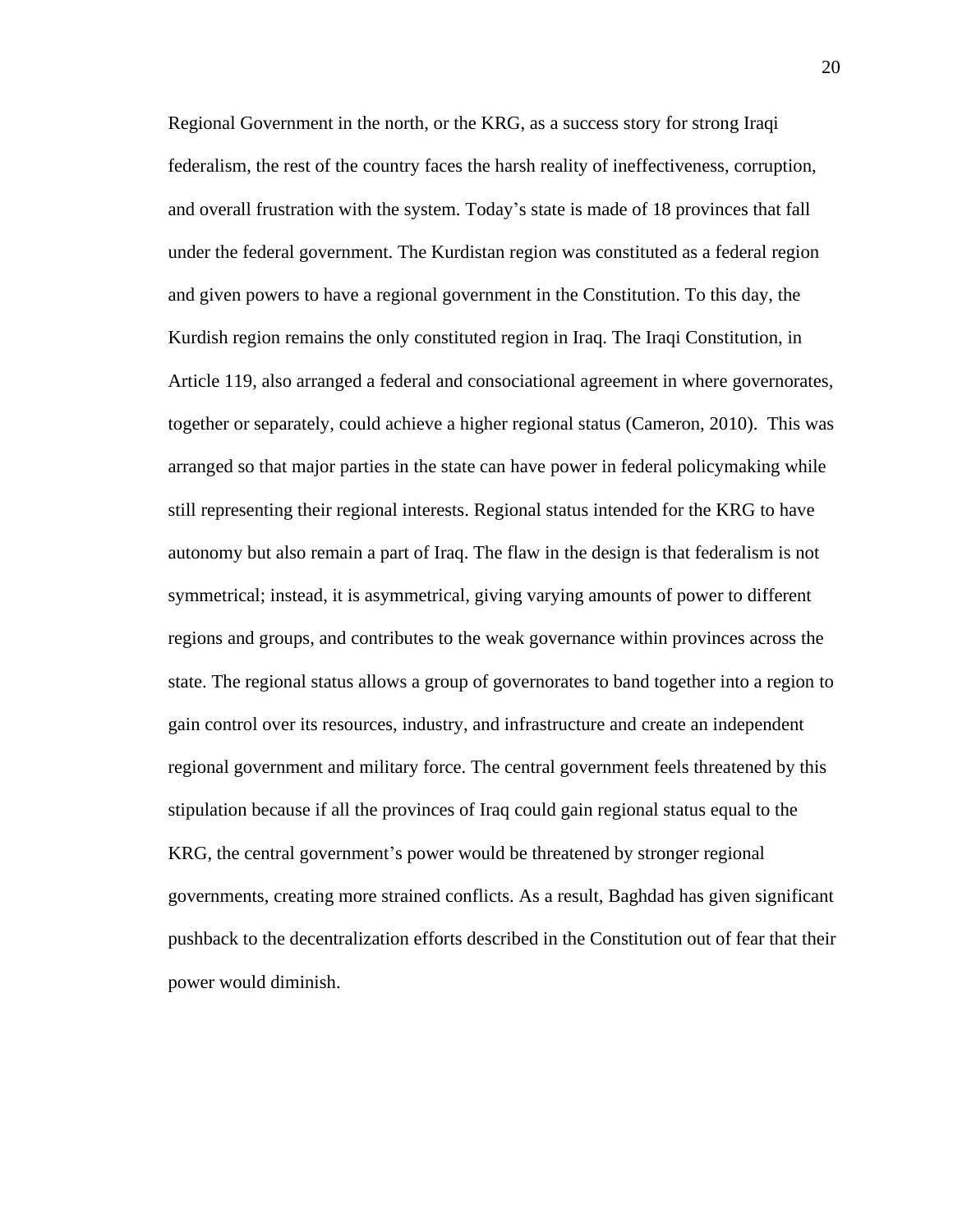Federalism in Iraq was created with many goals in mind. Being a state comprised of different ethno-sectarian, historical, and political differences, those who crafted the current government sought out a way to allow the different demographics of Iraq to manage their societal tensions. Different governorates of Iraq have diverse needs, and the concept of federalism aimed to provide adequate representation and quell violence while providing the necessary support for each province. The 2005 Constitution allows for asymmetrical federalism between the central government and the governorates not incorporated into a region, as per Article 123. The Constitution does not necessarily outline a clear and concise decentralization plan; instead, it allows the central government to control how much devolution can occur, meaning that decentralization efforts struggle to give governorates the power they need to function correctly (Fleet, 2019). Overall, decentralized asymmetrical federalism allows for a stronger Kurdish Regional Government, the central government, and the weaker governorates to regulate their problems while still being connected to Baghdad to settle disputes and improve governance. While Iraq's Constitution calls for the governorates to be decentralized, in reality, this required a significant restructuring of governmental functions and the government struggled to commit to the decentralization process.

#### Outcomes of Consociationalism: Proportional Representation

<span id="page-23-0"></span>To use Lijphart's phraseology, in 2003 when the current government formed, there was no "deliberate joint effort by the elites to stabilize the system," in the case of Iraq; instead, the United States and its allies used consociationalism to attempt a power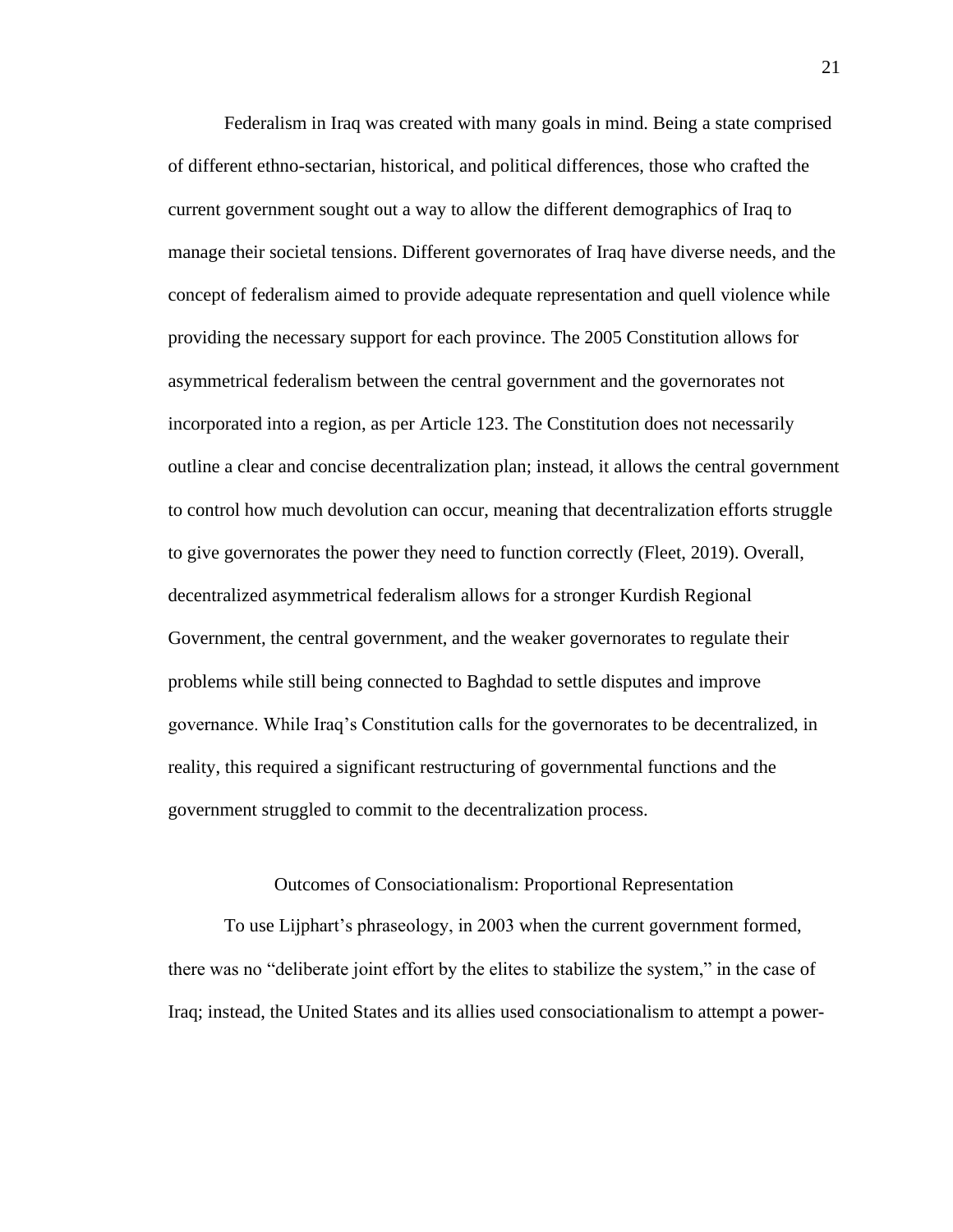sharing agreement between the three ethno-sectarian groups of the country: Sunnis, Shias, and Kurds. While ethnic representation is suitable for a diverse society, Lijphart's emphasis on creating parties based along ethnic lines tends to focus political leaders on ethnic tensions, rather than solving the universal problems that Iraqis face, such as access to consistent electricity and clean water. For context, Iraq after the invasion was a whirlwind of chaos and ethno-sectarian violence. In an attempt to equalize the uneven share of dictatorial power. Many Sunnis were expelled from government positions, and many faced unemployment due to de-Ba'athification and the military's disbandment, forcing many military-aged men to join the insurgency. At the same time, the Shi'a majority sought to harness power in a destabilized system and the Kurds sought independence to create their own state, separating themselves from their Iraqi identity. As the country descended into chaos, officials attempted to solve the problem through consociational agreements; however, this proved to be a complicated process with extreme divisions on all sides. As officials tried to create a power-sharing agreement to form the new government, the ethno-sectarian divides continued to linger in the system due to the consociational structure. Proportional representation was expected to bring about reconciliation between the three main groups; however, it fragmented the political system further and did not encourage the opposing groups to reach across the aisle.

I argue that the proportional representation system in Iraq perpetuates the ethnosectarian divides within the country. The system fuels politicians to work within parliament along ethnic or sectarian lines rather than be focused on the problems Iraq faces, such as border security, providing basic services, and eliminating corruption.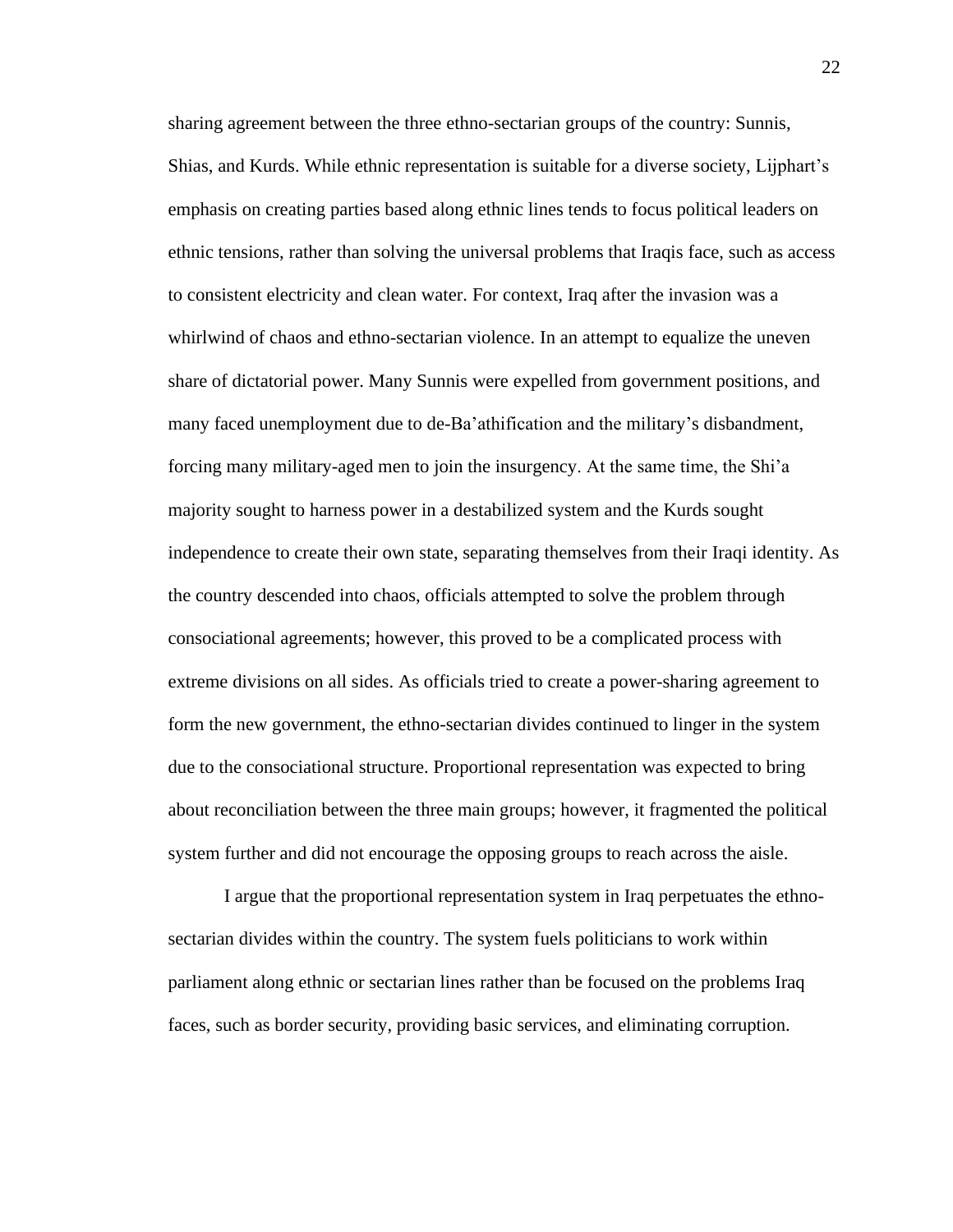Timothy Meisburger argues that proportional systems, especially in developing countries, perpetuate social, ethnic, and sectarian divisions. Further, he claims, "in emerging democracies... parties often form around preexisting social cleavages—including differences of religion, ethnicity, tribe, language, or culture—and PR-based systems can have the unfortunate effect of sharpening rather than dulling such splits" (Meisburger, 2012). This is a part of the modern debate about the PR system. As mentioned earlier, scholars such as Lijphart claim that consociational agreements are the ideal way to mitigate these challenges; however, in Iraq's case, the country does not appear to be advancing towards a bustling democracy due to its consociational institutions. When observing the effectiveness of the government in 2018, according to the Varieties of Democracy Project, Iraq scored a -1.32 on a scale of -2 to 2. Much of this can be explained by the fragmentation of the parties and the election of incompetent leaders.

The fragmentation of Iraq's political parties results from the proportional representation system, which created an unstable environment within the government. Not only does this prevent parties from defining themselves with concrete values that reach and identify with many Iraqis, but the fragmentation also halts the government from making much-needed decisions for the country, especially the forming of the government. The election results can be seen in the next section, showing increasing fragmentation over time. The elections highlighted the fragmentation of Iraq's political parties, the lack of party discipline, and the lack of legislative control among coalition and alliance leaders. Iraq's socio-ethnic diversity tends to result in many parties for representative purposes (al-Shadeedi and van Veen, 2020). As a result of the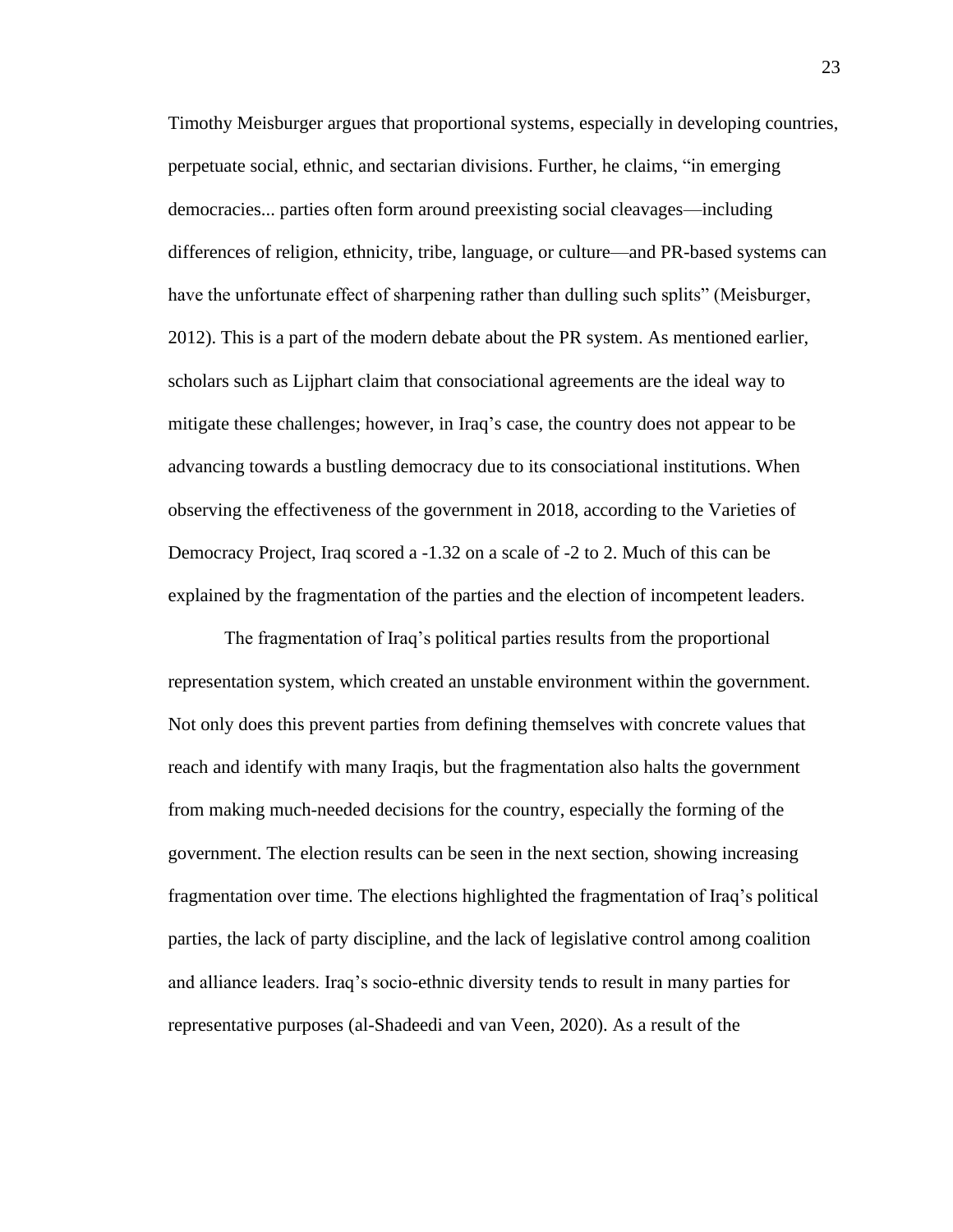fragmentation and inability to form alliances with other parties, Iraq faces extreme obstacles to progress its agenda within parliament. For example, Iraq went 289 days without forming a government in 2010. This was not only destabilizing for the country, but it also spoke to how fragmented the system is because of proportional representation.

The proportional representation system also produces weak leaders who lack accountability or influence to make a policy difference. Iraq does have many competent officials who want to produce tangible progress. However, its politics prevent the government from addressing important problems like economic and justice system reforms, fixing corruption issues, restructuring the military and security forces, repairing Sunni regions damaged under ISIS control, and fully reintegrating Iraqi Kurds (Cordesman and Hwang, 2020). Candidates are chosen by the weak and fragmented parties and therefore not necessarily responsive to the constituency but to party elites instead. Many politicians remain loyal to their identity and discourage working across the aisle, putting their ethno-sectarian differences above policy that can help resolve the problems Iraq desperately needs to fix. Elected officials may be more concerned with appealing to their party leaders and not to the voters. This results in high levels of corruption within the government, frustrating Iraqis across the state, and causing the protests that emerged in 2019 and early 2020. Iraq is known for its high levels of corruption, as its bureaucracy is deeply woven with political party interests (Lust, 2020). The government is mainly unresponsive to voters' dominating issues and instead favors the party elites within the system. These factors lead to tremendous instability for the country, primarily because of the ineffective governance that followed elections. From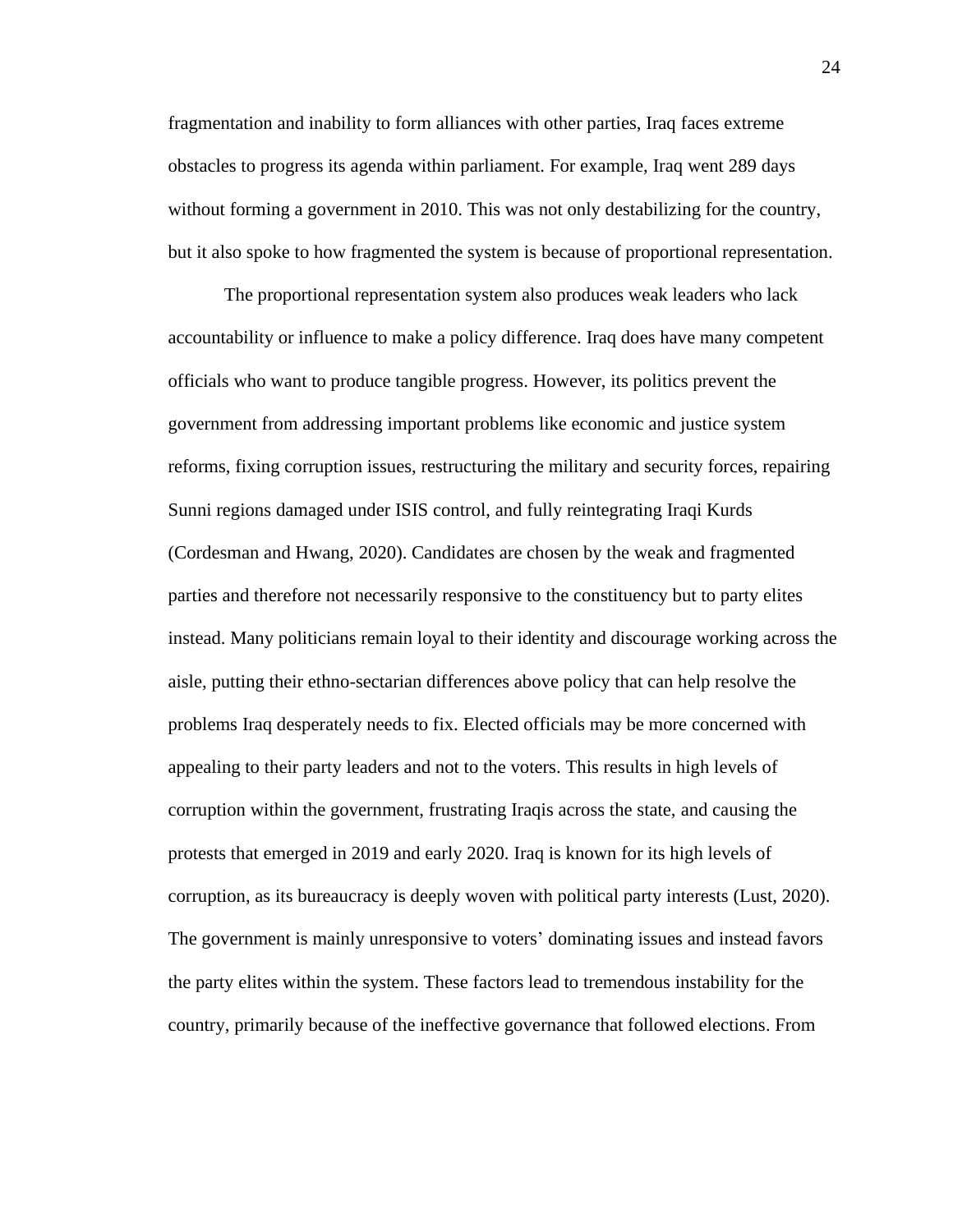Al-Jafari in 2005, to Al-Maliki in 2006 and 2010, to Al-Abadi in 2014, to Mahdi in 2018, to al-Kadhimi in 2020, the system continues to elect Prime Ministers who are not effective in taking control of the country and putting it on track to improve basic services such as access to electricity, control the rampant local militias, and improve the responsiveness of regional governments. Instead, the head of government lacked the political capital to make policy decisions that directly addressed Iraq's diverse political, social, and economic interests (al-Shadeedi and van Veen, 2020). The proportional system does not provide the government the tools to elect a leader with widespread support and strong political capital. More consolidated parties can prepare leaders to fill these roles with more support from constituents and government officeholders.

#### Election Results Over Time

<span id="page-27-0"></span>This section contains information regarding elections in Iraq since its modern democratic history starting in 2005. My conclusions from the data are that the fragmentation of political parties increased over time. Over thirteen years, Iraq's elections showed a significant increase in the number of seats allocated to smaller parties that received minimal percentages of the vote. For example, in the 2018 election, the other parties gaining no more than three seats averaged 0.27% of the total vote for each seat, with the smallest party receiving only 0.04% of the total vote to gain one seat. These minimal percentages that allow for seats in parliament can split up parties, which does not encourage the larger parties to reach across sectarian or ethnic lines to appeal to these smaller parties. Instead, many parties are left with few seats and a small voice in a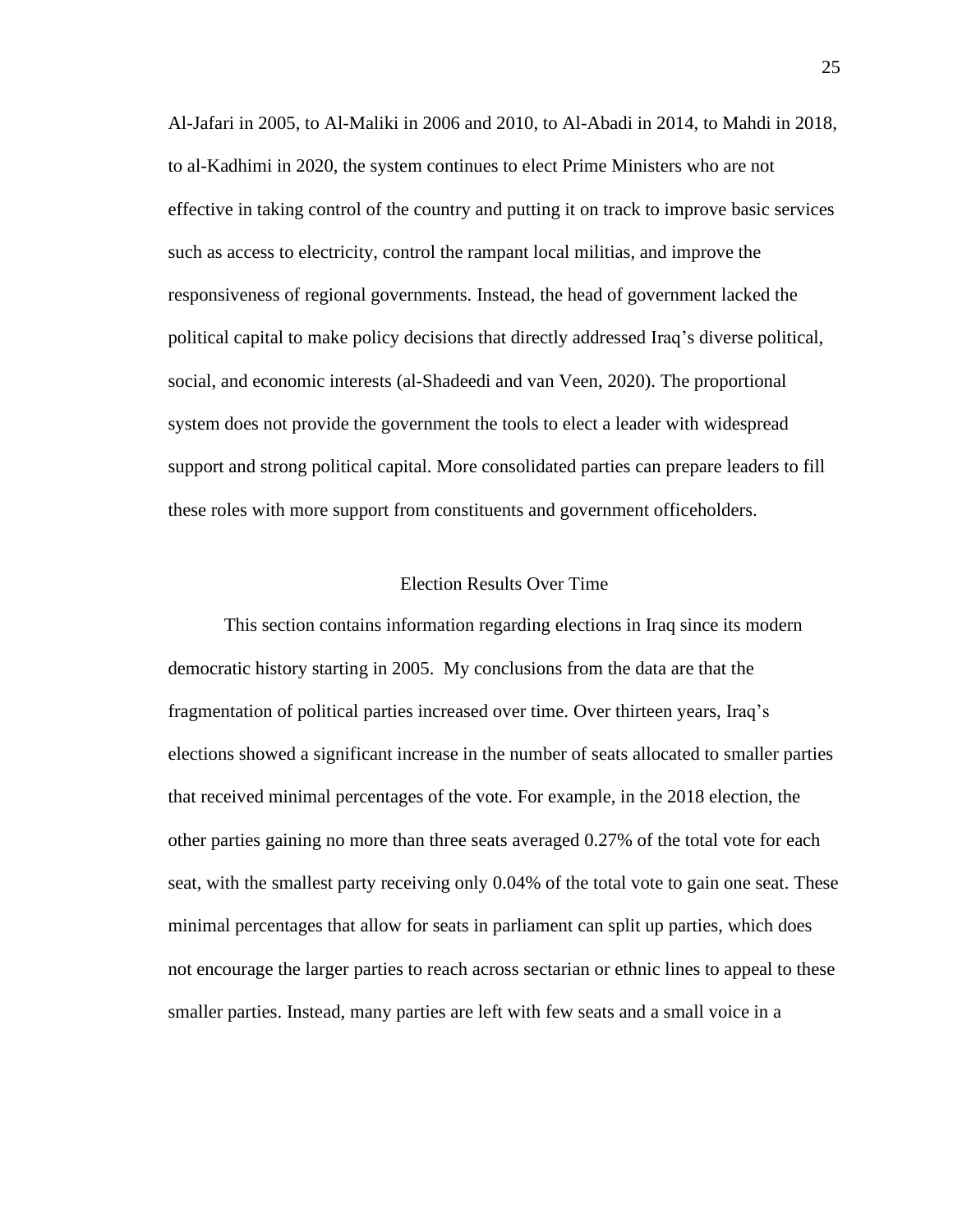polarized and fragmented government. Because coalitions were not built through shared political ideology or policy, and because leadership often had conflict along ethnic or sectarian lines, these coalitions fragmented quickly in later years, undermining the quality of governance in the longer term (Al-Shadeedi and Van Veen, 2020).

Graph 1 shows how many political parties gained at least one seat during that particular election. The results show that over time fragmentation of parties increased dramatically and many minor parties formed, particularly in the last two elections. The results range from between 10 to 12 winning parties between 2005 to 2010, to between



*Graph 1: (election results from) Iraqi Independent High Electoral Commission; O'Sullivan and Al-Saiedi (2014)* 

35 to 40 parties between 2014 and 2018. The dramatic increase can be attributed to party fragmentation and splits within political parties. As a new democracy, this is not the most stable way to form a government because the parties lack cohesion and national recognition among Iraqis. Well-known and established parties can help Iraqis better unify under common ideologies with strong politicians accountable to their constituents. This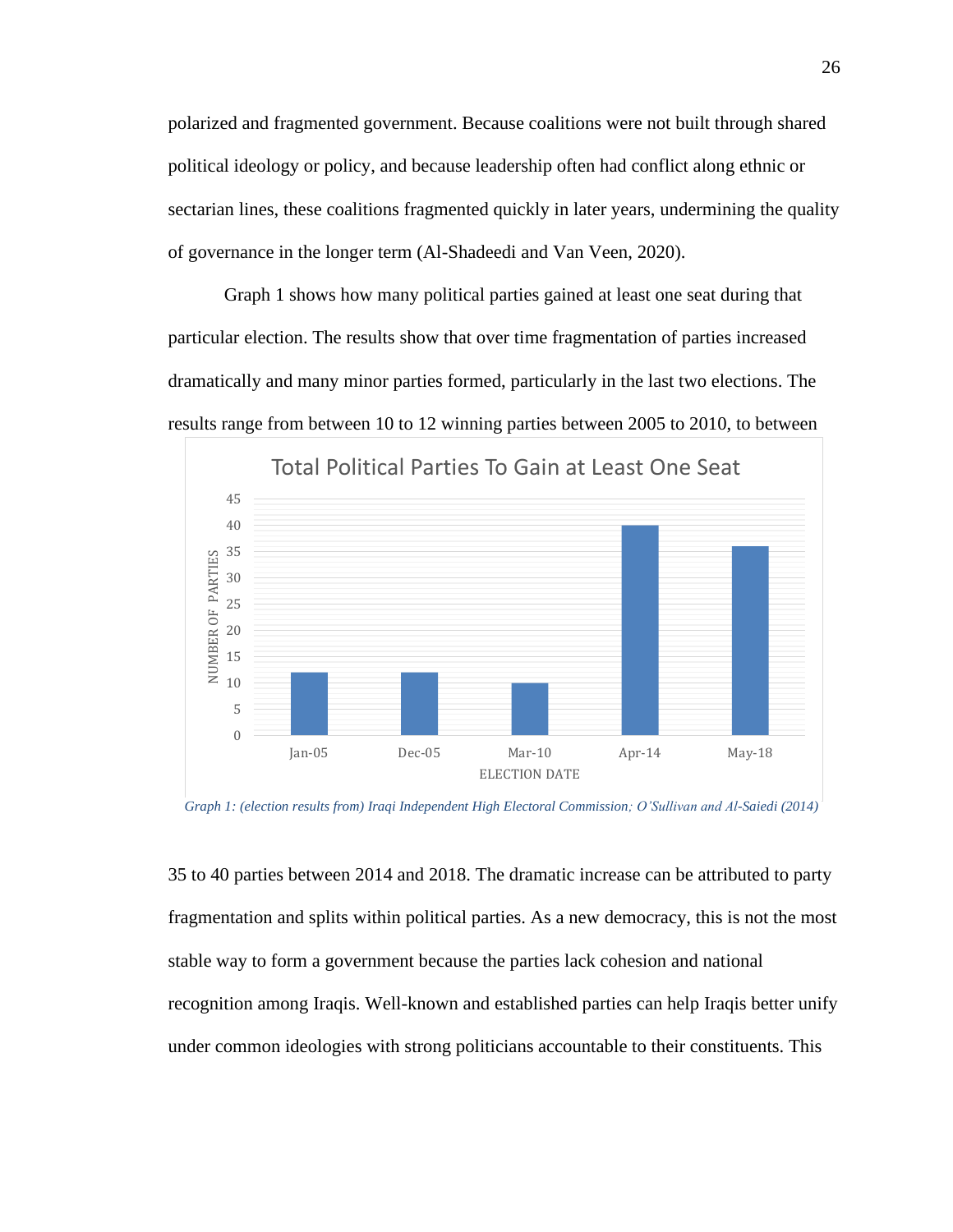fragmentation can divide the population over ethnic or sectarian differences and does not incentivize larger parties to reach across the aisle to gain a more extensive base.

Graph 2 shows how much of the total vote the top three winning parties received. As you can see, there is a steady decline over the years in how much the top three parties represent the overall voting population as more parties fragment and disperse the vote across various parties. When Iraqis first went to the polls in 2005, the top three parties represented about 87% of the population. This starkly contrasts with the decline in 2018, where the top three parties represent only about 38% of the population. Another



*Graph 2: ( election results from) Iraqi Independent High Electoral Commission; O'Sullivan and Al-Saiedi (2014)*

interesting note about this graph is the steady decrease of the vote percentage going to the first place winning party. In 2005 the top winning party represented 48% percent of the population, while only representing 14% of the population in 2018. When the first-place winning party only gains support from 14% of the population, this shows a lack of unity and cohesion within the government and the people.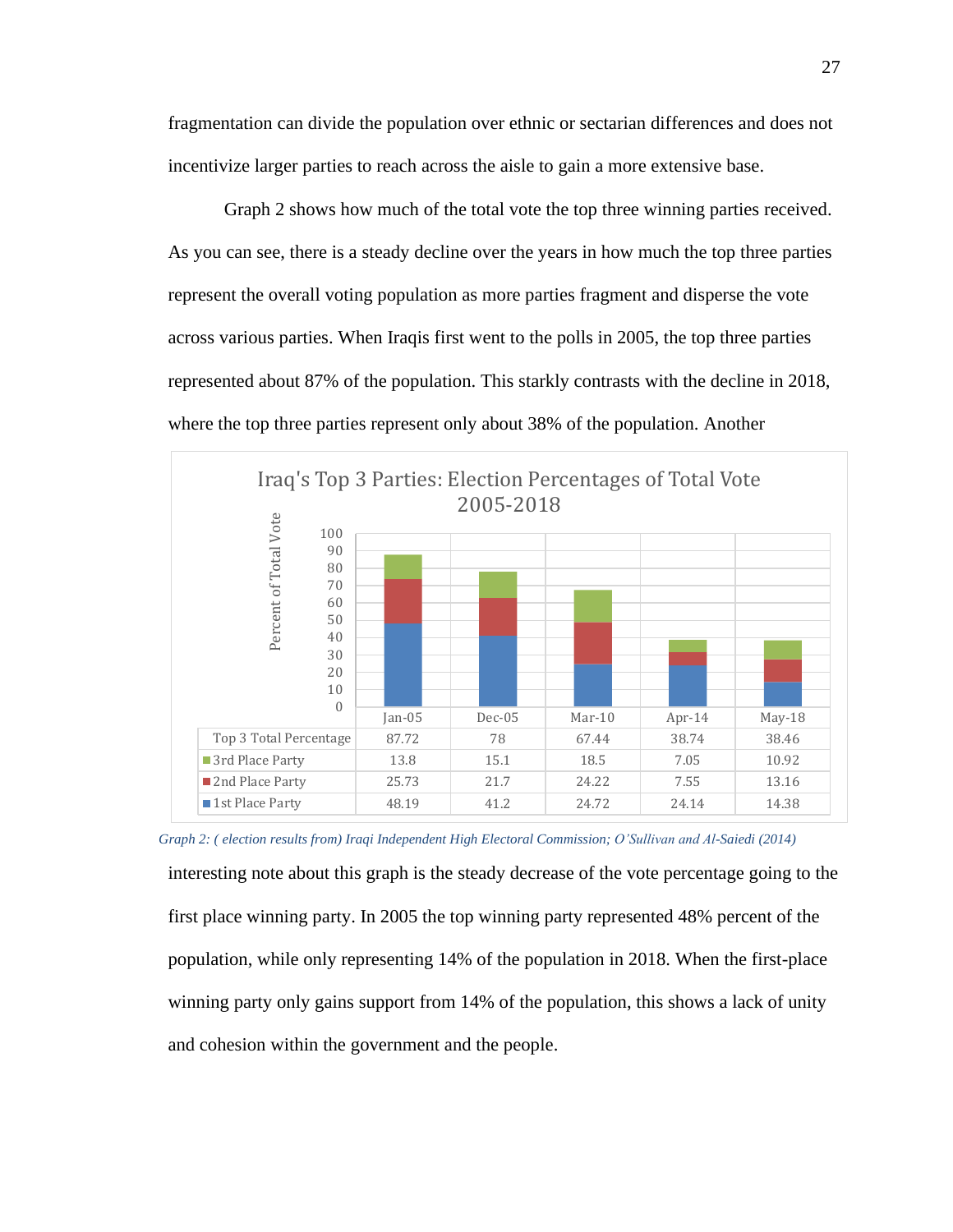#### Al-Muhasasa Principle

<span id="page-30-0"></span>After creating Iraq's new democratic political system when the United States occupied the state in 2003, an unwritten rule, known as the Al-Muhasasa Principle, quickly became a political norm to allocate power to the three major ethno-sectarian groups. This power-sharing, consociational, system intended to create more proportionality for the government's major positions: President, Prime Minister, and Speaker of the Council of Representatives. Under the principle, each office was held by a Kurd, a Shi'a, and a Sunni, respectively. It has no legal basis, but Iraq's constitutional framework for democratic leadership transformed into a practice where politicians are nominated and appointed based on their ethnic or sectarian identity rather than their politics, ideas, accountability, or competence (al-Shadeedi and van Veen, 2020). Considering that many of Iraq's leaders lack democratic experience, it is not surprising that this principle was negotiated in Iraq's quasi-democracy between its governance model and its actual practices. Observing Iraq's history before the invasion, the majority population, the Shi'as, have used this principle to suppress Sunni leadership in government, which does not help resolve their ongoing ethno-sectarian tension.

To further explain the damage that the Al-Muhasasa Principle does to Iraq's democracy, the system continues to encourage an ethno-sectarian based allocation of important government positions and resources, reduces accountability, and creates a closed system of elite rule. In al-Shadeedi and van Veen's book, *Iraq's Adolescent Democracy*, they emphasize the overly broad elite inclusivity that has reduced the need to develop ideas and forms of political participation that appeal to voters, the lowered the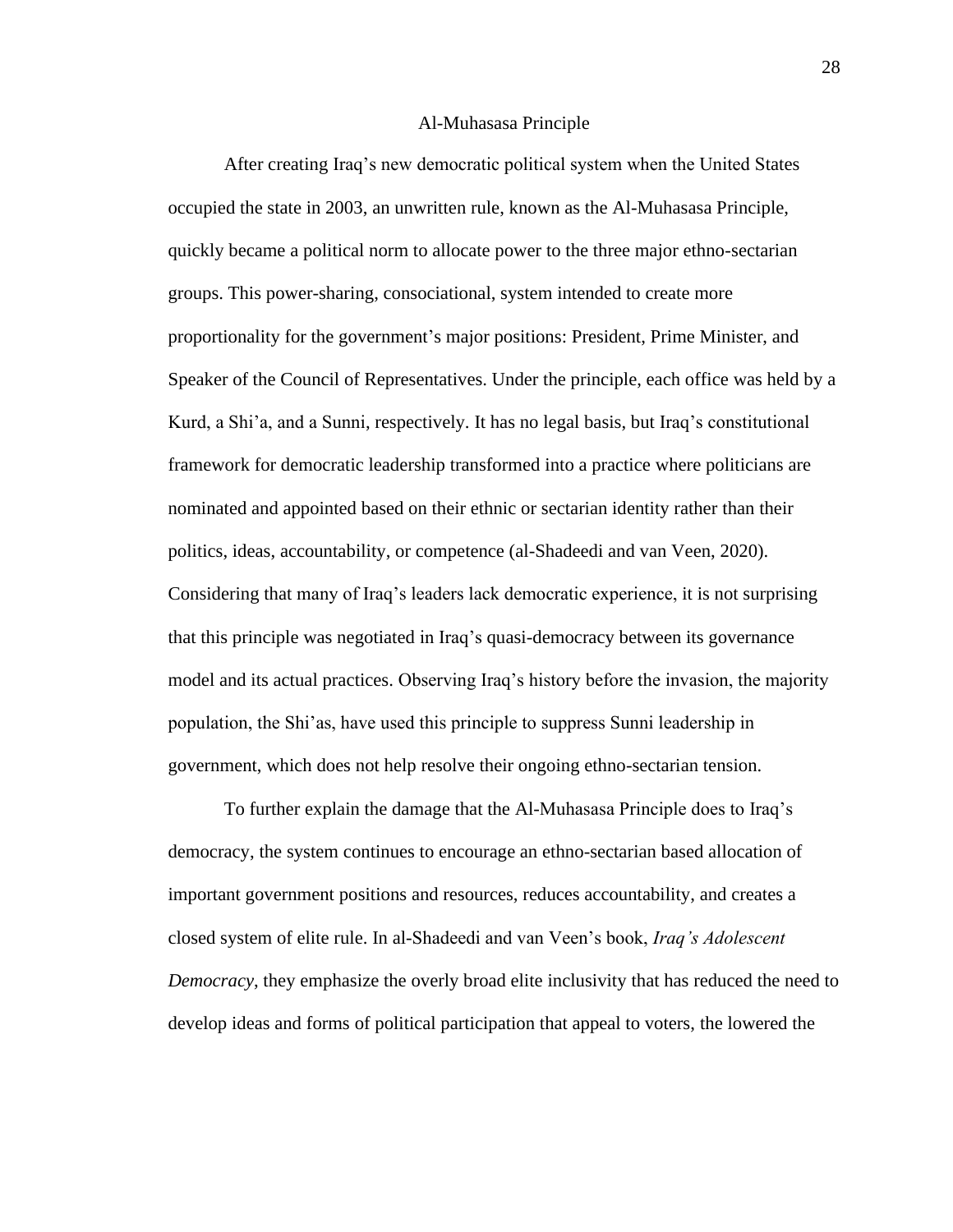need for performance accountability and the decreased necessity of engaging in functional opposition. The Al-Muhasasa system also allowed for elite inclusiveness in Iraq's public revenue distribution which causes democratic governance and representational problems. This is relevant because as Iraq's top leaders are held to these divisive standards, the parties that hold positions in the Council of Representatives also emphasize the same characteristics of unaccountability, poor leadership, lack of unity, and voter appeal.

#### Majoritarianism: Solution to Proportional Representation

<span id="page-31-0"></span>In reviewing the many problems that the Iraqi system faces, I argue that a potential solution to the destabilization and fragmentation of proportional representation would be the implementation of a majoritarian system. A majoritarian system, also known as single-member districts (SMD), will help Iraq consolidate its political parties and resolve the fragmentation issues in parliament. A single-member district is an electoral system that elects one representative rather than allocating seats proportional to the vote. Through this, SMD systems create majority governments through plurality. The difference between a majoritarian system and a proportional system is whether or not most of the preferences are taken into account or almost all of the preferences.

With a proportional government, almost all of the preferences are taken into account and form broad coalitions. The potential for change is limited due to many parties and allocated seats. Responsibility within minority and coalition governments remains unclear. If voters are unsatisfied with the government, proportional systems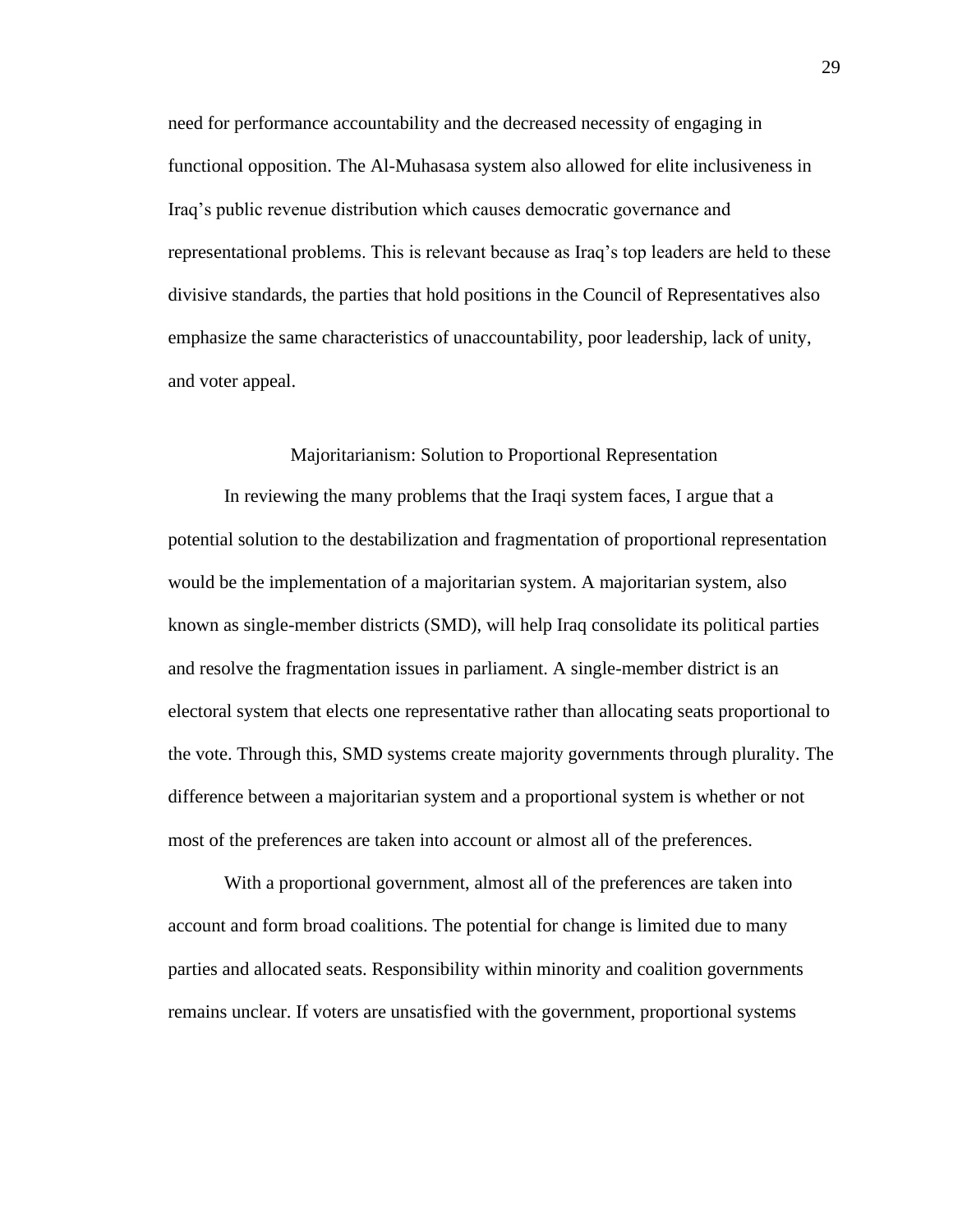obscure governmental responsibility, making a change to the government difficult. Coalition and minority governments that depend on many opposition parties obscure accountability and make it difficult for the electorate to assign blame (Lundell, 2011). Defined responsibility is evident when a single party with a voter majority in the legislature governs alone. Majoritarian democracies take into account the majority of preferences and provide efficient opposition parties that can challenge the government and change the executive in power (Lundell, 2011). This type of election system would consolidate parties and allow for them to create a more concrete ideological position. When in power, it is clear which parties are responsible for policy decisions and are typically more predictable and politically defined when they are consolidated with explicit political ideologies. Also, it would require the parties to reach across ethnosectarian lines to produce a majority to pull in votes and accommodate for other groups.

As an emerging democracy, following an era of extreme fragmentation and frustration with internal and external influences, Iraq was given a system that immediately clung to the ethno-sectarian divisions and continues to struggle to transcend those original issues. Meisburger, a scholar who makes strong arguments for majoritarianism, discusses how majoritarian systems are more flexible and more likely to develop democratic attitudes and allow democratic parties and states to emerge (Meisburger, 2012). According to his argument, a majoritarian system may allow Iraq to consolidate more democratic and fully developed parties to allow for more productive democracy to emerge. Allowing Iraqis to hold the government accountable and turn over executives and governing coalitions through clearly defined majority parties may make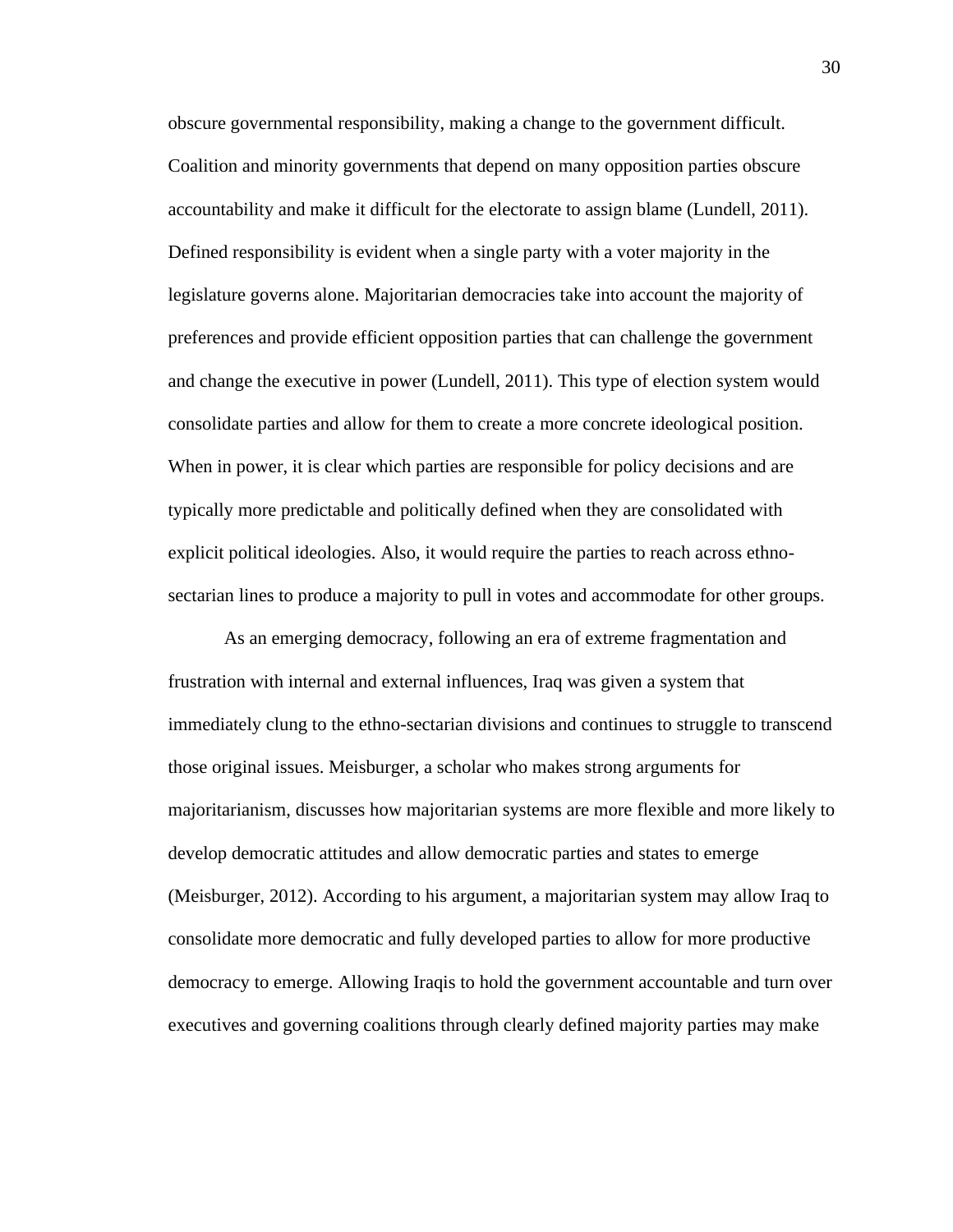their unstable and fragmented government more responsive. Perhaps a PR system can be effective in a more developed Iraq; however, majoritarianism would provide the state with a structure that can help the parties identify their ideologies, consolidate supporters, define their platforms, and reach across the aisle to gain more widespread support from Iraqis of different backgrounds.

Majoritarian systems also allow for candidates to succeed by broadening rather than narrowing and intensifying their appeal to smaller groups and smaller parties, resulting in fragmentation (Meisburger, 2012). This is important because instead of having allegiance to the party, which is seen in Iraq's current PR system, Iraqi politicians will have more of an incentive to be responsive to the people they represent while building upon a more unifying party platform to reach a broader audience of civilians. Meisburger also discusses how elected officials are often responsive to party leaders rather than voters in a PR system and cannot harness the democratic attitudes needed to form alliances across the aisle that might better serve the constituent's interests. Iraq needs leaders that can work together and transcend their ethno-sectarian differences. Not only will forming the government be a more straightforward process, but Iraqis will also be incentivized to focus on ideologies and policies rather than registering to a party that only represents their ethnic or sectarian identities.

Iraq moving forward needs a durable government without the fragmentations that limit its democratic growth. Horowitz, a professor of Law and Political Science at Duke University, suggests several possible goals for an electoral system, many of which are not accomplished in Iraq under the current proportional representation system. These include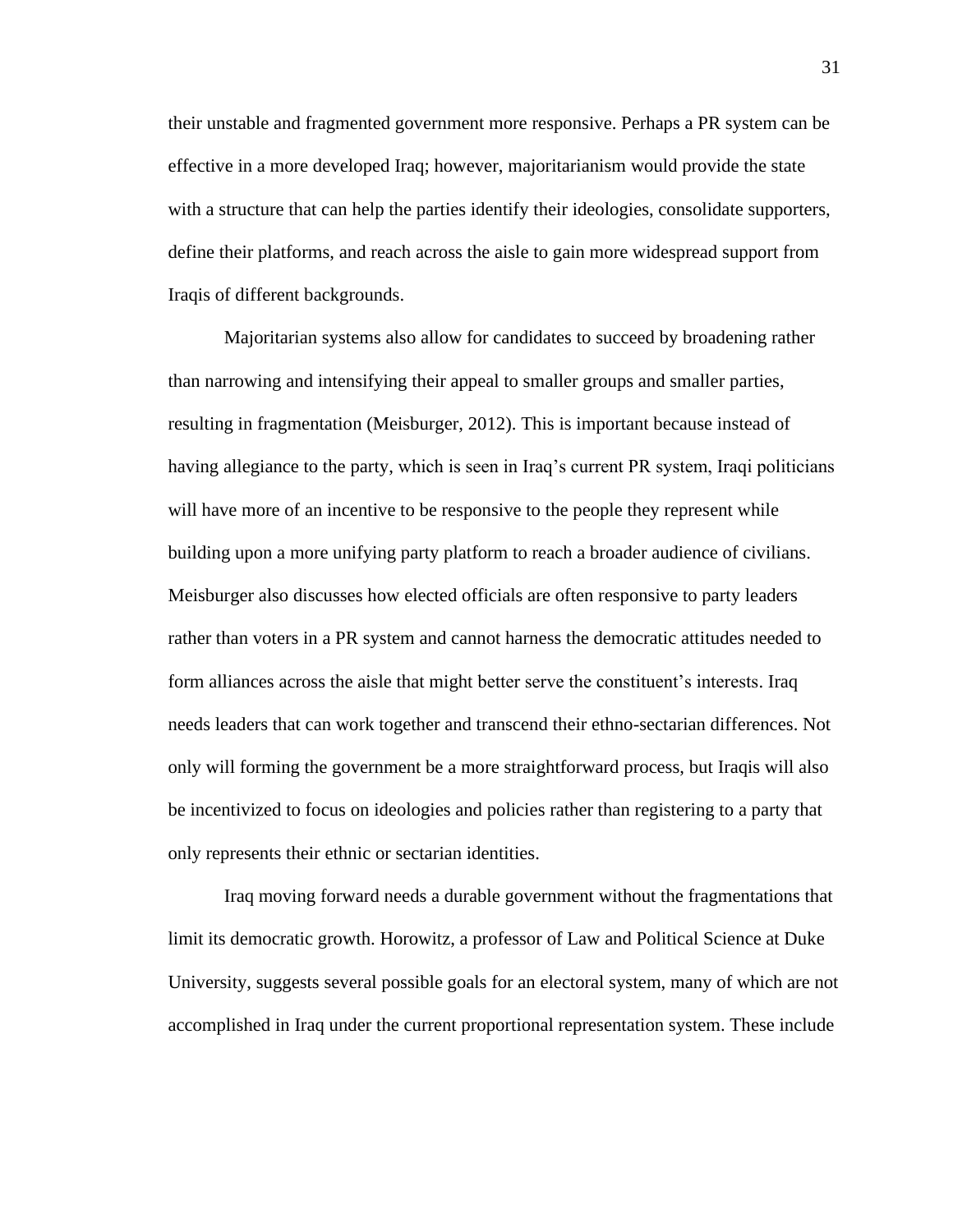accountability to constituents, stable government, and interethnic and interreligious conciliation. While the goals of representation are achieved in this system, many groups still feel disadvantaged, and the state's security is compromised by the ethno-sectarian tensions and extremist terrorist organizations that arose out of decades of conflict. Majoritarianism would help Iraq achieve these missing goals to consolidate power in the state.

First, as Horowitz claims, PR systems can have perverse consequences in multiethnic societies. He argues that electoral systems that limit elites' ability to control and put forth party candidates produce more responsive representatives (Horowitz, 2003). Many may argue that many parties in a majoritarian electoral system nominate and push for candidates frequently during election cycles; however, it is still the constituents who vote for candidates during the primaries to produce the general election list at the end of the day. If most of the voting population does not approve of a candidate in the primaries, they will not make it to the general election. Allowing for SMD elections would allow the constituents to choose their candidate within their region and produce an elected official that is more responsive to the people than the party elites who chose the candidate to be on the list. This concept of accountability also ties in with the reconciliation of interethnic and interreligious groups. Accountability to the constituent would provide an incentive to work across the aisle, transcending differences in identity, and formulate policies conducive to addressing Iraqis' everyday problems. Majoritarianism also allows for the system to reward moderate behavior. Proportional representation systems allow for smaller and more extreme parties to hold seats in parliament, making coalition building a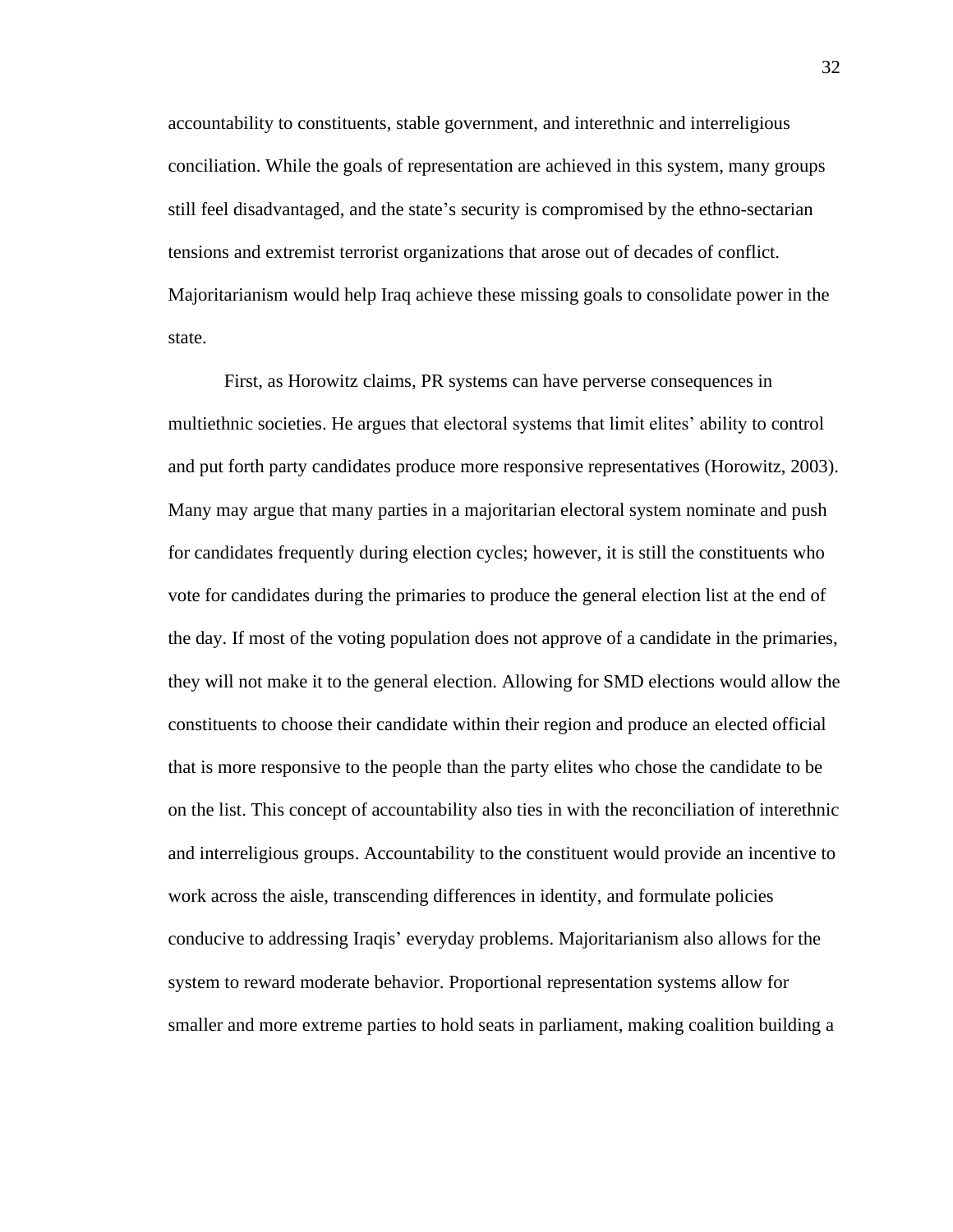challenge in emerging democracies. Coalitions formed following elections that manage to form a majority of just over 50% of the seats in parliament may prove fragile and unstable when ethnic issues arise (Horowitz, 2003). Iraq faces this fragility with its current coalition-style government. With an electoral system that directly elects its officials, Iraq may find that this would bring greater stability without the need for a forced or struggled coalition. This ties directly into Horowitz's goal of durable government. Deeply fragmented legislatures often find difficulty in forming a durable coalition. Majoritarian governments take the instability out of the equation and allow the people to elect accountable leaders.

Iraq has been using proportional representation for the past 16 years, without much improvement in its governance. To create more stability in the Iraqi government, clearly defined parties with explicit ideologies that overcome ethno-sectarian divides must be developed. In this discussion of Iraq, it is important to consider its unique history and current challenges, what it has already tried, and acknowledge that the current system is not working to unite Iraqis and build the liberal democracy that politicians and statebuilders had anticipated.

#### Outcomes of Consociationalism: Federalism

<span id="page-35-0"></span>Another aspect of consociationalism in Iraq is the federalist system that was put in place, largely to help control the varying needs of the diverse populations around the country and keep the Kurds under the Iraqi federal government but still have autonomy in the state. Although the federalist system works for the Kurds in the north, the rest of the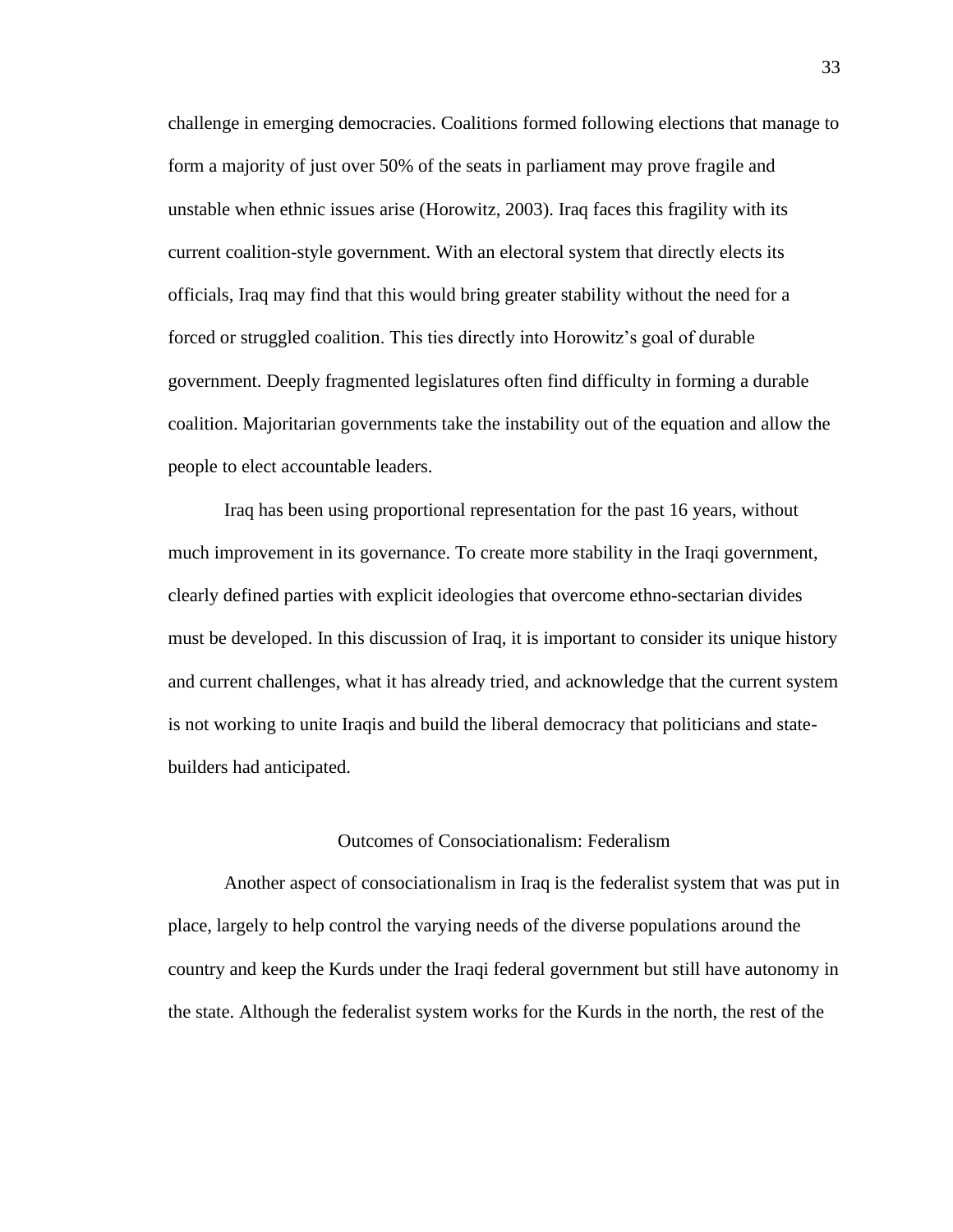country struggles to handle the new responsibilities of managing a province, providing basic services, defending borders, and overall national unity. Iraq is the perfect example of a state in which federalism and decentralization are promised in its constitution, but can only be found in the Kurdish region located in the north. In Keil and Alber's discussion of Iraqi federalism, they raise an interesting perspective about the need for federalism to be repaired and made more robust, following through with the Constitution's commitments. An expert in federalism and decentralization, Eva Maria Belser, highlighted how successive regimes in Baghdad have prevented the creation of new regions, and have failed to implement key aspects of the 2005 constitution, thereby leaving Iraq as a half-finished state, in which the Kurdistan region enjoys substantial autonomy, while Baghdad continues to dominate and rule over the rest of the country (Keil and Alber, 2020). This is a problem for national unity and created a dynamic of contention between the governorates that do not have regional status, the Kurdish region, and the federal government in Baghdad.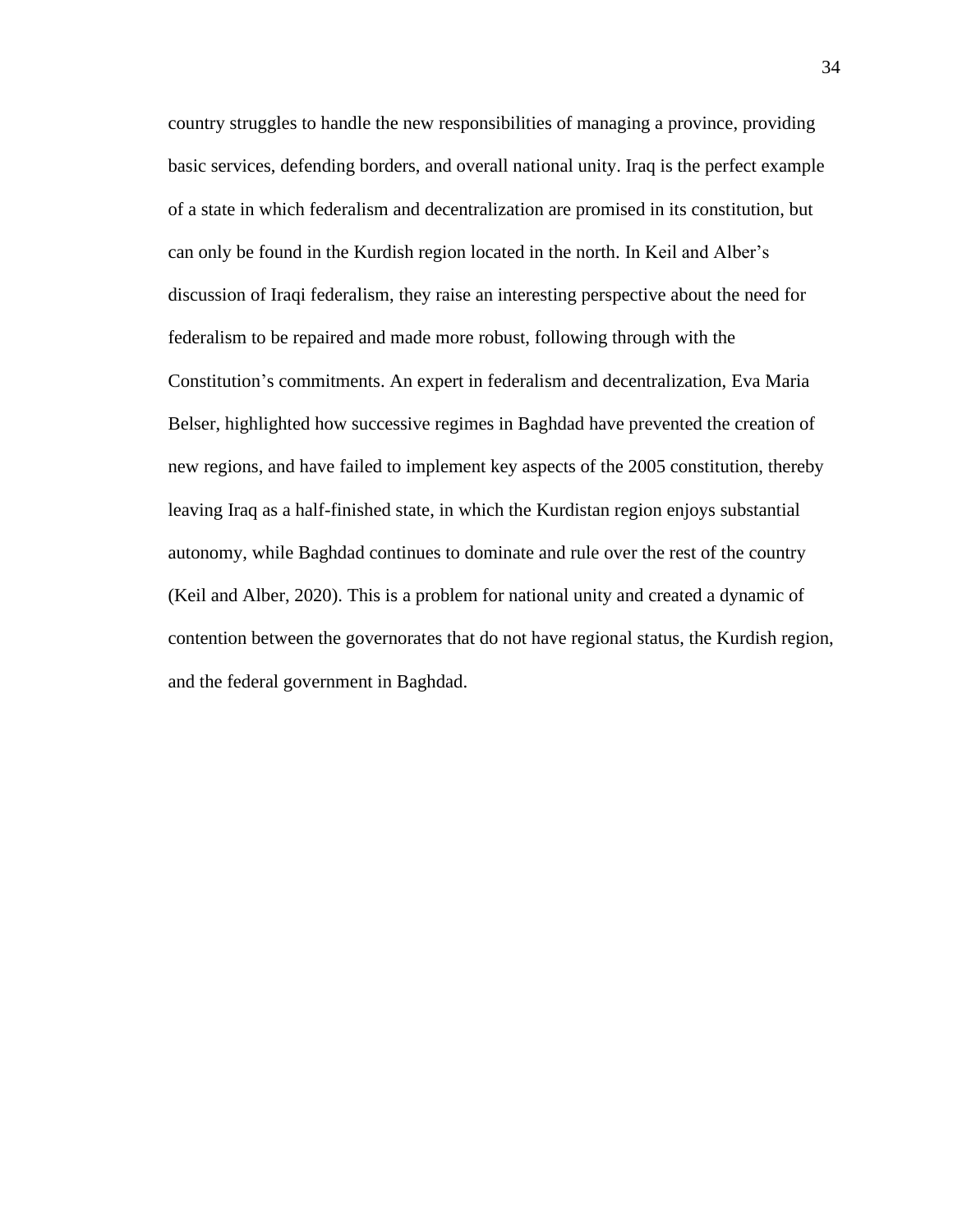

*Figure 5: Mohammed, H.J. (2019) Administrative Map of Kurdish Region of Iraq*

The Kurdish region in the north is a common point of contention when discussing Iraqi federalism. While the Kurds are the crafters and biggest supporters of federalism in the state, it can be viewed as a way for the Kurds to secede in the future and deny Iraq the unity factor that it desperately needs. Iraqi identity slowly began to be seen among the Arabs within the country;

the same can not necessarily be said of Kurds (Romano, 2010). Although I acknowledge that the Kurds have their own set of problems, especially considering their strong desire for secession. Outside of having their own sovereign nation-state that their adversaries can agree upon in the Middle East, I would argue that the Iraqi Kurds are dealt a solid hand considering their autonomy within Iraq. By this, I mean that Iraqi Kurds not only have their own regional government where they can make their policies and decisions, but they also have access to other Iraqi resources such as water ports for oil distribution. I would also argue that the regional federalism seen in the Kurdish region is the ideal model for how federalism should look throughout the country, with a robust decentralized government that is relatively efficient in delivering services, managing the public sector, and budgeting their funds. Federalism in the rest of the state does not look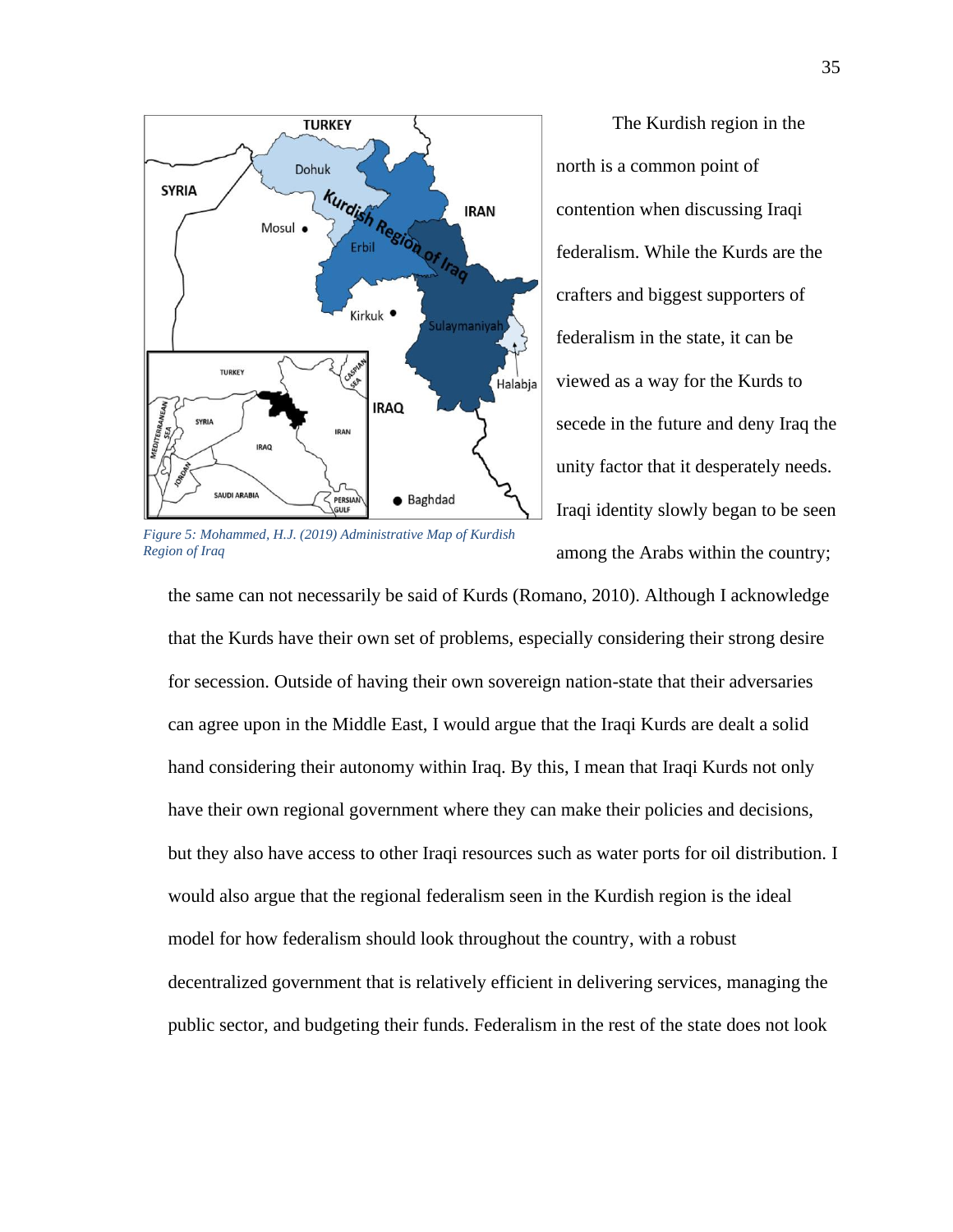the same as in the Kurdish region. Instead, the rest of the governorates do not share the same levels of power and independence under the central government, which causes efficiency problems within the local governments which will be discussed later.

Along with the discussion of unity, the Iraqi Security Forces' inability to manage the borders and prevent enemies from devastating the country has forced the Peshmerga forces to fill their role. Article 121 of the Constitution of Iraq provides that regions can create and manage their internal security forces and police outside of federal forces. This provides the legality for the Peshmerga forces in the Kurdish region. There have been many instances in which the Iraqi Security Forces have turned down the fight against ISIS, and the country depended on the Peshmerga forces to fight the enemy without the proper equipment or weaponry. Once the Iraqi army left all ISIS-controlled regions, the Peshmerga moved in to fill the security vacuum that was created due to a lack of Iraqi military presence (Akreyi, 2018). This discussion is meaningful because although the Kurdish region has its fair share of issues, its regional status allowed it to have its own military to defend itself from foreign threats, something Baghdad could not provide. Instead of relying on the weak national government to provide local security, if the rest of the governorates could achieve these same regional advantages that Kurdistan has, it can better secure the country from domestic and foreign enemies that threaten the system's stability. This is just one example of how decentralizing and providing the governorates with more powers can strengthen Iraq's democracy and government function.

Outside of the Kurdish region in the north, the rest of the governorates struggle to handle the responsibilities of management and provide basic services. "The execution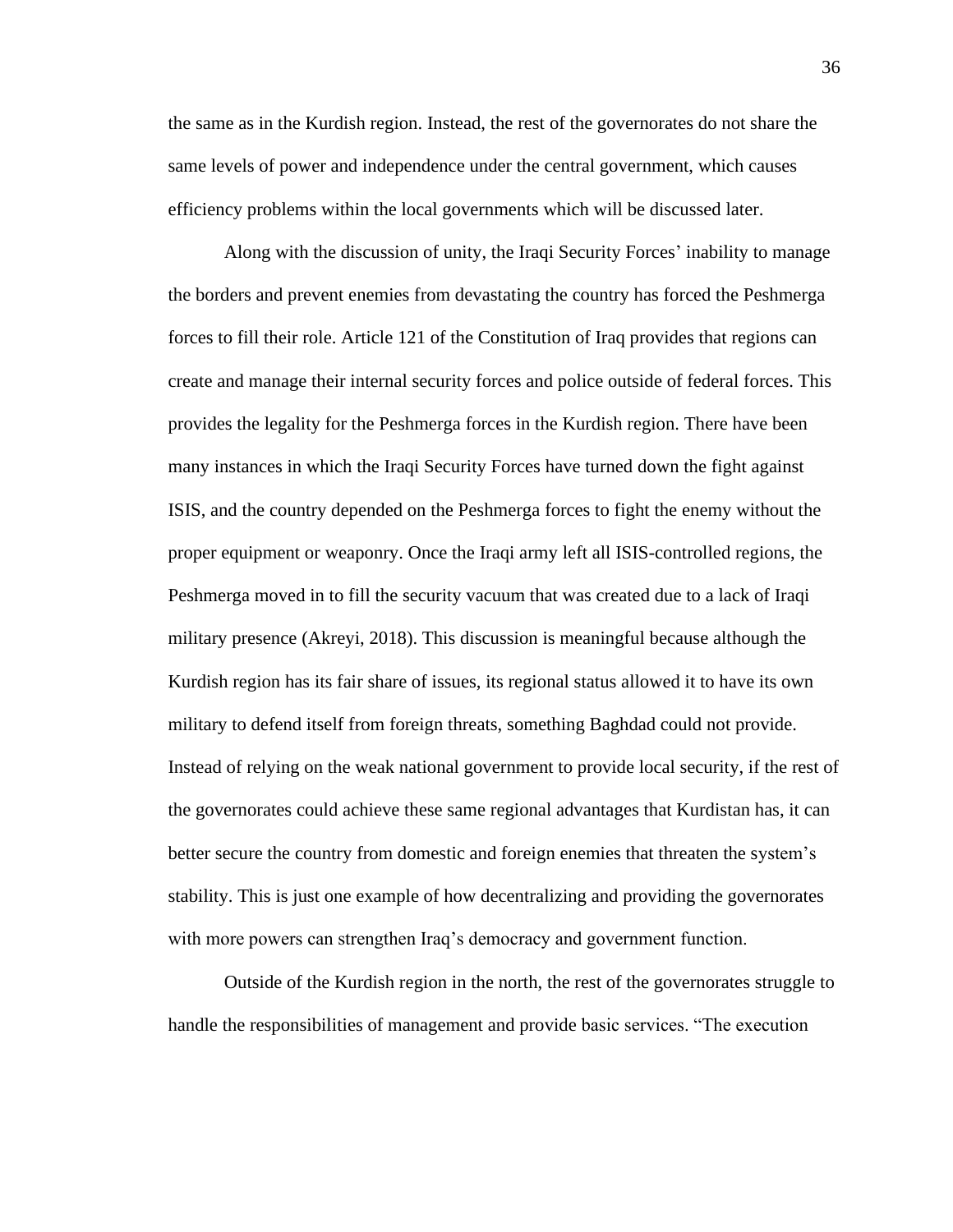rates of the budgets in Iraq at the governorate level have been relatively subpar. While capacity has grown considerably with time, some of the governorates still struggle with effective budget execution and procurement" (Fleet, 2019). This is partially due to inadequate capacity on the governorate level and poor organization. The decentralization process has also created an abundance of confusion about the provincial leaders' roles and how to manage specific aspects of the governorate. For example, the governorates depend on Baghdad's funding; however, there is a lot of bureaucratic corruption at the federal and governorate level that prevents the funds from going to good use. Another example of the confusion is within the Financial Affairs Directorate. There is no single person in charge or held accountable for the province's finances within the governorates. The financial advisor in the governor's office and head of the Administrative and Financial Affairs Directorate have overlapping roles (Fleet, 2019). These are only a couple of examples of how the governorates' capacity and efficiency are held up by disorganization and corruption, explaining why many people in Iraq live without consistent basic services such as electricity and water.

As mentioned in the previous section, many Iraqis are protesting the government's corruption and lack of comprehensive policy to repair infrastructure and restore basic services. The waves of protest in Basra, Iraqi Kurdistan, Baghdad, Nineveh, and other parts in the south of the country are extremely telling about the inability of Iraq's political system to deliver basic services to its citizens, which requires the transcending of ethno-sectarian divides (al-Shadeedi and van Veen, 2020). These protests also coincide with the widespread unpopularity of the federalist system among Iraqis.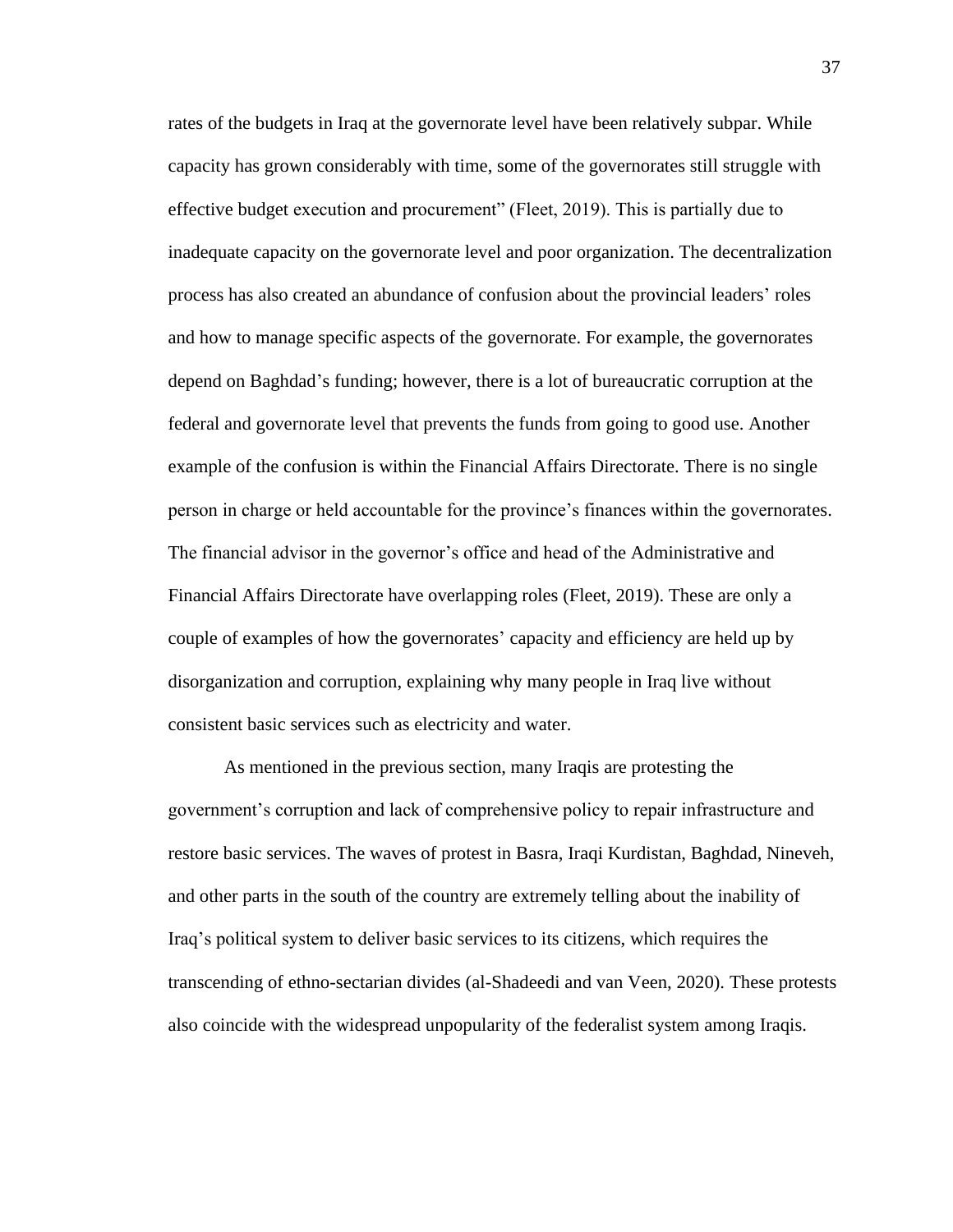Many fear the corruption and self-interest of the local politicians and political parties are more of a priority than improving services, which is seen in many governorates where the protests occur. The near-daily electricity outages are a constant reminder for Iraqis how the system fails to provide them the services they need and exacerbates their frustration with the corruption. As politicians are known to lose track of funds on the governorate level or even pocket it themselves, many live with poor infrastructure, roads that need desperate repair, and inconsistent clean water, electricity, and sewage systems.

#### Repairing Iraqi Federalism

<span id="page-40-0"></span>The discussion of Iraqi federalism is more complex, as there is no straightforward solution to resolving the relationship between the governorates, the ethno-sectarian tensions that remain vigilant between them, or the lack of accountability to the Iraqi people. As discussed in detail, Iraq's federalism is deeply flawed. The Constitution of Iraq promises decentralization but seems to only follow through for the Kurdish region. Iraq is too unstable to rely on unique and complex forms of federalism, but it cannot rely on the central government to solely conduct the planning and decision-making for the country's governorates that were not given the powers promised in the Constitution. Instead, the central government is more focused on the policies of national interest instead of addressing local needs (Cordesman and Hwang, 2020). I argue that a form of federalism is necessary for giving the ethnic and religious groups necessary autonomy, such as the Kurds, and managing the diverse demands of the citizens in different governorates. Cordesman and Hwang suggest that federalism in Iraq needs to be more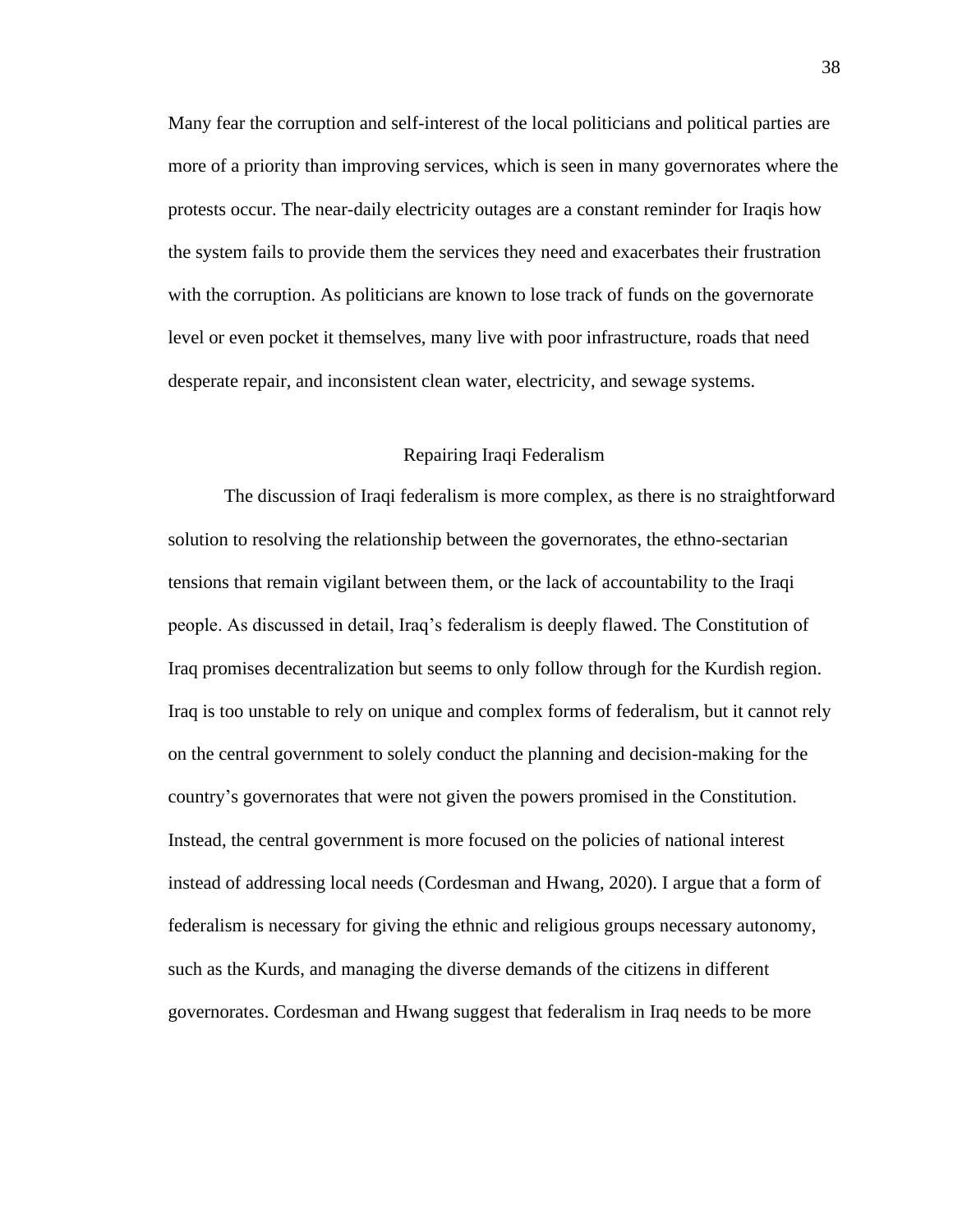focused on healing and uniting Iraq's divisions and emboldening regional governments to control their territories to accommodate their citizens better. This approach to federalism in Iraq may help change its current asymmetrical federalist system to bolster and give the governorates more strength. I also argue that by allowing governorates to achieve regional status with their neighboring governorates more easily, they can band together to increase productivity, efficiency, and independence from the central government in Baghdad. More efficient regional governorates would allow the central government's functioning to be more effective, as the delegation of powers takes the pressure off of Baghdad to micromanage situations in different governorates.

As mentioned, the current system of Iraq's federalism is confusing and often causes tension between the political parties and the central government. As certain parties and successive prime ministers have created gridlock in parliament over where the power lies, within the central government or the governorates, decision-making in major areas of the decentralization process has been delayed. The failure of the national government in Baghdad to reach a common understanding of federalism and decentralization has been a significant obstacle to effective governance over the past few years (Alkadiri, 2010). Iraq not only needs to come up with a solid decentralization plan that is agreed upon and can be passed through parliament, but the Constitution needs to be amended to reflect these policies to avoid contradictions. The governorates struggle to understand their role and lack the flexibility to make their own decisions.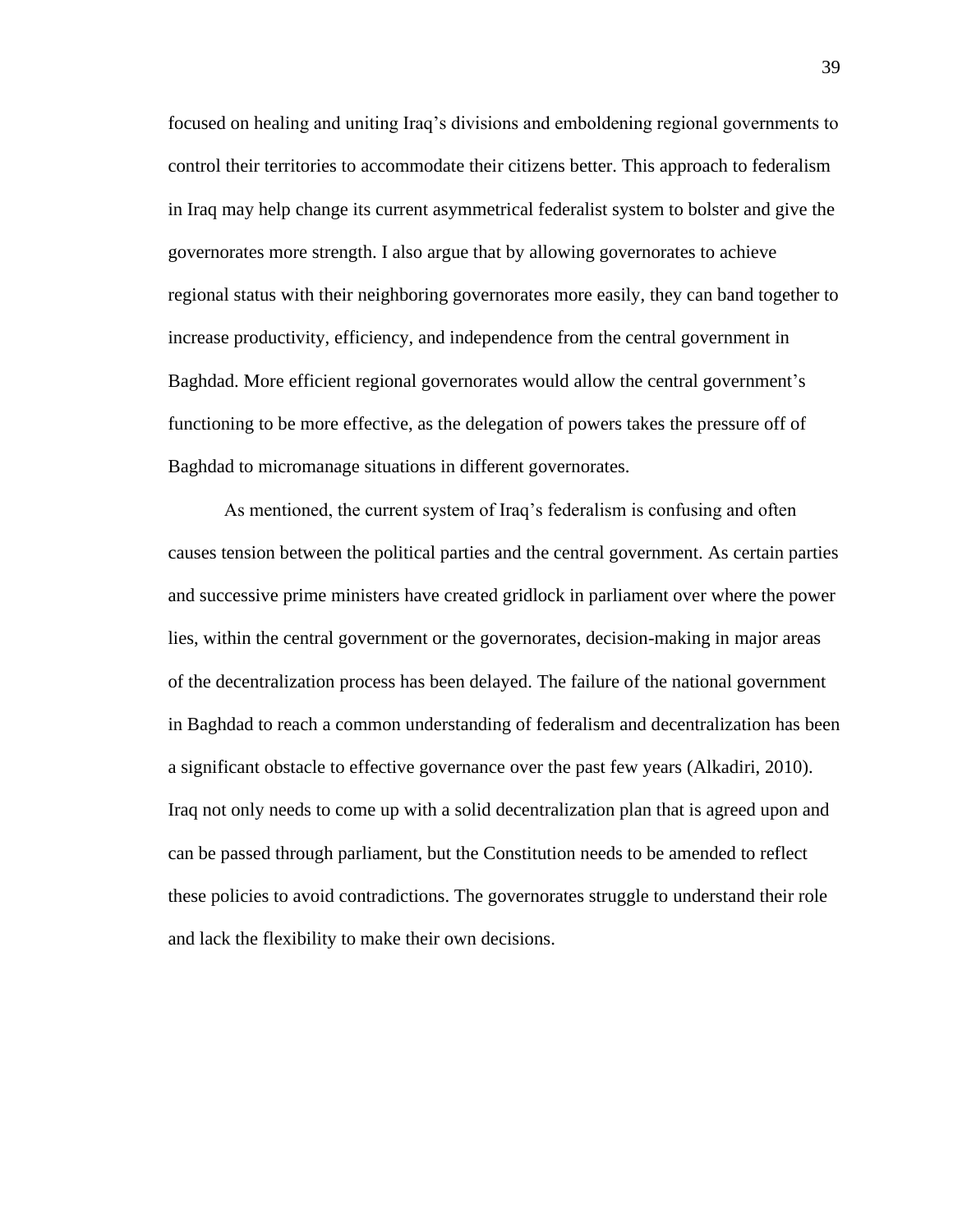The oil and gas sector has been a major player and serves to be a great example to explain why federalism in Iraq is failing and how it desperately needs to be amended. Shi'a leaders have attempted to create a Shi'a region in the south of Iraq by uniting the Shi'a-dominated provinces; however, many of the decentralization efforts made for the oil-producing governorates, such as Basra, Dhi Qar, and Maysan, have been opposed. The ISCI is the Islamic Supreme Council of Iraq, an influential party within Iraqi politics, especially during its early days of attempting decentralization and democracy. The ISCI also has deep connections with Iran, which has incredible influence in Iraqi policy making and seeks to suppress efforts of democracy growth. Shi'as planned to create a region in the south of Iraq, which has been consistently rejected by ISCI's Islamist Shi'i



Maliki's (previous prime minister from 2006-2014) Dawa party and the supporters of Muqtada al-Sadr (a prominent Shi'a populist and the head of the Sadrist movement). While these two parties are both Islamist in nature and promote Shi'a ascendancy in Iraq, both emphasize the need

political rivals, particularly al-

*Figure 7: Al-Ameri (2010) Iraq with Locations of Basins, Oil Fields, and Wells*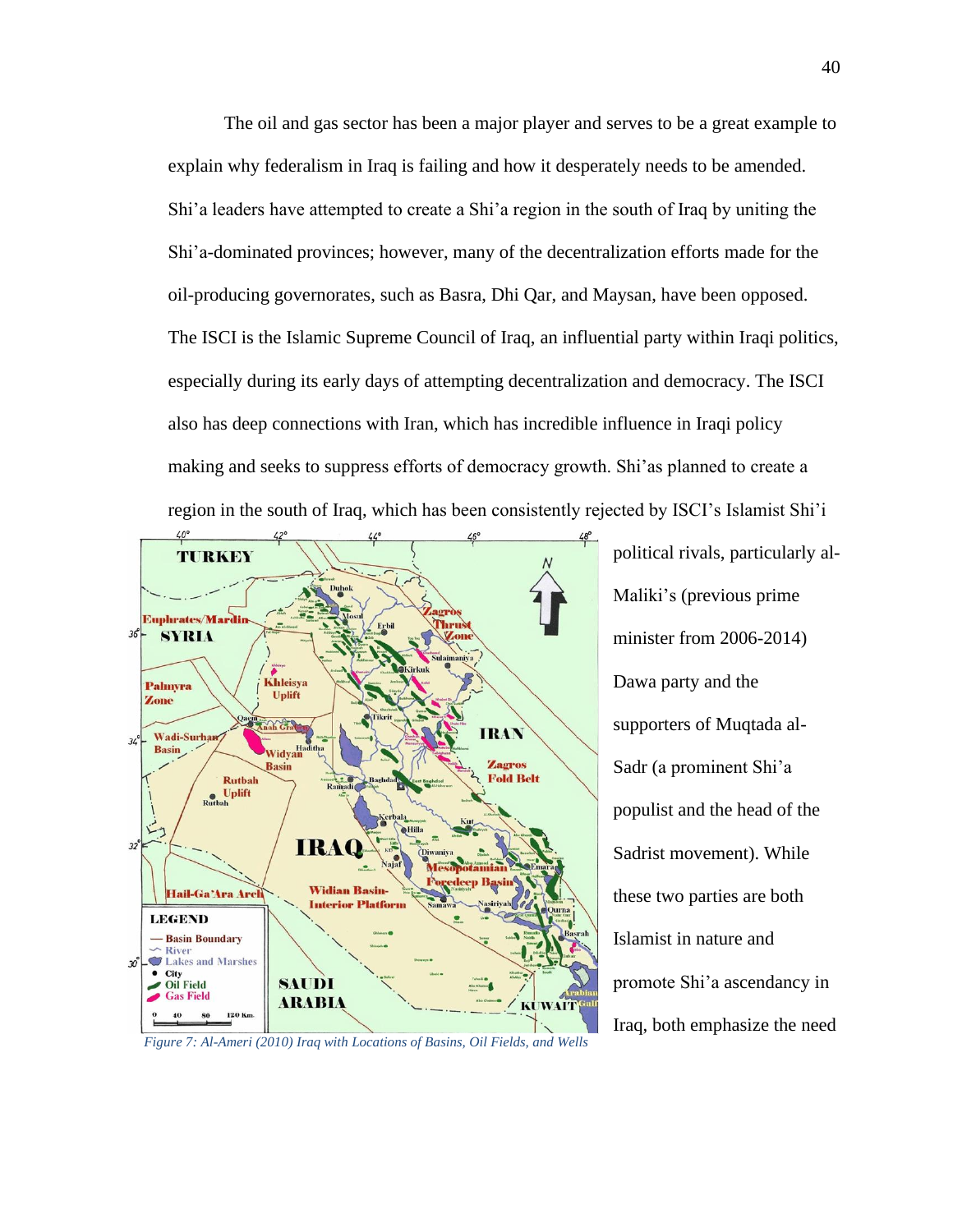for a strong central government and seek to put a stop to decentralization efforts (Alkadiri, 2010). The Shi'as' dominating parties consistently support the weak system of federalism without supporting legislation to decentralize power to the governorates. Their connections to Baghdad and insistence on not delivering the promises of decentralization define the fragmentation in the Iraqi parliament and expose the government's inability to be held accountable to the civilians or by the Constitution. The governorates' lack of power to demand their policies over oil revenues and the support that elites give to the central government is at the center of the current debate about the federalist system. Control over oil money solidifies the central government's coercive power and funding of economic development, thereby tying the governorates more directly to Baghdad (Alkadiri, 2010). Gaining regional status like the Kurdish region has acquired will allow the Shi'a, Sunni, and mixed regions to have a clearer understanding of their role and more easily cut the ties the oil money creates to Baghdad's coercive power by having stronger and more consolidated regions. While the Kurds experience significant autonomy from Baghdad compared to the rest of the country, stronger regional statuses by combining the rest of the governorates into larger, more consolidated regions will alleviate the pressure from the governorates who cannot manage their funds or understand their roles. "Control over how local hydrocarbon resources are managed and over the receipts that flow from their export is critical to ensure maximum autonomy from Baghdad" (Alkadiri, 2010). Although the Kurdish region faces frequent pushback from Baghdad, its ability to still manage its region with autonomy can significantly benefit the rest of the country, where weak federalism is failing.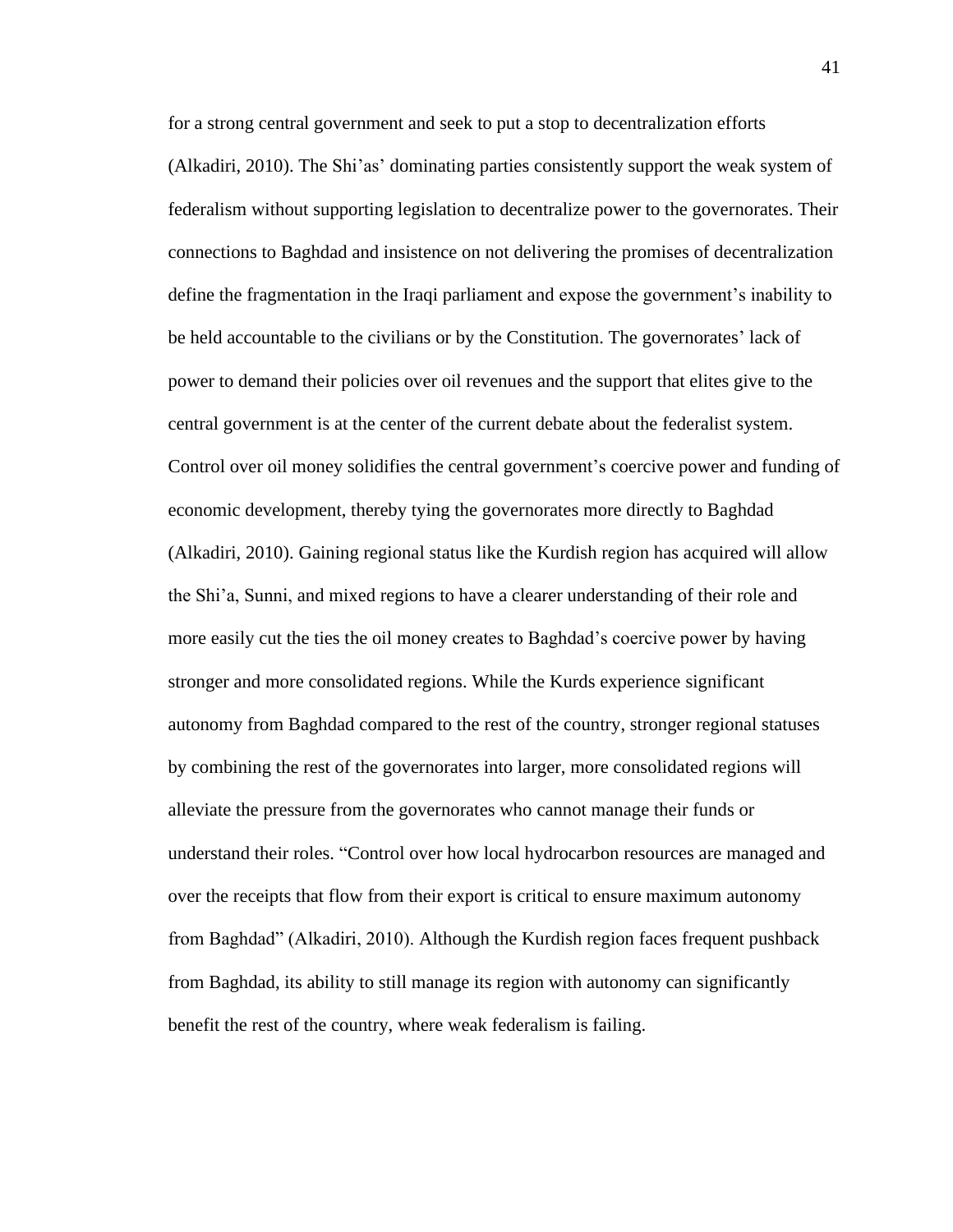As well as achieving stronger federalism through regional status, Iraq demands structures be put in place to help eliminate the corruption and mismanagement of funds and planning. Iraq's federalism is weak has much to do with the volume of corruption, not only in Baghdad but also in the governorates as well. Not only do these officeholders fail to understand their role in government, but they also fail to accurately allocate funds to follow through with projects, repair infrastructure destroyed by ISIS, and provide basic services to the people. Luay Al-Khatteeb, the founder of the Iraq Energy Institute, sheds light on the dysfunctional system of federalism in Iraq and some of the reforms that can be put in place to help manage corruption and mismanagement. She argues, "A multisector Federal Oil & Gas Council (FOGC) could be created to manage private sector investment in the petroleum sector across all of Iraq's 18 provinces as a grand regulatory body designed to maximize efficiency and coordination" (Al-Khatteeb, 2018). Regardless of the attempt to restructure Iraq's federal system, a council such as this is critical to ensuring that corruption and mismanagement cease to be a theme that holds the state back from progressing. This would be a big step forward in keeping the government accountable to the people.

Repairing the broken promises of decentralization would bring about muchneeded change to the federalist system in Iraq. The governorates require the central government to keep the Constitution's promises and give them more power to control their territory and resources with adequate support. Consociationalism in the form of asymmetrical federalism only allows for the ethnic group of the Kurds to achieve regional status, creating tension between Arab Sunnis and Shi'as who reside in the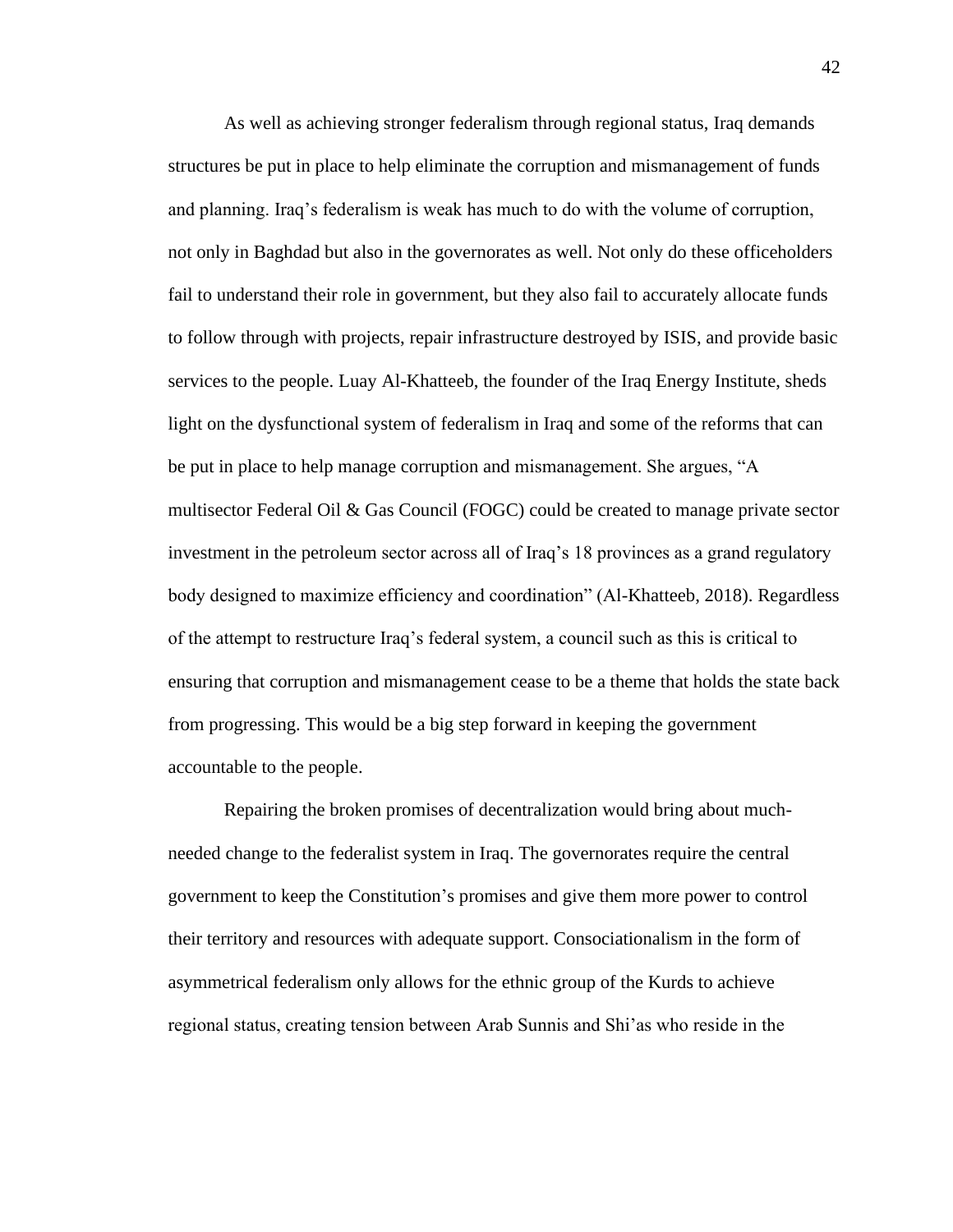weaker governorates. If they could share the same privileges, this would put all ethnic and religious groups relatively on the same playing field, allowing their governments to provide basic services that are desperately needed. This would help to consolidate democracy better if all governorates were able to thrive under efficient regional governments.

#### Conclusion

<span id="page-45-0"></span>To conclude, Iraq's dysfunctional democracy has not seen the growth predicted by those who supported consociationalism for the state's development. Iraq's capacity from the beginning was not fit to adapt to this type of system, as the commitment to compromise and united power-sharing was inorganic and influenced by external forces. Consociationalism, or the theory of using systems of power-sharing to turn a fragmented state into a stable democracy, is not the solution for Iraq; instead, Iraq needs a more accountable central government with leaders that are not divided based on their ethnic or religious identities, but rather on ideology or policy. The proportional representation system is ineffective at helping elected officials work across the aisle and perpetuates the ethno-sectarian cleavages that only hurt the country rather than unite it. Majoritarianism can serve as a potential solution to political parties' fragmentation and help consolidate them with more explicit political ideologies. Federalism and decentralization in Iraq are also lost promises of its constitution. To better resolve the conflicts that Iraq experiences as a result of federalism, there needs to be a more concerted effort to decentralize and formulate regions out of the many weak governorates to help the rest of the state see the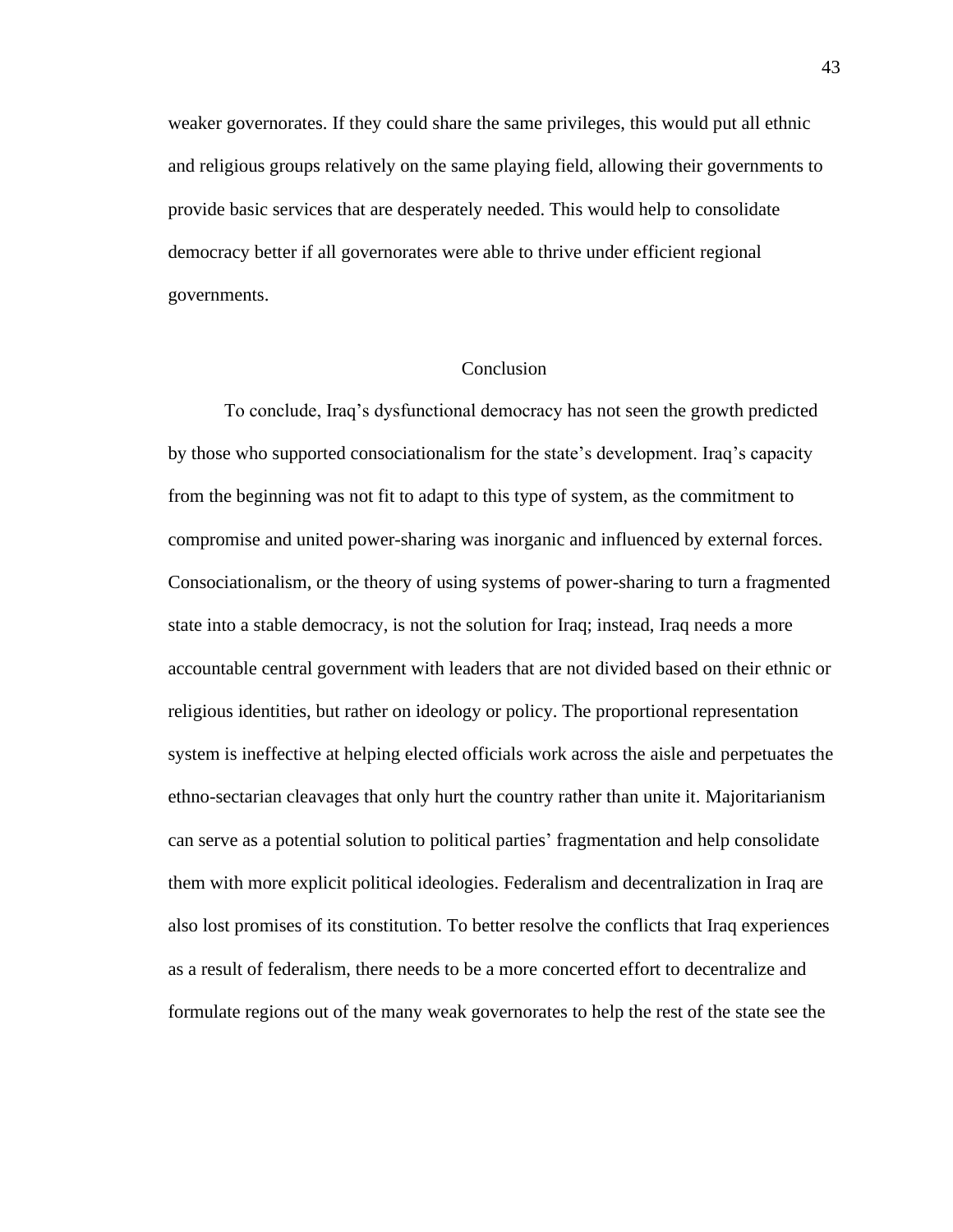efficiency that the Kurdish region enjoys. Iraq's current state of democracy is limited in its growth because of these factors, which have not helped solve enduring problems Iraq faced over a decade ago. Issues such as providing basic services, uniting the country under a national identity, transcending ethno-sectarian divides, or defending its borders from internal and external forces result from a failing system of consociationalism. If Iraqis want to experience a more robust democracy, amendments need to be made to the current system to transcend ethno-sectarian divides that prevent efficient governance.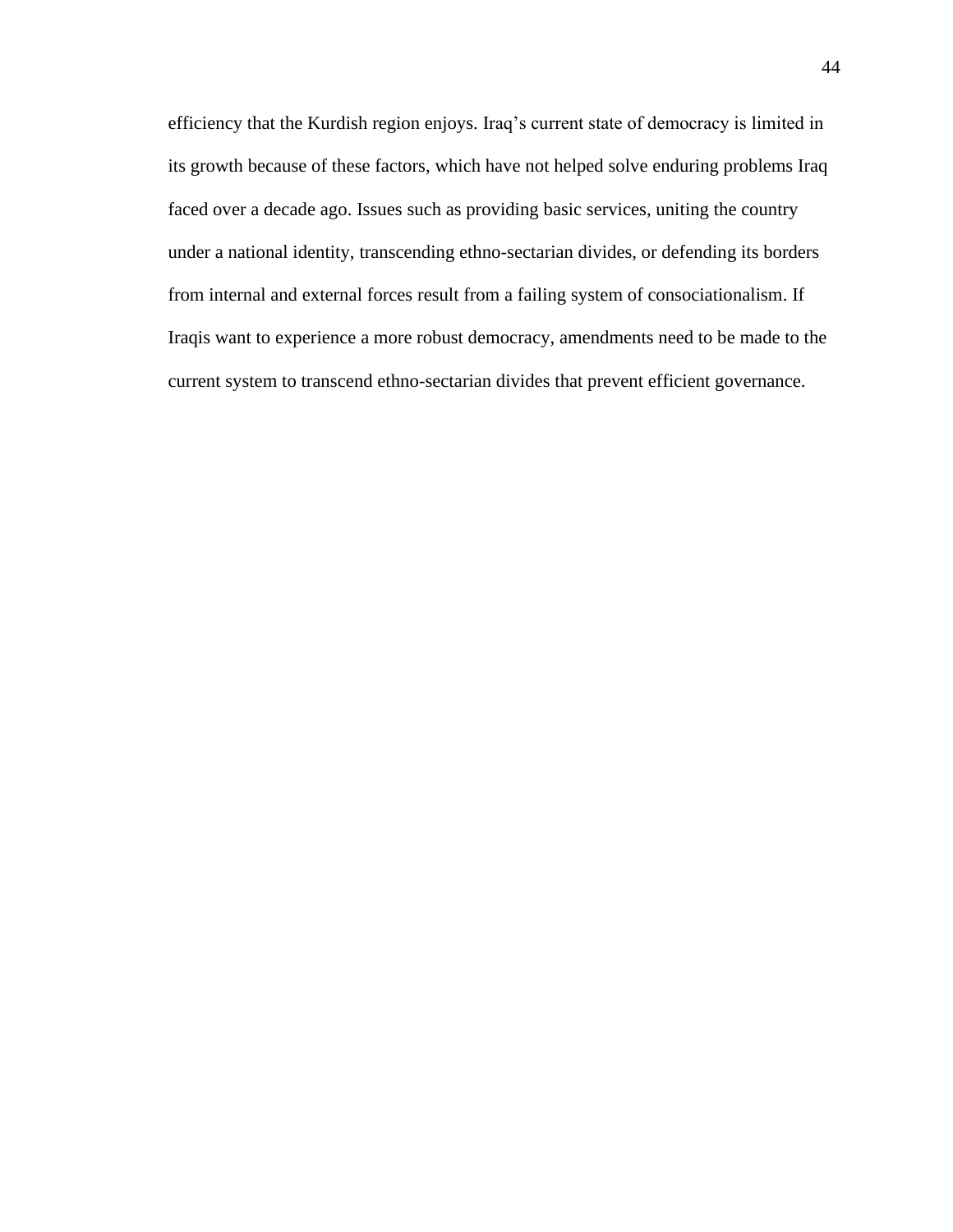### Reference list

Acemoglu, D. and Robinson, J. (2008). *The Role of Institutions in Growth and Development*. The World Bank.

Akreyi, H.R.A. (2018). The Paradox of Federalism and the Iraqi Federation. In: A. Danilovich, ed., *Federalism, Secession, and International Recognition Regime: Iraqi Kurdistan*. [online] Routledge. Available at: https://books.google.com/books?id=\_yVxDwAAQBAJ&dq=how+does+iraqi+federalism +work&lr=&source=gbs\_navlinks\_s Chapter 1.

Al-Ameri, T. (2010). *Location map of Iraq showing northeast Arabian Peninsula of the region Iraq with locations of basins, oil fields, and wells on which this study is based*. *researchgate.net*. Available at:

https://www.researchgate.net/publication/225403034\_Programed\_oil\_generation\_of\_the\_ Zubair\_Formation\_Southern\_Iraq\_oil\_fields\_results\_from\_Petromod\_software\_modeling \_and\_geochemical\_analysis/figures Figure 7.

Alkadiri, R. (2010). Oil and the Question of Federalism in Iraq. *International Affairs*, 86(6), pp.1315–1328.

Al-Khatteeb, L. (2018). Fixing Iraqi federalism. *International Journal of Contemporary Iraqi Studies*, 12(3), pp.341–354.

Al-Shadeedi, H. and Van Veen, E. (2020). *Iraq's Adolescent Democracy: Where to go From Here*. [online] *Clingendael: Netherlands Institute of International Relations*. Clingendael. Available at: https://www.clingendael.org/sites/default/files/2020-06/iraqsadolescent-democracy.pdf.

Cameron, D. (2010). Inching Forward: Iraq Federalism at Year Four. In: M. Lamani and B. Momani, eds., *From Desolation to Reconstruction: Iraq's Troubled Journey*. [online] Wilfrid Laurier Univ. Press, pp.35–51. Available at: https://books.google.com/books?hl=en&lr=&id=KdV0CwAAQBAJ&oi=fnd&pg=PA35

&dq=how+does+iraqi+federalism+work&ots=0lBaXXpr6\_&sig=WQ7FYJ9iAIUt\_dyG KHJOF6ZabR8#v=onepage&q=how%20does%20iraqi%20federalism%20work&f=false.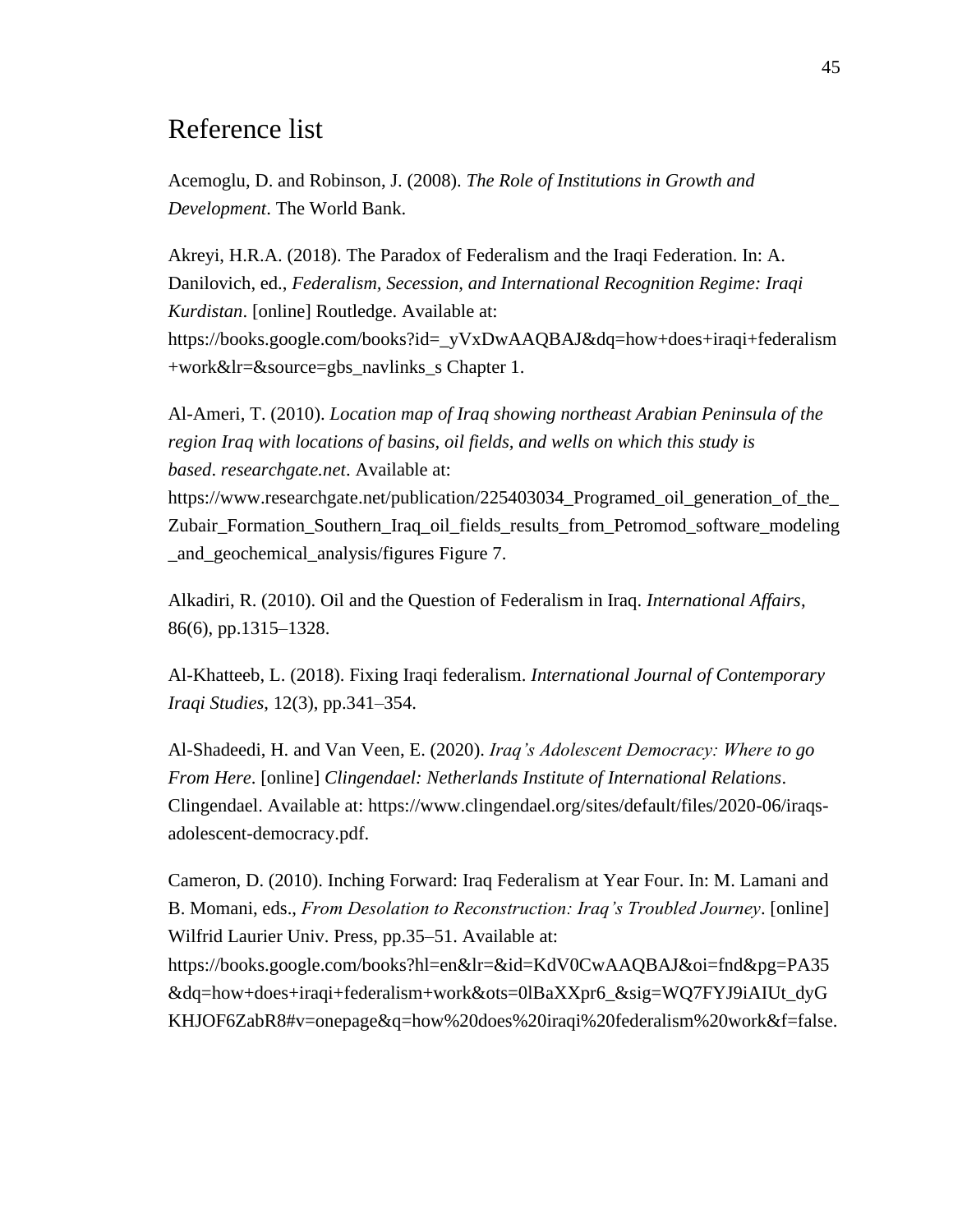CIA (2017). *Detailed Ethnic and Religious Map of Iraq*. *https://usiraq.procon.org/view.answers.php?questionID=000916*. Figure 3.

*Constitution of the Republic of Iraq*.[online] Available at: https://www.constituteproject.org/constitution/Iraq\_2005.pdf?lang=en.

Cordesman, A.H. (2018). Ethnic and Sectarian Challenges. In: *Iraq After ISIS: The Other Half of Victory Dealing with the Civil Dimension*. [online] Center for Strategic and International Studies (CSIS), pp.27–34. Available at: [https://www.jstor.org/stable/resrep22411.7?Search=yes&resultItemClick=true&searchTe](https://www.jstor.org/stable/resrep22411.7?Search=yes&resultItemClick=true&searchText=Iraq+demographics&searchUri=%2Faction%2FdoBasicSearch%3FQuery%3DIraq%2Bdemographics%26acc%3Don%26wc%3Don%26fc%3Doff%26group%3Dnone&ab_segments=0%2Fbasic_SYC-5187_SYC-5188%2Fcontrol&refreqid=fastly-default%3A5a6c775c66af765d2d94c913e069d370&seq=1#metadata_info_tab_contents) [xt=Iraq+demographics&searchUri=%2Faction%2FdoBasicSearch%3FQuery%3DIraq%2](https://www.jstor.org/stable/resrep22411.7?Search=yes&resultItemClick=true&searchText=Iraq+demographics&searchUri=%2Faction%2FdoBasicSearch%3FQuery%3DIraq%2Bdemographics%26acc%3Don%26wc%3Don%26fc%3Doff%26group%3Dnone&ab_segments=0%2Fbasic_SYC-5187_SYC-5188%2Fcontrol&refreqid=fastly-default%3A5a6c775c66af765d2d94c913e069d370&seq=1#metadata_info_tab_contents) [Bdemographics%26acc%3Don%26wc%3Don%26fc%3Doff%26group%3Dnone&ab\\_se](https://www.jstor.org/stable/resrep22411.7?Search=yes&resultItemClick=true&searchText=Iraq+demographics&searchUri=%2Faction%2FdoBasicSearch%3FQuery%3DIraq%2Bdemographics%26acc%3Don%26wc%3Don%26fc%3Doff%26group%3Dnone&ab_segments=0%2Fbasic_SYC-5187_SYC-5188%2Fcontrol&refreqid=fastly-default%3A5a6c775c66af765d2d94c913e069d370&seq=1#metadata_info_tab_contents) [gments=0%2Fbasic\\_SYC-5187\\_SYC-5188%2Fcontrol&refreqid=fastly-](https://www.jstor.org/stable/resrep22411.7?Search=yes&resultItemClick=true&searchText=Iraq+demographics&searchUri=%2Faction%2FdoBasicSearch%3FQuery%3DIraq%2Bdemographics%26acc%3Don%26wc%3Don%26fc%3Doff%26group%3Dnone&ab_segments=0%2Fbasic_SYC-5187_SYC-5188%2Fcontrol&refreqid=fastly-default%3A5a6c775c66af765d2d94c913e069d370&seq=1#metadata_info_tab_contents)

[default%3A5a6c775c66af765d2d94c913e069d370&seq=1#metadata\\_info\\_tab\\_contents.](https://www.jstor.org/stable/resrep22411.7?Search=yes&resultItemClick=true&searchText=Iraq+demographics&searchUri=%2Faction%2FdoBasicSearch%3FQuery%3DIraq%2Bdemographics%26acc%3Don%26wc%3Don%26fc%3Doff%26group%3Dnone&ab_segments=0%2Fbasic_SYC-5187_SYC-5188%2Fcontrol&refreqid=fastly-default%3A5a6c775c66af765d2d94c913e069d370&seq=1#metadata_info_tab_contents)

Cordesman, A. and Hwang, G. (2020). *Strategic Dialogue: Shaping a U.S. Strategy for the "Ghosts" of Iraq*. [online] Center for Strategic and International Studies. Available at: https://www.jstor.org/stable/resrep24232.3?seq=1#metadata\_info\_tab\_contents.

Danilovich, A. (2016). New Horizons: Iraqi Federalism. In: A. Danilovich, ed., *Iraqi Kurdistan in Middle Eastern Politics*. [online] Taylor & Francis, pp.35–42. Available at: [https://www.google.com/books/edition/Iraqi\\_Kurdistan\\_in\\_Middle\\_Eastern\\_Politi/HiIlD](https://www.google.com/books/edition/Iraqi_Kurdistan_in_Middle_Eastern_Politi/HiIlDwAAQBAJ?hl=en&gbpv=0) [wAAQBAJ?hl=en&gbpv=0.](https://www.google.com/books/edition/Iraqi_Kurdistan_in_Middle_Eastern_Politi/HiIlDwAAQBAJ?hl=en&gbpv=0)

Dawisha, Adeed. *Iraq : A Political History*, Princeton University Press, 2013. *ProQuest Ebook Central*, [http://ebookcentral.proquest.com/lib/drew](http://ebookcentral.proquest.com/lib/drew-ebooks/detail.action?docID=1108626)[ebooks/detail.action?docID=1108626.](http://ebookcentral.proquest.com/lib/drew-ebooks/detail.action?docID=1108626)

Elazar, D.J. (1985). Federalism and Consociational Regimes. *Publius*, 15(2).

Fleet, M. (2019). *Decentralization and its Discontents in Iraq*. [online] Middle East Institute. Available at: [https://www.mei.edu/sites/default/files/2019-](https://www.mei.edu/sites/default/files/2019-09/Decentralization%20and%20its%20Discontents%20in%20Iraq.pdf) [09/Decentralization%20and%20its%20Discontents%20in%20Iraq.pdf.](https://www.mei.edu/sites/default/files/2019-09/Decentralization%20and%20its%20Discontents%20in%20Iraq.pdf)

Freedom House. (2020). *Iraq*. [online] Available at: [https://freedomhouse.org/country/iraq/freedom-world/2020.](https://freedomhouse.org/country/iraq/freedom-world/2020)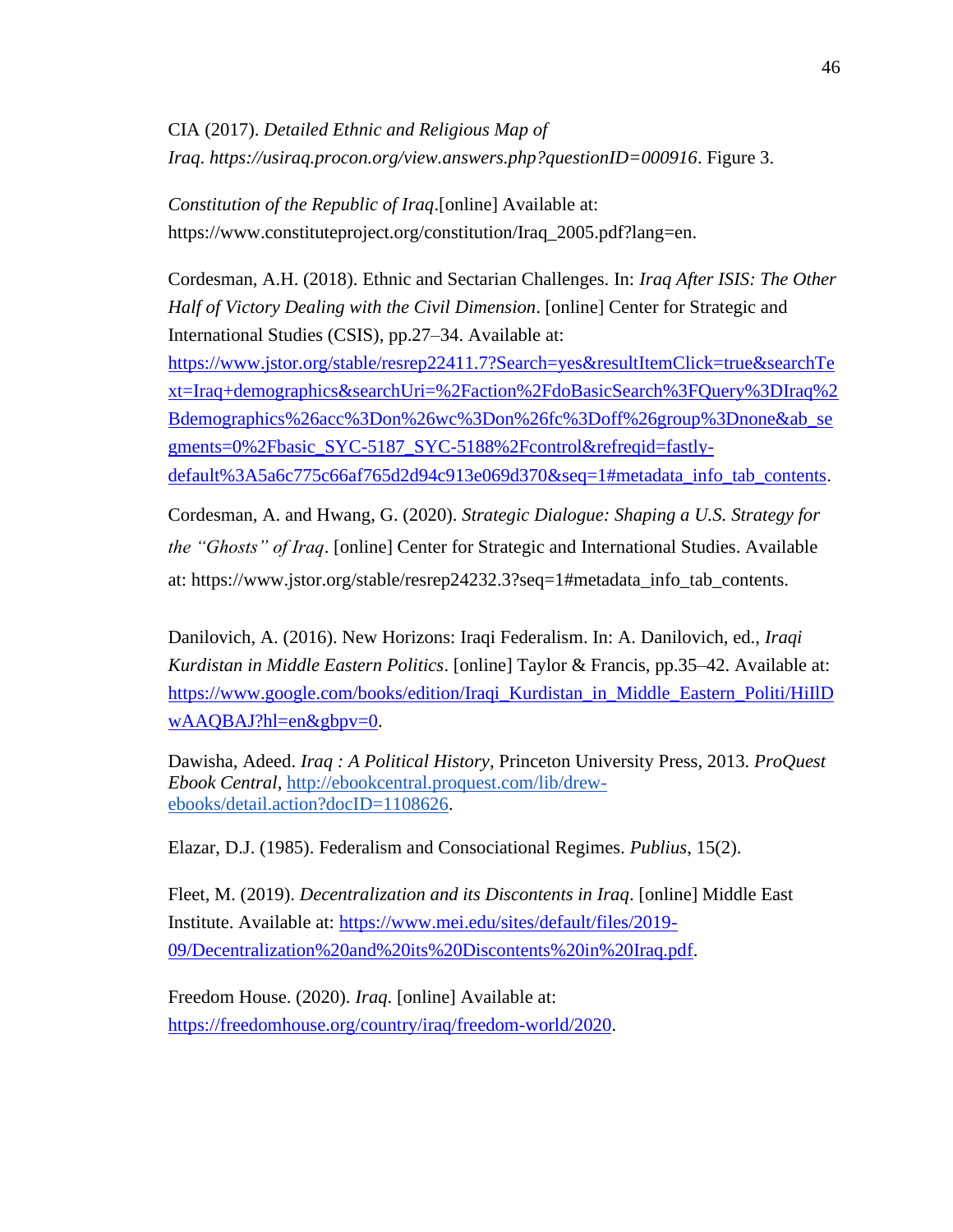Kaufmann, C. (1996). Possible and Impossible Solutions to Ethnic Civil Wars. *International Security*, 20(4), pp.136–175.

Horowitz, D.L. (2003). Electoral Systems: A Primer for Decision Makers. *Journal of Democracy*, 14(4), pp.115–127.

Keil, S. and Alber, E. (2020). Introduction: Federalism as a Tool of Conflict Resolution. *Enthopolitics*, [online] 19(4), pp.329–341. Available at: https://www.tandfonline.com/doi/full/10.1080/17449057.2020.1795469?casa\_token=tdY 2MEW6PsgAAAAA%3AlcuYbaWjHk5B14d0NeXkKeNThi1plLHynNOYklzd\_RhladE R835mgy2-32Lw8PGMLKcEnxLAZafRgA.

Lijphart, A. (1969). Consociational Democracy. *World Politics*, [online] 21(2), pp.207– 225. Available at: https://www.jstor.org/stable/2009820?readnow=1&refreqid=excelsior%3A167cb8106308478653fa6de14432afb8&seq=3#page\_sca n\_tab\_contents.

Lijphart, A. (1991). The Power-Sharing Approach. In: J.V. Montville, ed., *Conflict and Peacemaking in Multiethnic Societies*. Lexington Books, pp.491–509.

Lundell, K. (2011). Accountability and Patterns of Alternation in Pluralitarian, Majoritarian and Consensus Democracies. *Government and Opposition*, 46(2), pp.145– 167.

Lust, E. ed., (2020). *The Middle East*. 15th ed. SAGE Publications.

Marr, P. (2011). *The Modern History of Iraq*. 3rd ed. [online] Westview Press. Available at: https://ebookcentral-proquest-com.ezproxy.drew.edu/lib/drewebooks/detail.action?docID=771831.

Meisburger, T.M. (2012). Getting Majoritarianism Right. *Journal of Democracy*, 23(1), pp.155–163.

Mohammed, H.J. (2019). *Administrative Map of Kurdish Region of Iraq*. *https://www.researchgate.net/publication/335199946\_The\_challenges\_impeding\_tr affic\_safety\_improvements\_in\_the\_Kurdistan\_Region\_of\_Iraq/figures?lo=1*. Figure 5.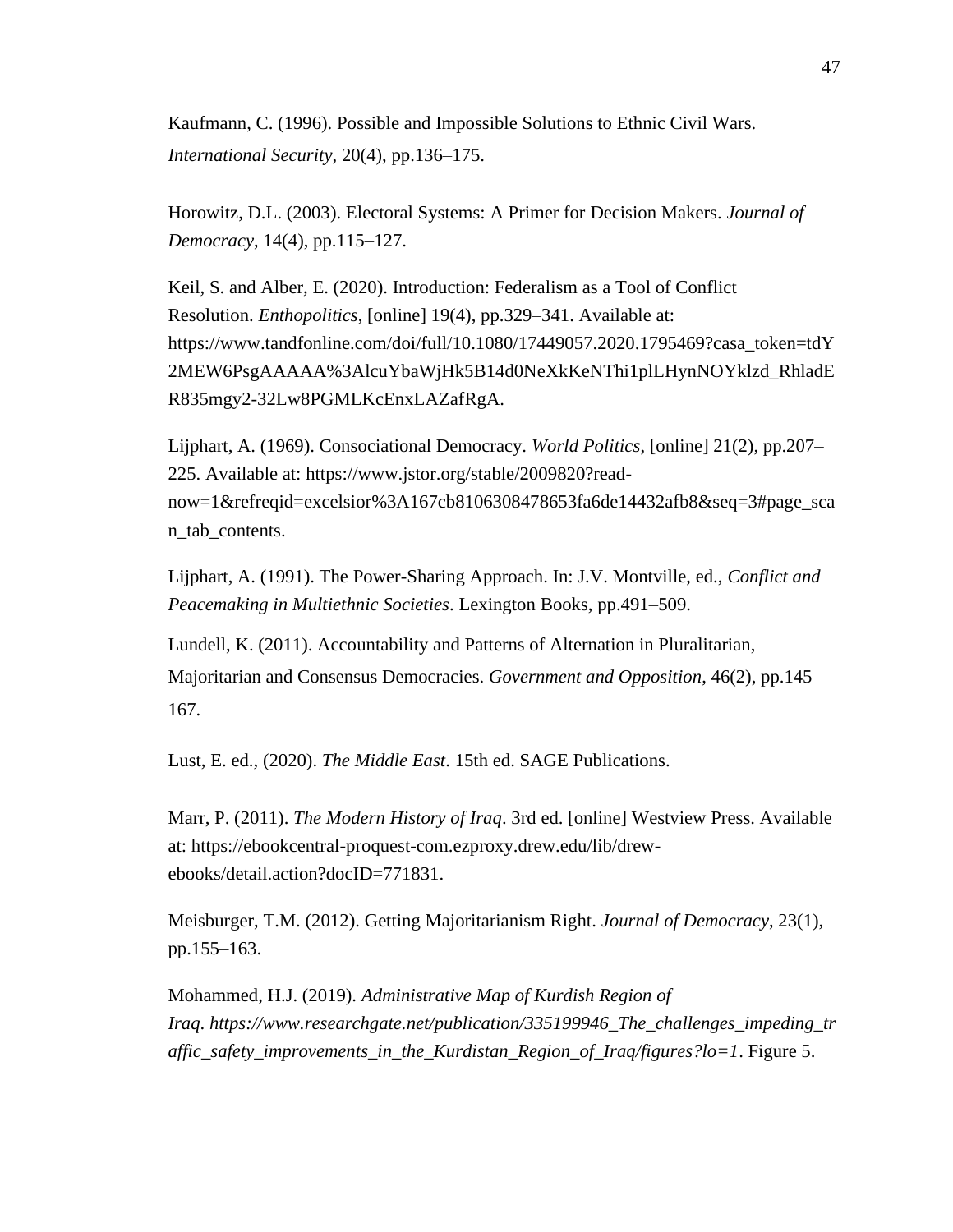Nasr, V. (2007). *The Sunni-Shia Divide*. *Vox*. Available at: https://www.vox.com/a/mapsexplain-the-middle-east#map-1 Figure 4.

Oosterveld, W. and Bloem, W. (2017). *Hague Centre for Strategic Studies The Rise and Fall of ISIS: From Evitability to Inevitability*. [online] *The Hague Centre for Strategic Studies*. The Hague Centre for Strategic Studies. Available at: [http://www.jstor.com/stable/resrep12613.](http://www.jstor.com/stable/resrep12613)

O'Sullivan, M. and Al-Saiedi, R. (2014). *Choosing an Electoral System: Iraq's Three Electoral Experiments, Their Results, and Their Political Implications*.

Pollack, K. (2017). *Iran in Iraq*. [online] Atlantic Council. Available at: http://www.jstor.com/stable/resrep16797.

Reynolds, A. and Carey, J. (2012). Debating Electoral Systems: Getting Elections Wrong. *Journal of Democracy*, 23(1).

Romano, D. (2010). The Struggle for Autonomy and Decentralization. In: M. Lamani and B. Momani, eds., *From Desolation to Reconstruction: Iraq's Troubled Journey*. [online] Wilfrid Laurier Univ. Press, pp.53–59. Available at: https://books.google.com/books?hl=en&lr=&id=KdV0CwAAQBAJ&oi=fnd&pg=PA35 &dq=how+does+iraqi+federalism+work&ots=0lBaXXpr6\_&sig=WQ7FYJ9iAIUt\_dyG KHJOF6ZabR8#v=onepage&q=how%20does%20iraqi%20federalism%20work&f=false.

Sowell, K.H. (2017). *Wrangling over Iraq's Election Laws*. [online] Carnegie Endowment for International Peace. Available at: https://carnegieendowment.org/sada/68730 [Accessed 8 Dec. 2020].

Trumbull, C.P. and Martin, J.B. (2011). Elections and Government Formation in Iraq: An Analysis of the Judiciary's Role. *Vanderbilt Journal of Transnational Law*, [online] 44(2), pp.331–388. Available at: https://heinonline-

org.ezproxy.drew.edu/HOL/Page?lname=Trumbull&public=false&collection=journals& handle=hein.journals/vantl44&men\_hide=false&men\_tab=toc&kind=&page=331.

Varieties of Democracy Project (n.d.). *Liberal Democracy Index*. Available at: https://www.v-dem.net/en/analysis/VariableGraph/ [Accessed 9 Dec. 2020]. Figure 6.